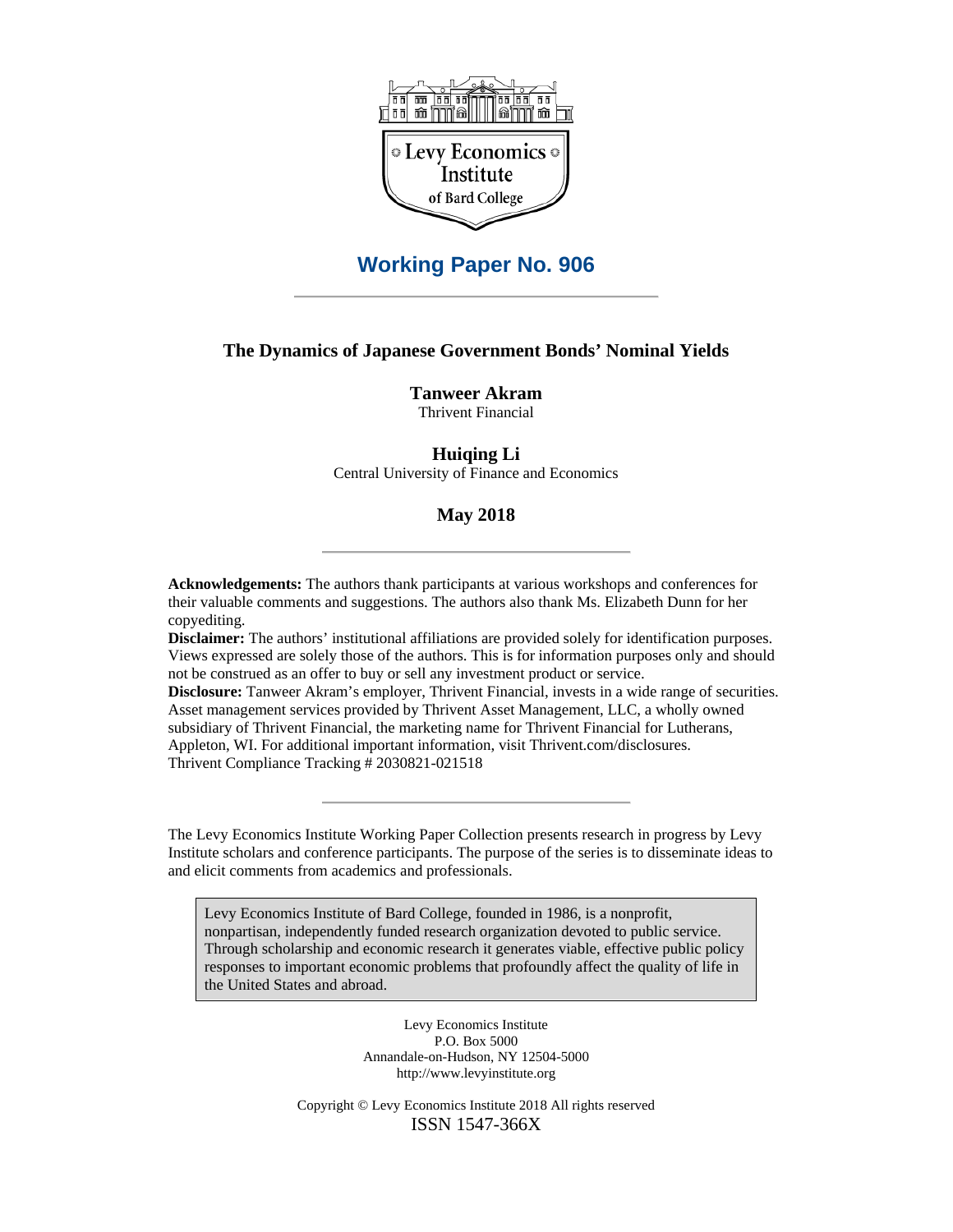#### **ABSTRACT**

This paper employs a Keynesian perspective to explain why Japanese government bonds' (JGBs) nominal yields have been low for more than two decades. It deploys several vector error correction (VEC) models to estimate long-term government bond yields. It shows that the low short-term interest rate, induced by the Bank of Japan's (BoJ) accommodative monetary policy, is mainly responsible for keeping long-term JGBs' nominal yields exceptionally low for a protracted period. The results also demonstrate that higher government debt and deficit ratios do not exert upward pressure on JGBs' nominal yields. These findings are relevant to ongoing policy debates in Japan and other advanced countries about government bond yields, fiscal sustainability, fiscal policy, functional finance, monetary policy, and financial stability.

**KEYWORDS**: Japanese Government Bonds; Long-Term Interest Rate; Nominal Bond Yields; Monetary Policy; Bank of Japan; John Maynard Keynes

**JEL CLASSIFICATIONS**: E43; E50; E58; E60; G10; G12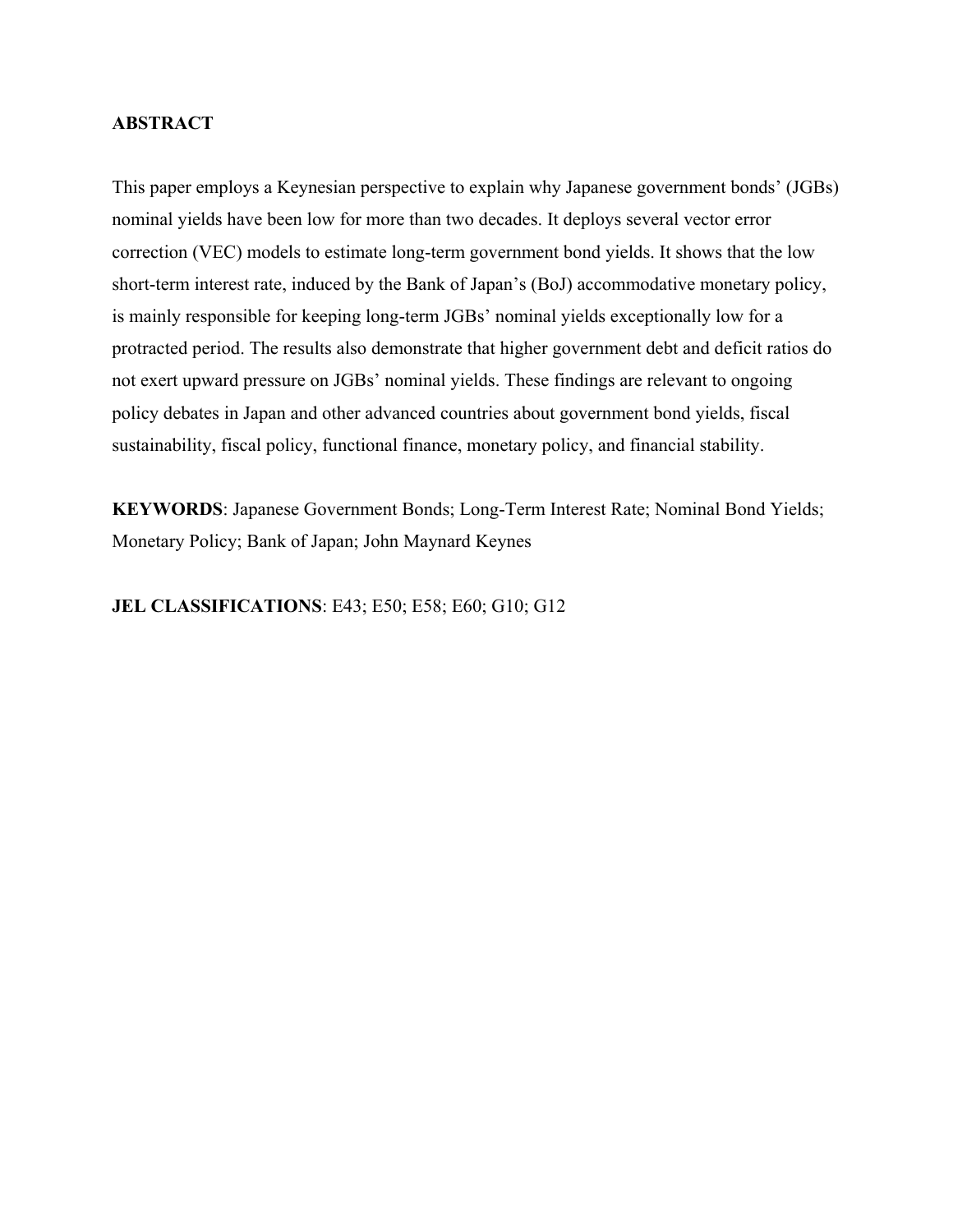#### **I. INTRODUCTION**

Japanese government bonds' (JGBs) nominal yields have been chronically quite low for decades. JGBs' yields have been near zero or negative since the beginning of 2016. The country's economic stagnation since the early 1990s has resulted in the large deficits in its primary/fiscal balance. This in turn has led to the rise in the ratios of government debt to nominal GDP (nGDP). Why have JGBs' nominal yields stayed low for so long in the midst of the deterioration of the government of Japan's fiscal condition? This paper addresses this question from a Keynesian viewpoint. It builds on and extends Akram and Das's (2014a, 2014b) earlier analysis from a similar perspective. Whereas Akram and Das's (2014a, 2014b) empirical studies rely on the generalized method of moments for their empirical modeling, this paper deploys a vector error correction (VEC) framework to model the dynamics of long-term government bond yields. This paper also uses a longer period for the study, includes more recent observations, and incorporates data on nominal yields of government bonds of wider range of tenors than in Akram and Das's (2014a, 2014b) studies.

This paper shows that the low short-term interest rate, induced by the Bank of Japan's (BoJ) accommodative monetary policy, has kept JGBs' nominal yields exceptionally low for a protracted period. It discerns the effects other variables, including government fiscal variables such as the ratios of the primary/fiscal balance and government's gross and net debt to nGDP on JGBs' nominal yields. This paper also reinvigorates and enhances the Keynesian perspective on the determinants of the long-term interest rate.

There is a substantial theoretical and empirical literature on the determinants of government bond yields. There are two strands in the literature. First, the conventional view is that higher ratios of the primary/fiscal deficit and government debt to nGDP increases government bond yields. Baldacci and Kumar (2010), Doi, Hoshi, and Okimoto (2011), Gruber and Kamin (2012), Horoka, Nomoto, and Terada-Hagiwara (2014), Hoshi and Ito (2012, 2013, 2014), Lam and Tokuoka (2011), Poghosayn (2014), Reinhart and Rogoff (2009), and Tokuoka (2012) represent this point of view. Second, the Keynesian view is that the central bank's actions affect government bond yields mainly through the influence of the central bank's policy rate on the

2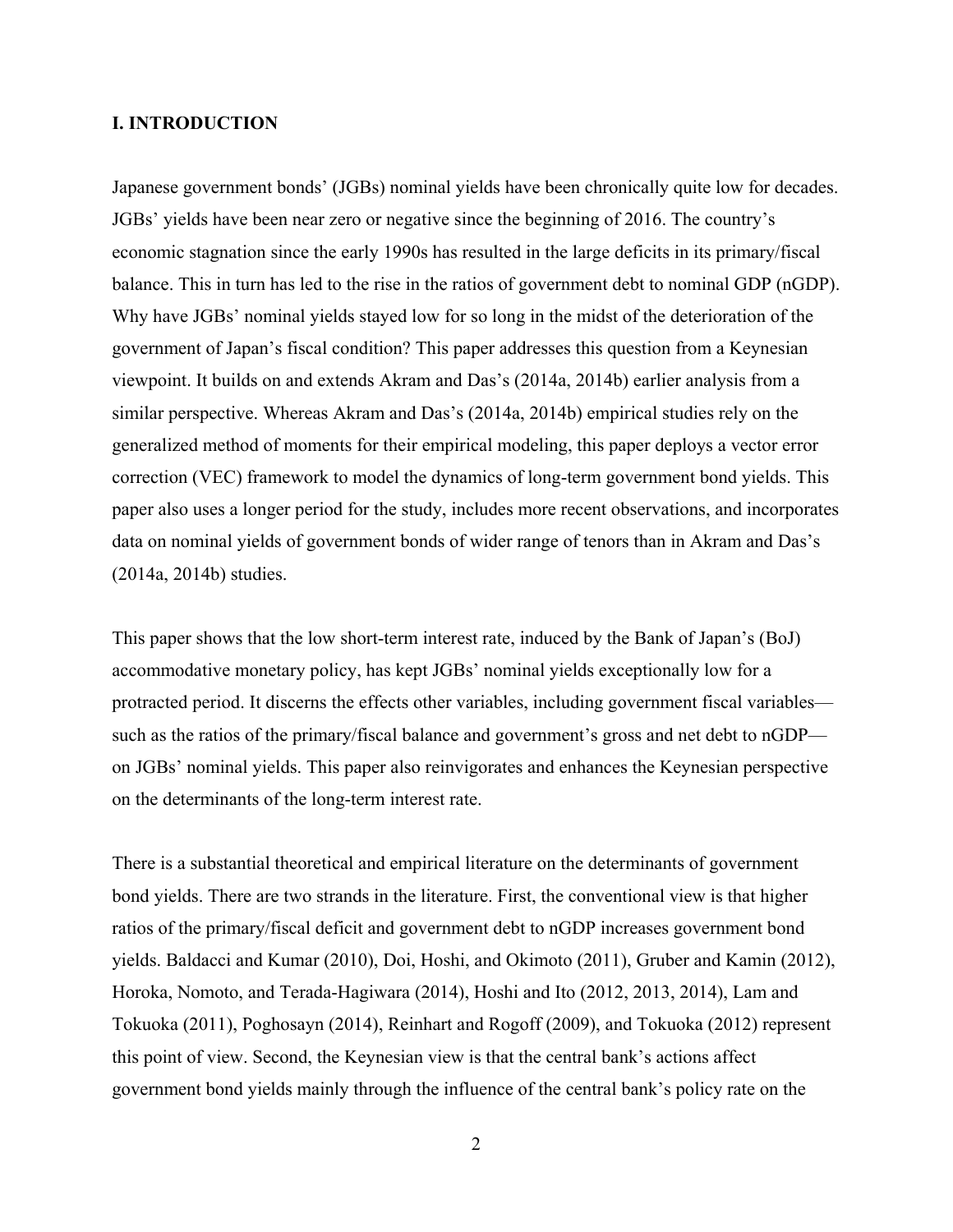short-term interest rate. This view, derived from Keynes (1930, 2007 [1936]), is represented in several empirical studies, such as Akram (2014), Akram and Das (2014a, 2014b, 2015, 2017), and Akram and Li (2016, 2017a, 2017b), as well as theoretical analysis, such as Fullwiler (2008, 2016), Kregel (2011), Lavoie (2014), and Wray ([1998] 2003, 2012). The Keynesian views about the drivers of government bond yields are derived from several conceptual foundations: (1) ontological uncertainty about the future (Davidson 2015); (2) animal spirits and herd behavior among investors in financial assets (Akerlof and Shiller 2009; Kregel 2011); and (3) liquidity preference (Keynes [1936] 2007). This paper bolsters the Keynesian view with empirical evidence from the Japanese case.

The paper is organized as follows. Section II describes important stylized facts about the evolution of JGBs' nominal yields and fundamental macroeconomic and financial variables that are key drivers of JGBs' nominal yields, such as the short-term interest rate, the rate of core inflation, and the government fiscal ratio. Section III describes the data and its sources. Section IV presents the econometric framework applied in this paper. This section undertakes unit root tests, cointegration tests, and the estimation of various VEC models. It reports and interprets the findings from the estimated models. Section V conveys the implications of the empirical analysis for macroeconomic theory and policy from a Keynesian perspective. Section VI concludes. The appendix is comprised of several tables. These tables present additional findings that reinforce the main empirical results of the paper.

#### **II. THE EVOLUTION AND MACRODYNAMICS OF JGBs' NOMINAL YIELDS**

For more than two decades the Japanese economy has been entrapped in economic stagnation. This stagnation has been characterized by slow economic growth and low inflation or even deflation. In recent years Japan has experienced a decline in both its labor force and total population, mainly due to the aging of its population.

The evolution of JGBs' nominal yields since 1980 reveals that nominal yields on JGBs fell sharply in the early 1990s and have stayed low since then (figure 1). Since the turn of the twenty-

3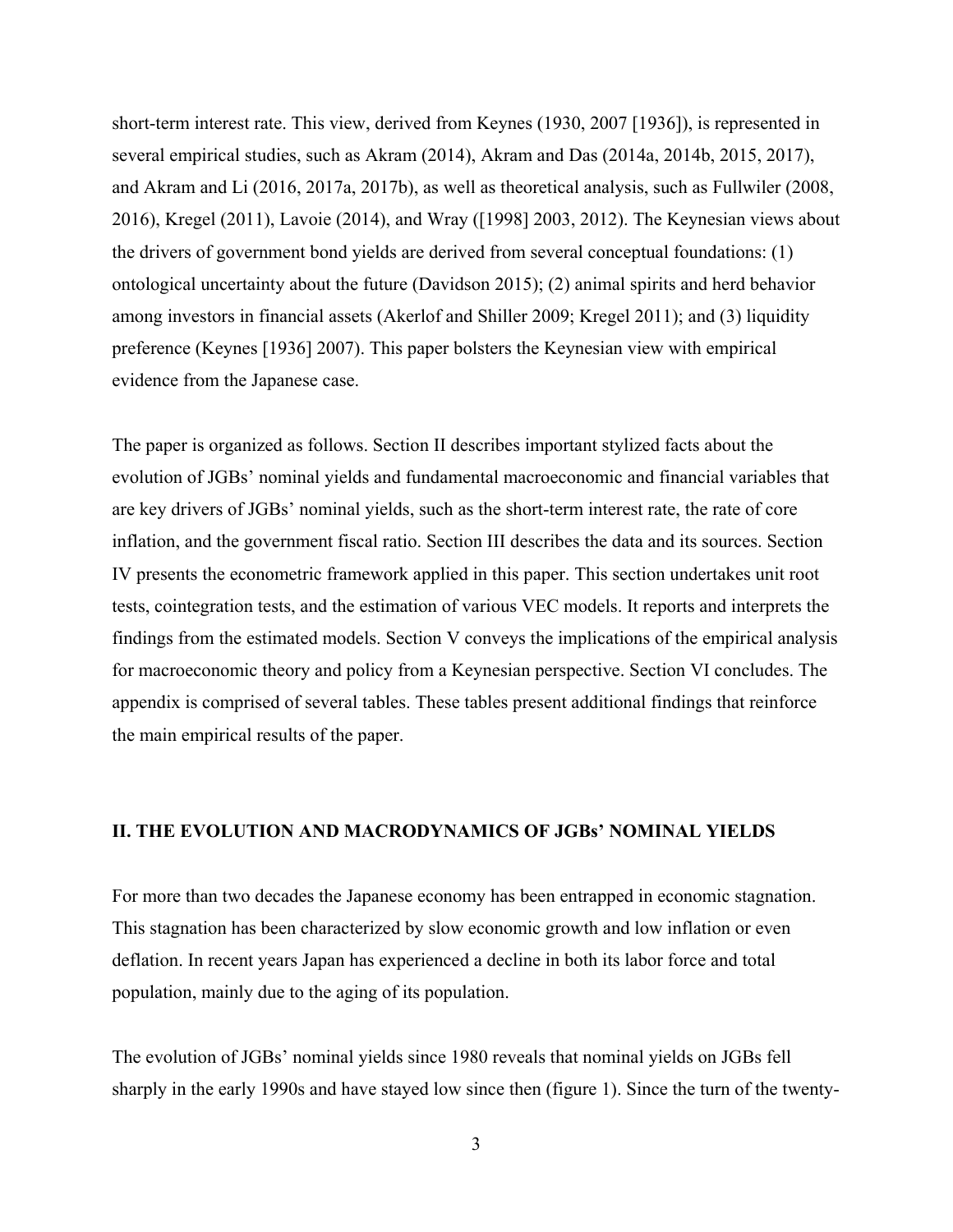first century, the yields on JGBs have remained extremely low. JGBs' yields declined in the aftermath of the recessions of the global financial crisis, Tohoku earthquake, and the launch of the BoJ's quantitative and qualitative monetary easing (QQME) program. Nominal yields on JGBs crossed into negative territory in early 2016, as the BoJ's policy shifted to QQME with yield curve control.



**Figure 1: The Evolution of Japanese Government Bonds' Nominal Yields** 

The BoJ's policy rates and the short-term interest rate fell in the mid-1990s and have stayed low (figure 2). While there have been some changes and important innovations in monetary policy from time to time, overall the central bank's monetary policy has been highly accommodative.

**Figure 2: The Evolution of the Bank of Japan's (BoJ) Policy Rate and the Short-Term Interest Rate** 

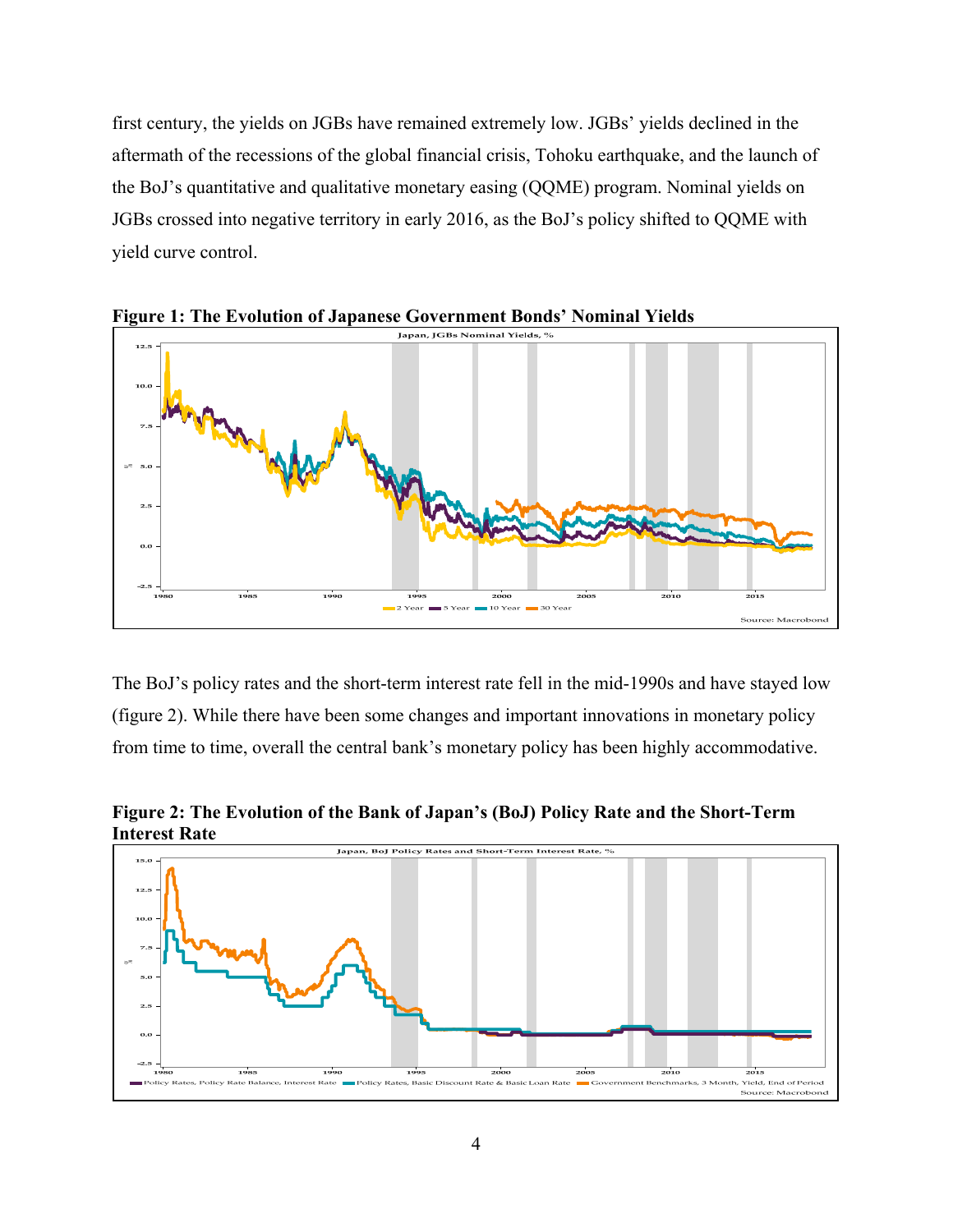Japan's economy is characterized by low inflation and deflationary dynamics. Core inflation has been low (figure 3A). The deflationary dynamics are well reflected in the deflators for real GDP and various expenditure components (figure 3B).



**Figure 3A: Evolution of the Rate of Core Inflation in Japan** 



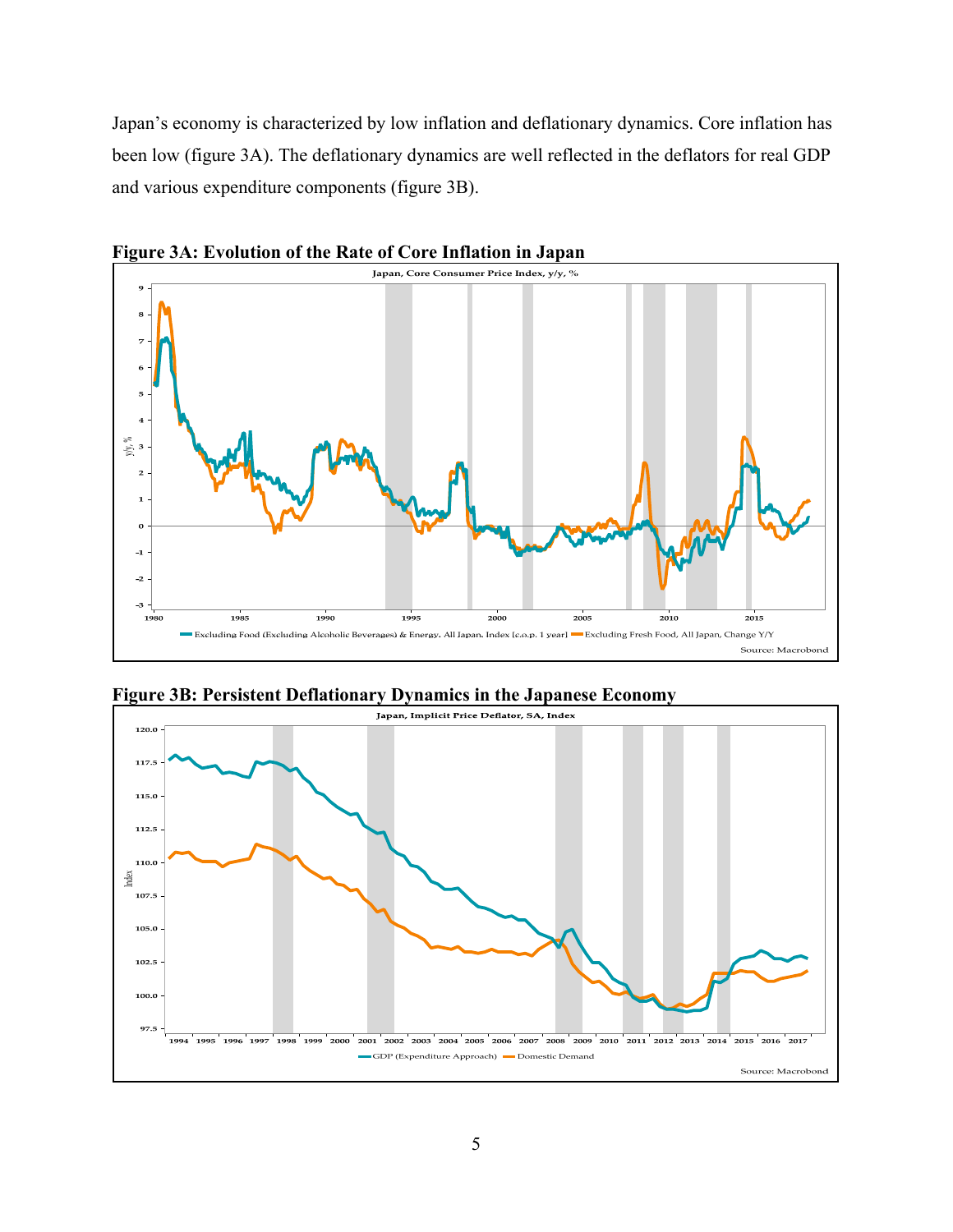The growth and the contraction of industrial production in Japan is a useful indicator of the country's business cycles (figure 4).



**Figure 4: Year-over-Year Changes in Industrial Production in Japan** 

There is a tight correlation between the growth of industrial production and the growth of real GDP when both series are measured as a year-over-year percentage change (figure 5A). There is also a positive correlation between the growth of industrial production and the growth of real GDP when both series are measured as a quarter-over-quarter percentage change (figure 5B). However, the correlation between the industrial growth and the growth of real GDP is weaker when measured on a quarter-over-quarter basis as opposed to a year-over-year basis.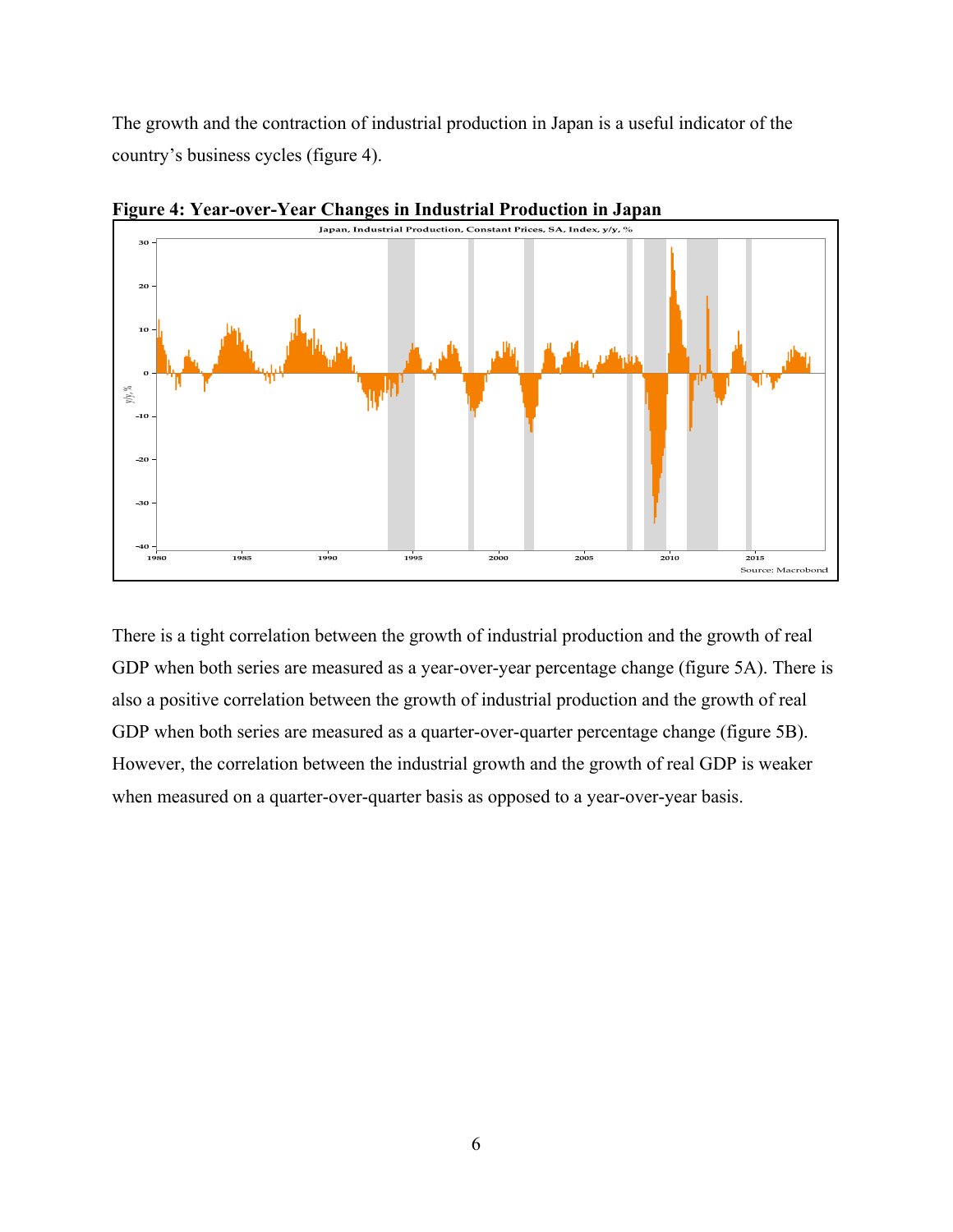

**Figure 5A: The Strong Correlation between the Year-over-Year Changes in Industrial** 

**Figure 5B: The Positive Correlation between the Quarter-over-Quarter Growth in Industrial Production and the Pace of Economic Activity, as Measured by Real GDP Growth**

 $-10$ 

IP.  $v/v \cdot %$ 

 $\circ$ 

 $10^{-1}$ 

 $\overline{20}$ 

 $\overline{30}$ 

Source: Macrobond

-40

ം

-20



Japan's primary/fiscal balance (net government lending/borrowing) ratios have been negative since the mid-1990s (figure 6). A negative primary/fiscal balance indicates a primary/fiscal deficit, while a positive fiscal balance indicates a primary/fiscal surplus. Japan's fiscal deficit and primary deficit ratios have widened as its economy experienced slower growth in the late 1990s. The recession in the later 1990s caused fiscal deficits to widen sharply. After the 2001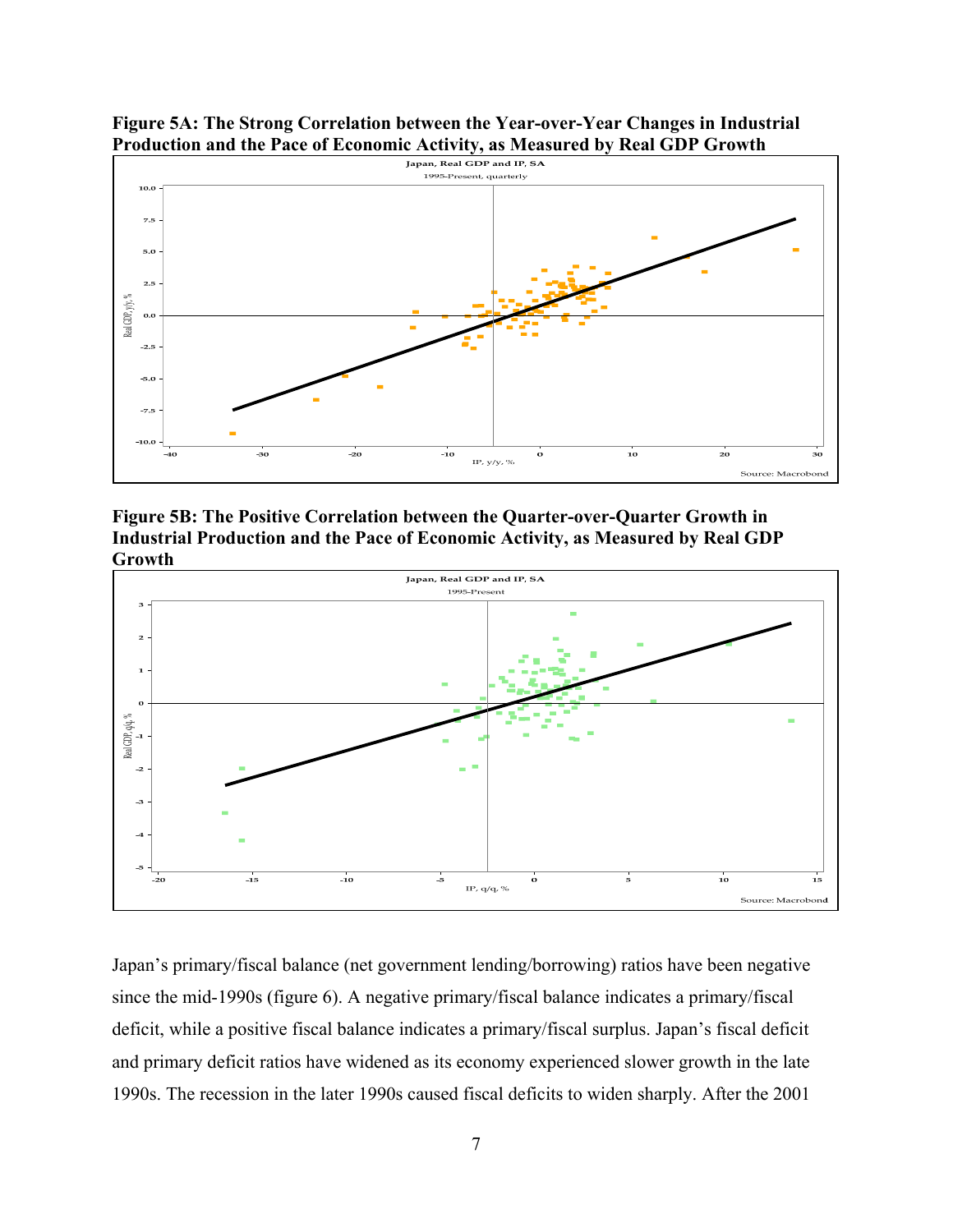recession was over, the country's fiscal deficits began to narrow. However, with the global financial crisis, fiscal deficits widened sharply and remained high for several years. In the past couple of years, the fiscal deficit ratios have narrowed again. In recent years, Japan's fiscal deficit ratios have been in the range of 3 percent to 4 percent of nGDP.



**Figure 6: Evolution of the Ratios of the Fiscal Balance (Government Net Lending/ Borrowing as a Share of nGDP) and the Primary Fiscal Balance** 

Japan has experienced chronic and large primary/fiscal deficits due to slower growth, fiscal stimulus, and increased transfers instituted by demographic changes resulting from the rapid aging of its population. The Japanese government generally runs a primary/fiscal deficit. This implies that usually the government of Japan is a net borrower from the nongovernment sectors. The slower growth and demographic changes have resulted in the widening of primary/fiscal deficit ratios because of automatic stabilizers and the use of fiscal stimulus to counter the slowdown of the economy.

Japan's government debt ratios are elevated. Gross debt and net debt ratios have risen since the mid-1990s (figure 7), and the rise in these debt ratios has continued since the turn of the century due to several factors. First, the country has experienced persistent primary/fiscal deficits. Second, nGDP has been stagnant due to slow growth, low inflation, and deflation. Third, the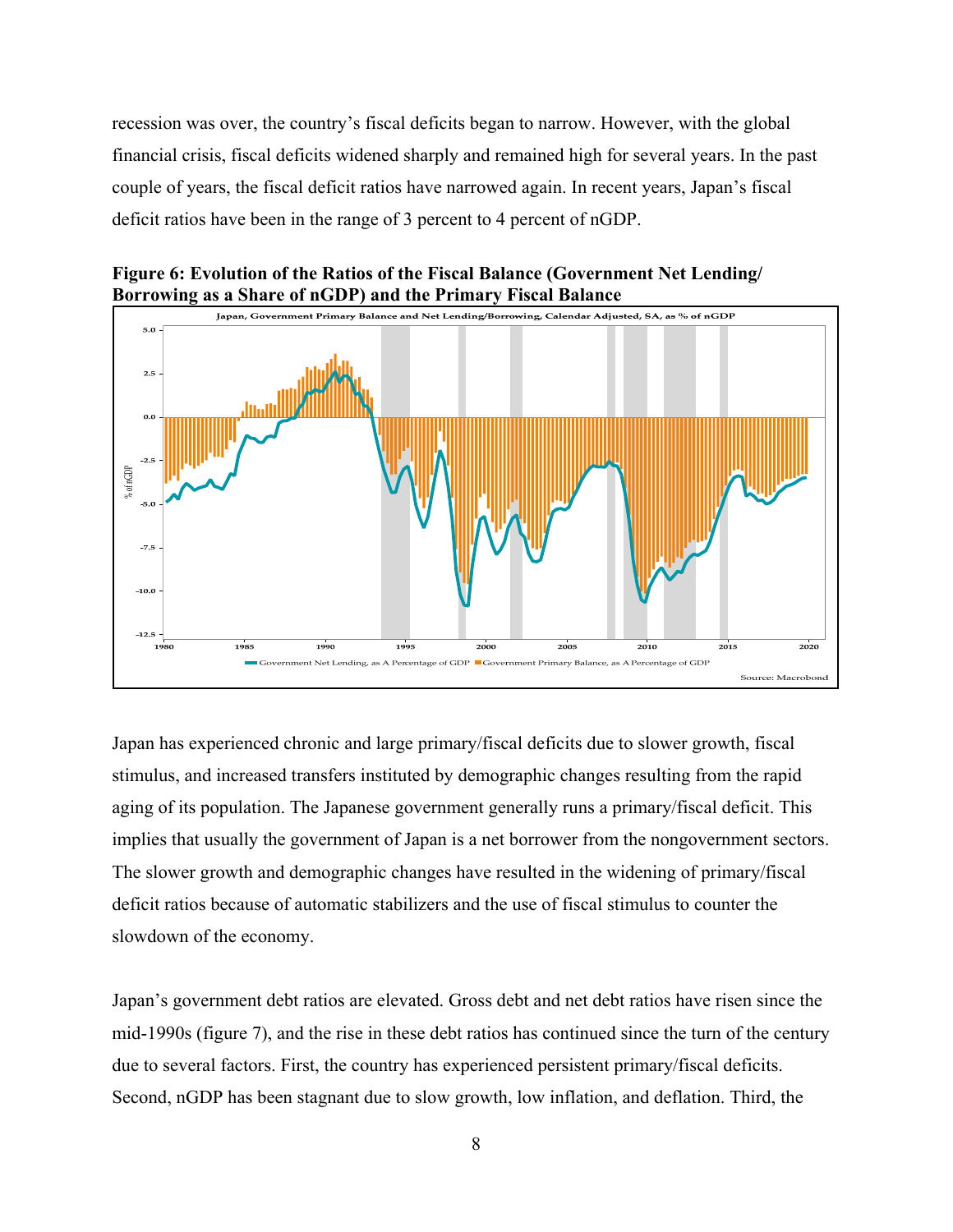rapid aging of the population requires substantial fiscal transfers. Fourth, the authorities have often undertaken fiscal stimulus in response to the weakness of effective demand.

JGBs are primarily held by domestic investors, particularly by domestic financial institutions (figure 8). The share of JGBs held by overseas investors is miniscule. Figure 9 provides more details about the holdings of JGBs by investor class, including the BoJ and various government agencies. The BoJ's share of JGB holdings has increased markedly since 2012, during which time the BoJ's balance sheet has risen spectacularly (figure 10), mainly due to substantial purchases of JGBs under the QQME program.



**Figure 7: Rise in the Ratios of Japanese Government Debt as a Share of nGDP**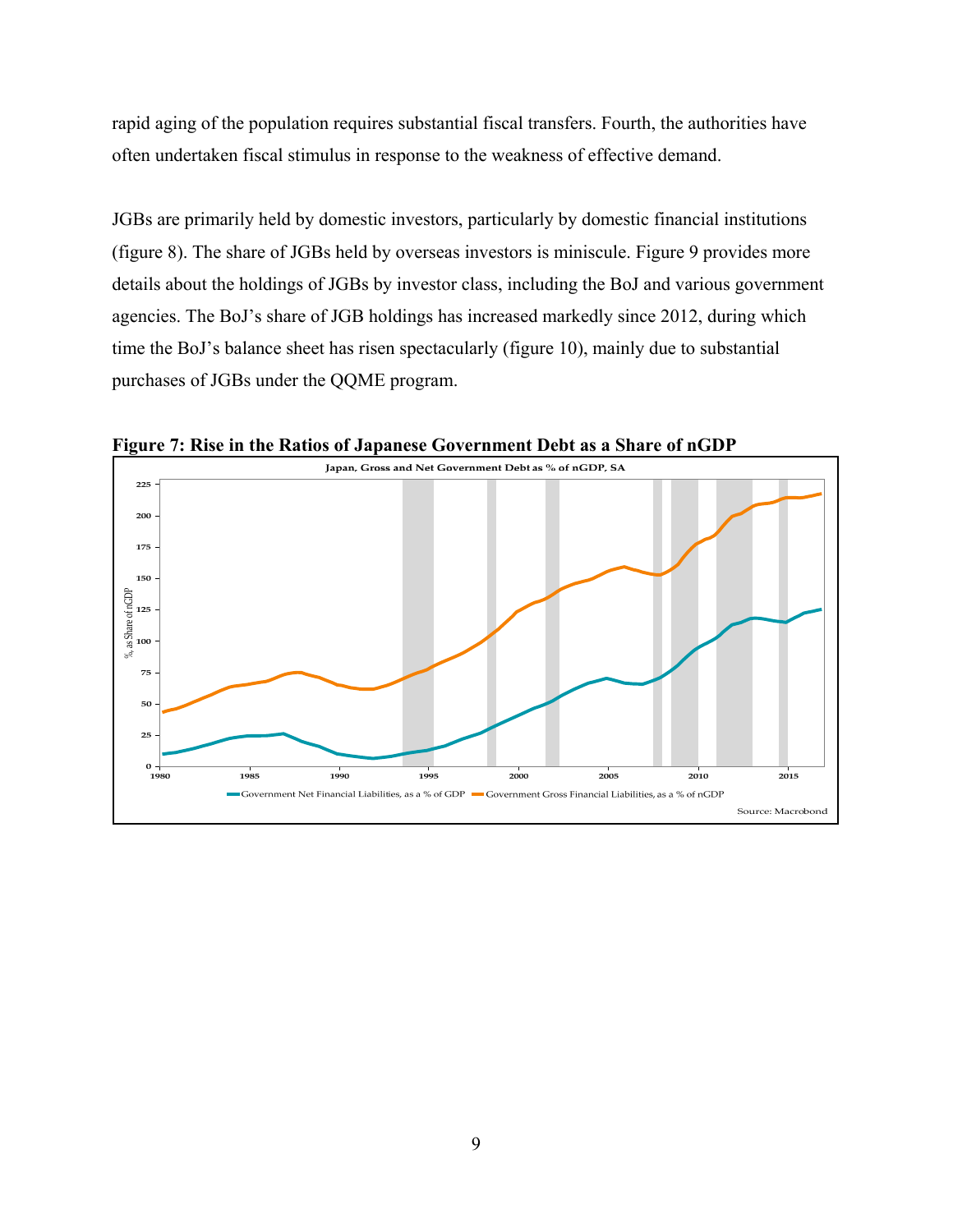

**Figure 8: JGBs Are Primarily Held by Domestic Investors, Particularly Domestic Financial Institutions** 

**Figure 9: Holding of JGBs by Investor Class, Including the BoJ and Other Government Agencies** 

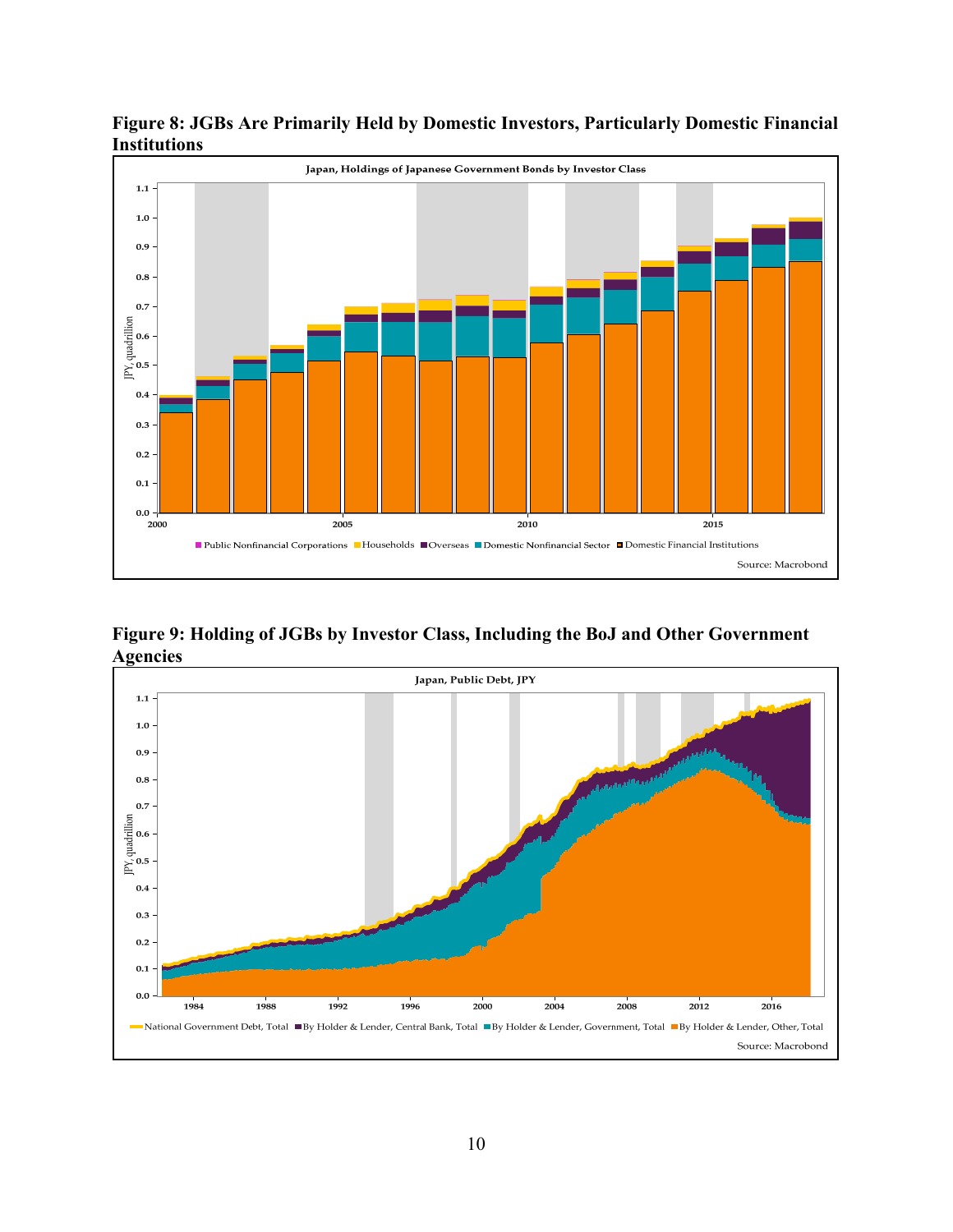

**Figure 10: The BoJ's Holdings of JGBs Have Risen Sharply Due to the Rapid Expansion of its Balance Sheet** 

Even though Japan's government debt ratios are high and the country has run chronic primary/fiscal deficits for many years, net interest payments on government debt as a share of nGDP are low (figure 11) due to the low interest rate on government bonds, implying that the net interest income receipts of the nongovernment sectors are also low despite its substantial holdings of government debt.



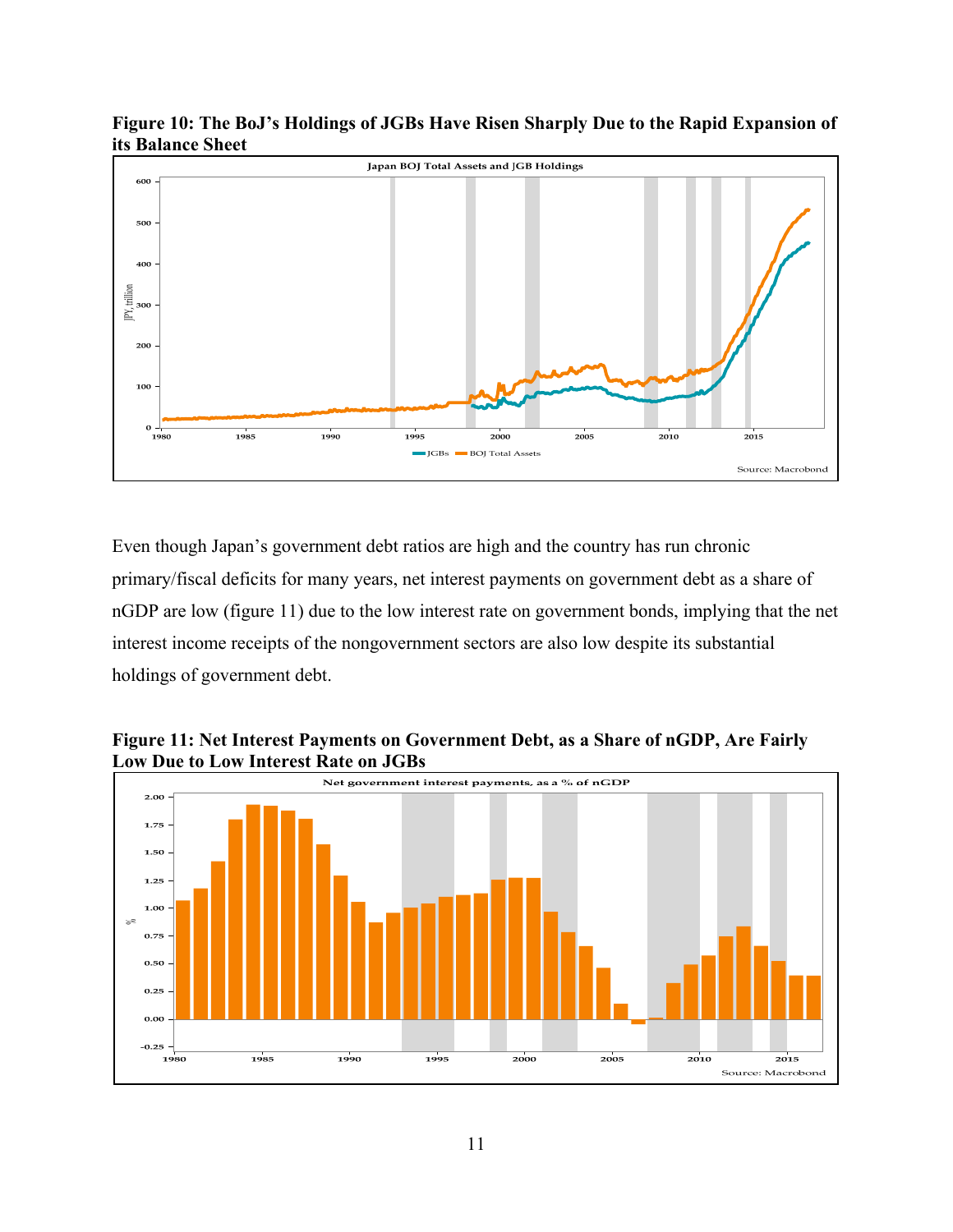Nominal yields on JGBs have been low in tandem with low core inflation and deflationary pressures (figure 12). As core inflation declined in the early 1980s, nominal yields on JGBs fell. With the increase in core inflation in the late 1980s, nominal yields on JGBs rose. This decline in core inflation resumed again beginning in the early 1990s. JGBs' nominal yields rose moderately just before the mid-1990s, but as Japan's asset bubbles burst, the decline in nominal yields continued. Bond investors ignored the temporary rise in core inflation due to higher taxes in the late 1990s. From the late 1990s until the global financial crisis, JGBs' nominal yields hovered in a range between 1 percent to 2 percent. This is a period in which Japan experienced deflationary pressures. After the global financial crisis, JGBs' nominal yields declined from around 2 percent to nearly zero, and the announcement of QQME led to a further decline in JGBs' nominal yields. Since the beginning of 2016, with the introduction of QQME with yield curve control, JGBs' nominal yields have turned negative.



**Figure 12: Evolution of JGBs' Nominal Yields and the Rate of Core Inflation**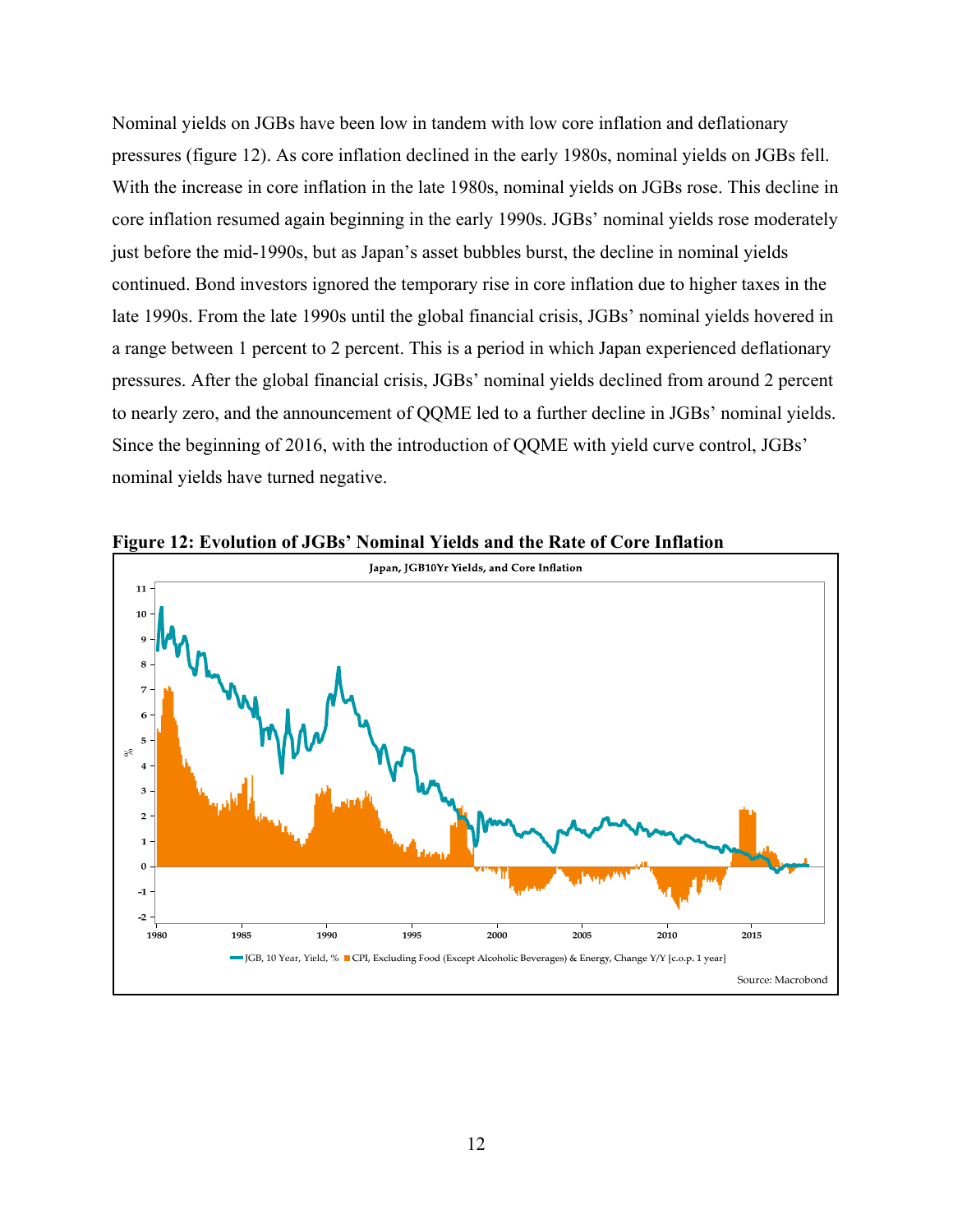There are some interesting empirical regularities in the relationship between the long-term interest rate and the short-term interest rate on government bonds. This is displayed in the figures below, using monthly data on the interest rate on short-term Treasury bills and nominal yields on long-term JGBs of various tensors. Figure 13 is a scatterplot of the year-over-year percentage point changes in the yields of JGBs of a 5-year tenor and 3-month Treasury bills. Figure 14 is a scatterplot of the year-over-year percentage point changes in the nominal yields of JGBs of a 5 year tenor and 3-month Treasury bills. Figure 15 is a scatterplot of the nominal yields JGBs of a 9-year tenor and 3-month Treasury bills. Figure 16 is a scatterplot of the year-over-year percentage point changes in the nominal yields of JGBs of a 9-year tenor and 3-month Treasury bills. The same relationships hold for nominal yields of government bonds of various tenors, though the relationship is stronger in the front end of the Treasury yield curve than it is at the back end of the yield curve.



**Figure 13: Scatterplot of the Yields of 5-year JGBs and 3-month Treasury Bills**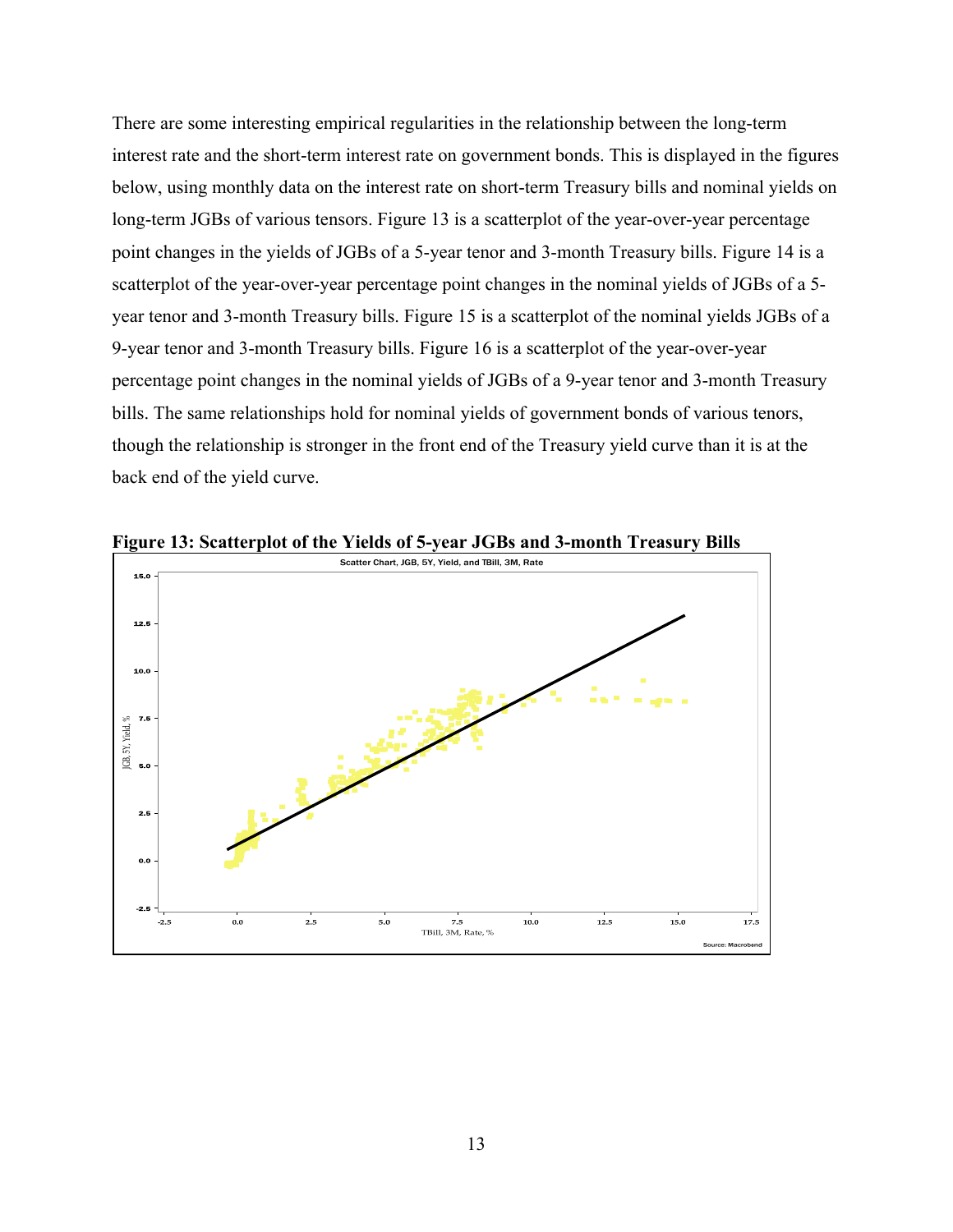**Figure 14: Scatterplot of Year-over-Year Percentage Point Changes in the Yields of 5-year JGBs and 3-month Treasury Bills** 



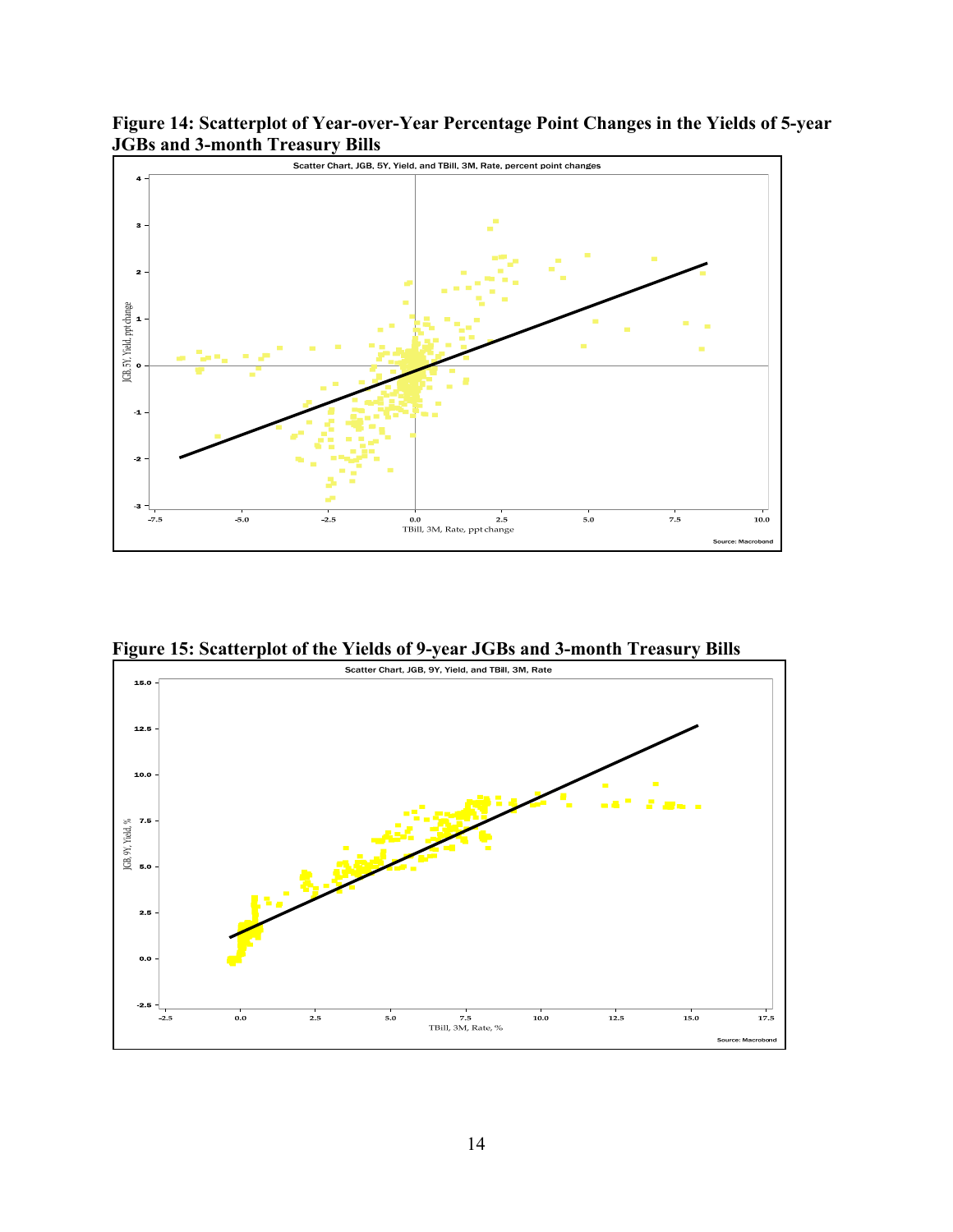**Figure 16: Scatterplot of the Year-over-Year Percentage Point Changes in the Yields of 9 year JGBs and 3-month Treasury Bills** 



These scatterplots suggest certain empirical regularities.<sup>3</sup> First, there are strong positive correlations between the long-term interest rate on JGBs and the short-term interest rate on Treasury bills. Second, there are also positive correlations between the year-over-year percentage point changes in the long-term interest rate of JGBs and the year-over-year percentage point changes in the short-term interest rate on Treasury bills during the same period. Third, the positive correlations between the levels of the nominal yields of JGBs and Treasury bills is much stronger than the positive correlation between the year-over-year percentage point changes in the nominal yields of JGBs and Treasury bills. Fourth, the strong positive correlations between the nominal yields on JGBs and Treasury bills decline as the maturity tenors of the bonds rise. Fifth, the positive correlations between the year-over-year percentage point changes in the nominal yields on JGBs and Treasury bills during the same period also decline as the maturity tenors of these securities increase.

<sup>&</sup>lt;sup>3</sup> Additional scatterplots displaying: (1) the correlation between the yields of JGBs of other tenors  $(2, 3, 6, 7, 8, 10, 10)$ 15, 20, 30, and 40 years) and the short-term interest rate on the 3-month Treasury bill, and (2) the correlation between the percentage point changes in the yields of JGBs of the same tenor and the percentage point change the short-term interest rate on the 3-month Treasury bill are available upon request.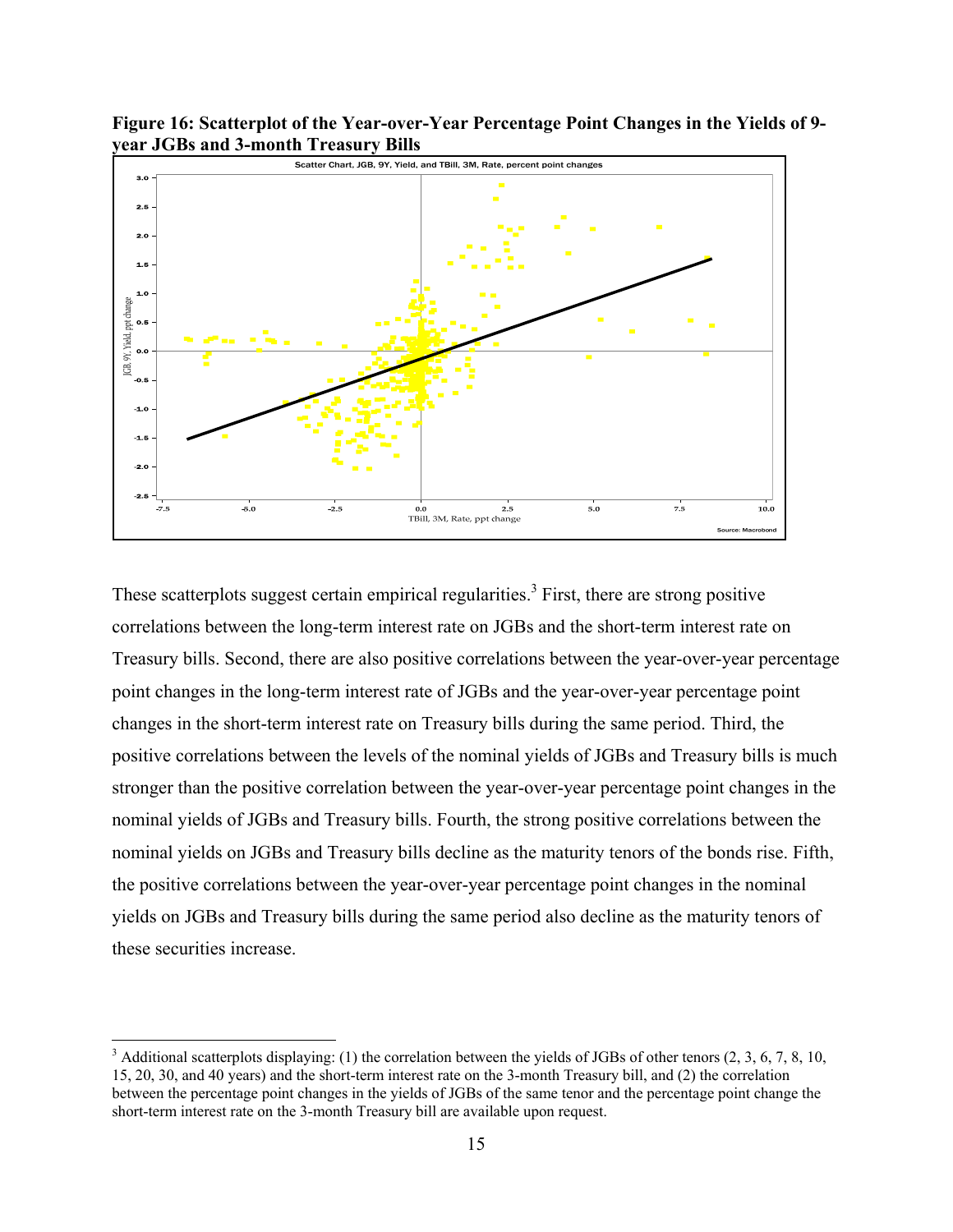#### **III. DATA DESCRIPTION**

This paper uses time-series macroeconomic and financial data. Quarterly data on macroeconomic and financial variables, such as the long-term interest rate, the short-term interest rate, the rate of core inflation, government fiscal ratio ratios, the pace of economic activity, and business cyclical conditions, are deployed.

Long-term interest rates are gathered from the nominal yields of JGBs of 2-, 3-, 5-, 7-, 8-, 9-, 10-, 15-, 20-, 25-, 30-, and 40-year tenors, as calibrated by Japan's Ministry of Finance. Shortterm interest rates are obtained from the discount rate on Japanese government's Treasury bills of 3-month tenors.

Core inflation data are represented by two different measures. The first is measured by the yearover-year percentage change in the Consumer Price Index (CPI), excluding fresh food. The second is measured by the year-over-year percentage change in the CPI, excluding food and energy.

The pace of economic activity is measured by the year-over-year percentage change in the volume of industrial production.

Business cycle conditions are represented by whether the Japanese economy is in a recession or not, as represented by a dummy variable. It is set to one when the economy is in a recession and zero when it is not in a recession. A recession is defined as a period of economic slowdown marked by at least two successive quarters of decline in real GDP on a quarter-over-quarter basis.

Several different measures of government fiscal ratios are used. Fiscal balance ratios are measured in two different ways: (1) primary balance as a share of nGDP, and (2) government net lending/borrowing as a share of nGDP. A positive (negative) primary/fiscal balance implies a primary/fiscal surplus (deficit). Government debt ratios are also measured in two different

16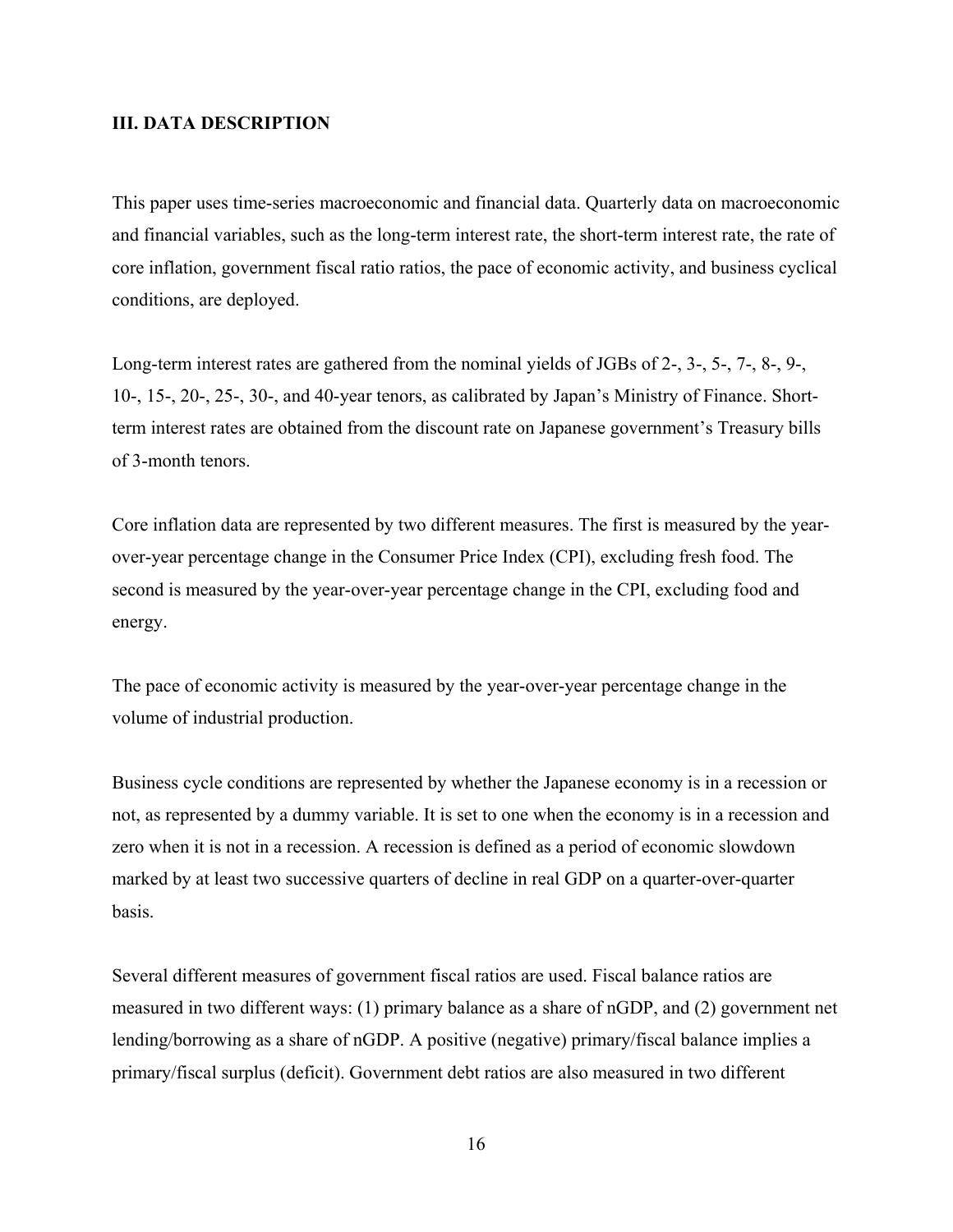manners: (1) gross government financial liabilities as a share of nGDP, and (2) net government financial liabilities as a share of nGDP.

Table 1 provides a summary of the data. The first column shows the label for each variable. The second column lists the variables' description and the time range for the data. The third column displays the original frequency and states whether the data has been converted to a lower frequency. The last column provides both the primary and secondary sources for the data.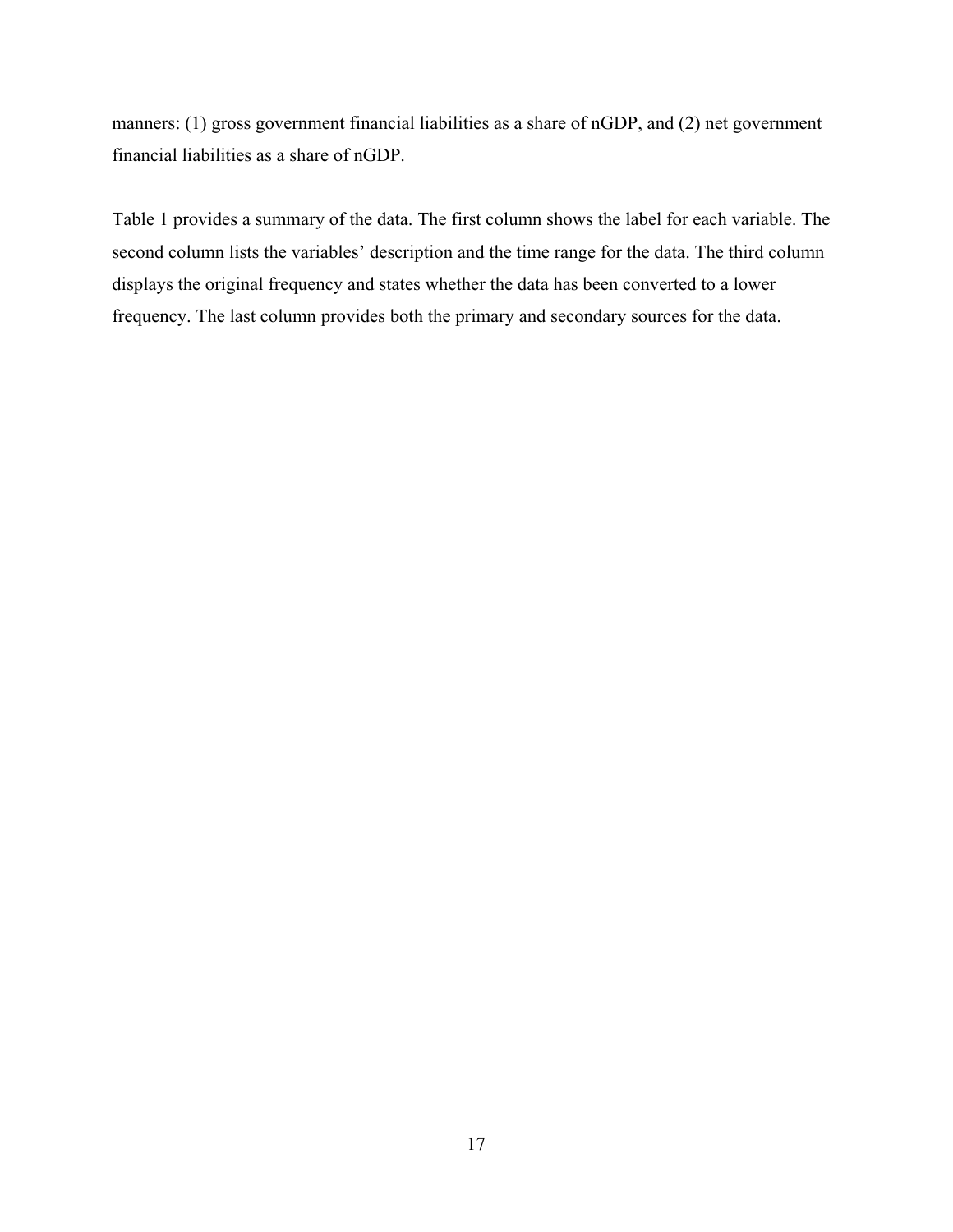#### **Variables Data Description, Date Range Frequency** Sources *Short-term interest rates*  **TB3M\_Q** Japanese government Treasury bill, 3 month, yield, % 1Q 1980 – 4Q 2016 Monthly; converted to quarterly Macrobond *Japanese Government Bonds (JGBs) Yields*  **JGB2Y Q Japanese** government bond, 2 year, yield, %, 1Q 1980 – 4Q 2016 Daily; converted to quarterly Ministry of Finance; Macrobond **JGB3Y Q Japanese government bond,** 3 year, yield, %, 1Q 1980 – 4Q 2016 Daily; converted to quarterly Ministry of Finance; Macrobond **JGB5Y Q** Japanese government bond, 5 year, yield, %, 1Q 1980 – 4Q 2016 Daily; converted to quarterly Ministry of Finance; Macrobond **JGB7Y O Japanese government bond,** 7 year, yield, %, 1Q 1980 – 4Q 2016 Daily; converted to quarterly Ministry of Finance; Macrobond **JGB8Y Q** Japanese government bond, 8 year, yield, %, 1Q 1980 – 4Q 2016 Daily; converted to quarterly Ministry of Finance; Macrobond **JGB9Y Q Japanese government bond,** 9 year, yield, %, 1Q 1980 – 4Q 2016 Daily; converted to quarterly Ministry of Finance; Macrobond **JGB10Y O Japanese government bond,** 10 year, yield, %, 4Q 1986 – 4Q 2016 Daily; converted to quarterly Ministry of Finance; Macrobond **JGB15Y Q** Japanese government bond, 15 year, yield, %, 4Q 1991 – 4Q 2016 Daily; converted to quarterly Ministry of Finance; Macrobond **JGB20Y Q** Japanese government bond, 20 year, yield, %, 1Q 1987 – 4Q 2016 Daily; converted to quarterly Ministry of Finance; Macrobond **JGB25Y Q Japanese government bond,** 25 year, yield, %, 2Q 2004 – 4Q 2016 Daily; converted to quarterly Ministry of Finance; Macrobond **JGB30Y Q** Japanese government bond, 30 year, yield, %, 4Q 1999 – 4Q 2016 Daily; converted to quarterly Ministry of Finance; Macrobond **JGB40Y Q** Japanese government bond, 40 year, yield, %, 1Q 2007 – 4Q 2016 Daily; converted to quarterly Ministry of Finance; Macrobond *Rate of Core Inflation*  **CCPI Q** Consumer price index, excluding fresh food,  $v/v$ , %, 1Q 1980 – Dec 2016 Monthly; converted to quarterly Japanese Statistics Bureau; Macrobond **CINFL Q**  $\qquad$  Consumer price index, excluding food  $\&$ energy,  $y/y$ , %, 1Q 1980 – 4Q 2016 Monthly; converted to quarterly Japanese Statistics Bureau; Macrobond

#### **Table 1: Summary of the Data**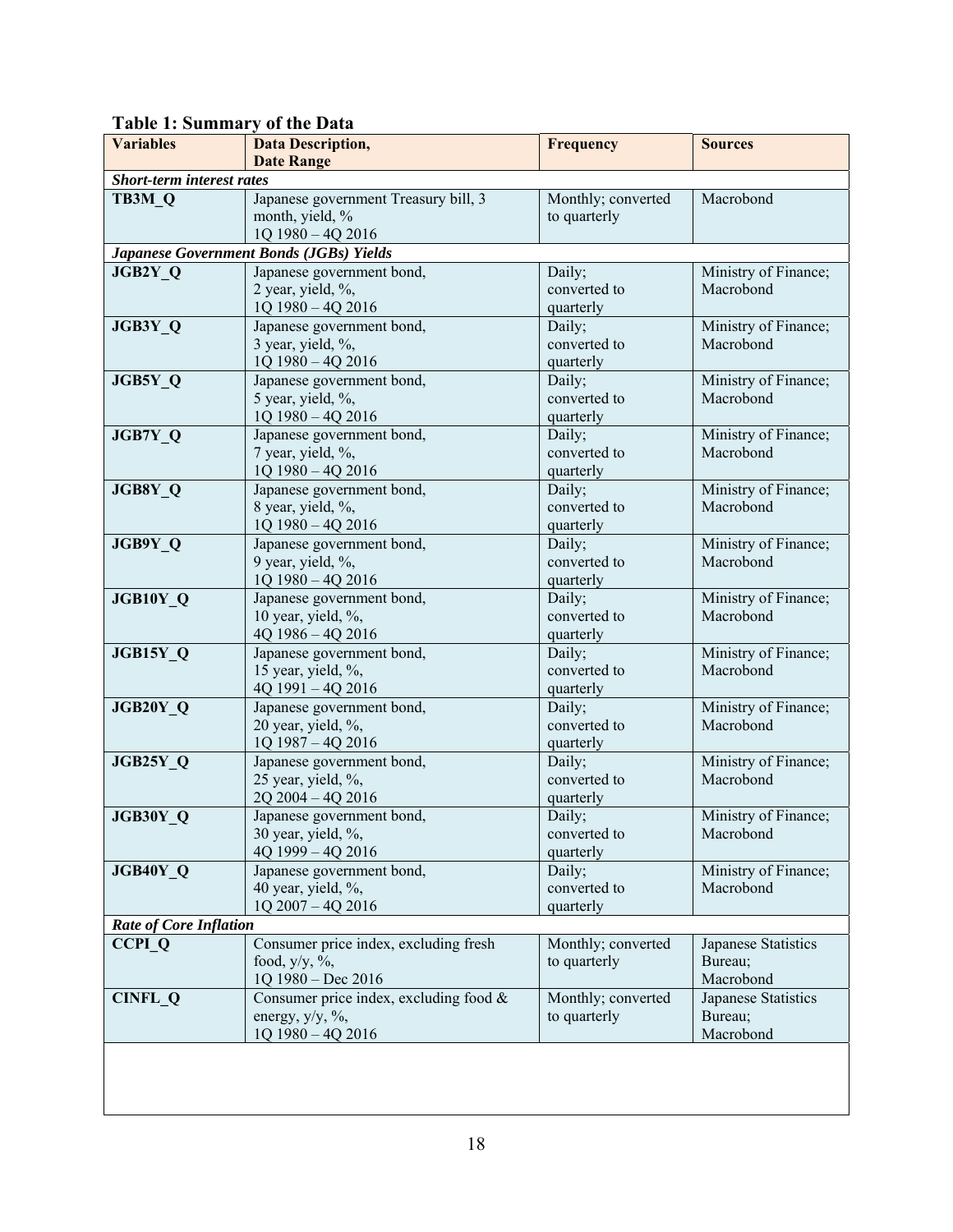| <b>Variables</b>                 | <b>Data Description,</b>                               | <b>Frequency</b>   | <b>Sources</b>       |
|----------------------------------|--------------------------------------------------------|--------------------|----------------------|
|                                  | <b>Date Range</b>                                      |                    |                      |
| <b>Pace of Economic Activity</b> |                                                        |                    |                      |
| IPQ                              | Industrial production, constant prices, SA,            | Monthly; converted | Ministry of Economy, |
|                                  | index, $y/y$ , %                                       | to quarterly       | Trade, and Industry; |
|                                  | 1Q 1980 - 4Q 20016                                     |                    | Macrobond            |
| <b>Government Fiscal Ratios</b>  |                                                        |                    |                      |
| <b>PBAL Q</b>                    | Government primary balance, % of nGDP,                 | Quarterly          | <b>OECD</b> Economic |
|                                  | 1Q 1980 - 4Q 2016                                      |                    | Outlook; Macrobond   |
| <b>FBAL Q</b>                    | Government net lending/borrowing, % of                 | Quarterly          | <b>OECD</b> Economic |
|                                  | nGDP, 1Q 1980 - 4Q 2016                                |                    | Outlook; Macrobond   |
| <b>GDEBT Q</b>                   | Government gross financial liabilities, % of           | Quarterly          | <b>OECD</b> Economic |
|                                  | nGDP, 1Q 1980 - 4Q 2016                                |                    | Outlook; Macrobond   |
| <b>NDEBT Q</b>                   | Government net financial liabilities, % of             | Quarterly          | <b>OECD</b> Economic |
|                                  | nGDP, 1Q 1980 - 4Q 2016                                |                    | Outlook; Macrobond   |
| <b>Business Cycle Conditions</b> |                                                        |                    |                      |
| <b>RECN Q</b>                    | Recession dummy, $1 = \text{Recession}, 0 = \text{No}$ | Monthly; converted | Macrobond            |
|                                  | recession,                                             | to quarterly       |                      |
|                                  | $1Q$ 1980 - 4Q 2016                                    |                    |                      |

### **IV. EMPIRICAL ANALYSIS**

#### **4.1 Model Specification**

The vector error correction (VEC) framework, as developed by Johansen (1988, 1991,1995), is appropriate for the present analysis, since the variables of interest are cointegrated. (It will be shown later that the variables in the model are cointegrated.) Johansen's VEC framework has cointegration relations built into the specification. It restricts the long-run behavior of the endogenous variables to converge to their cointegrating relationships while allowing for shortrun adjustment dynamics. The dynamic relations between the variables—the long-term interest rate, the short-term interest rate, the rate of inflation, and the government fiscal ratio—are examined using the VEC framework.

Consider a vector autoegression (VAR) model, adapted to the VEC framework, as given below:

$$
\Delta Z_{t} = \Gamma_{1} \Delta Z_{t-1} + ... + \Gamma_{p-t} \Delta Z_{t-p+1} + \alpha \beta^{T} Z_{t-p} + v + e_{t}
$$
\n(1)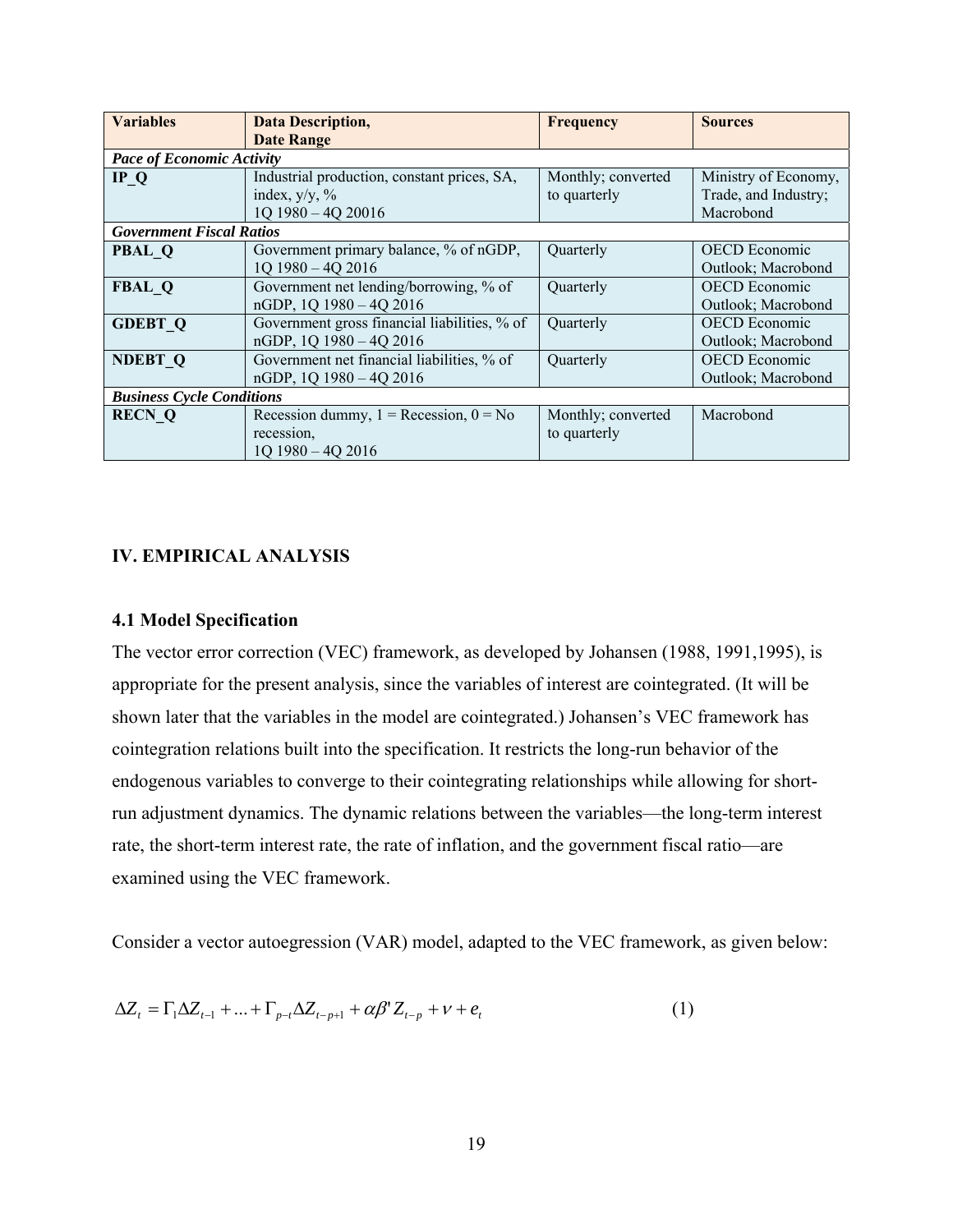where

- $Z_t =$  (long-term interest rate, short-term interest rate)' (model 1),
- $Z_t =$  (long-term interest rate, short-term interest rate, inflation rate)' (model 2), or
- $Z_t =$  (long-term interest rate, short-term interest rate, inflation rate, government fiscal ratio)' (model 3).

Here,  $\alpha \beta' Z_{t-p}$  is the error correction component;  $\alpha$  is an  $(n \times r)$  matrix that explains long-run disequilibrium;  $\beta$  is an  $(n \times r)$  matrix of cointegrating vectors that explains the long-run relationships;  $\Gamma_j \Delta Z_{t-j}$  is the vector autoregressive component in the first difference;  $\Gamma_j$  is an (*n × n*) matrix that stands for the short-term adjustment coefficients between variables with *p-1* number of lags;  $\nu$  is a deterministic shift vector; and the model residual  $e_t$  is white noise.

#### **4.2 Model Estimation and Analysis**

The model estimation and analysis consists of several steps. First, unit root tests are conducted for each series and its first difference. Second, given that one cannot reject the null hypothesis of nonstationary variables, tests are conducted to determine whether the variables are cointegrated or not, and, if so, to determine the number of cointegrating vectors in the system. Third, tests are carried out to detect structural breaks. Fourth, several multivariate VEC models are estimated. Fifth, the results are interpreted. Sixth, impulse response analysis is provided. Finally, stability tests are carried out to assess the constancy of the estimated coefficients.

#### *4.2.1 Unit Root Tests*

Unit root tests are conducted in order to determine the univariate properties of the following variables and their first differences: nominal yields of Japan's Treasury bills of a 3-month tenor; yields of Treasury securities of 5-year and 9-year tenors; core CPI (excluding food and energy inflation); growth in the seasonally adjusted measure of the index of industrial production; the government primary balance as a percentage of nGDP; and government net financial liabilities as a percentage of nGDP.<sup>4</sup> The results are presented in tables 2A and 2B.

<sup>&</sup>lt;sup>4</sup> Unit roots tests are also conducted on additional variables and their first differences. The results of the unit root tests on the nominal yields of JGBs of other tenors (2, 3, 6, 7, 8, 10, 15, 20, 25, 30, and 40 years) are consistent with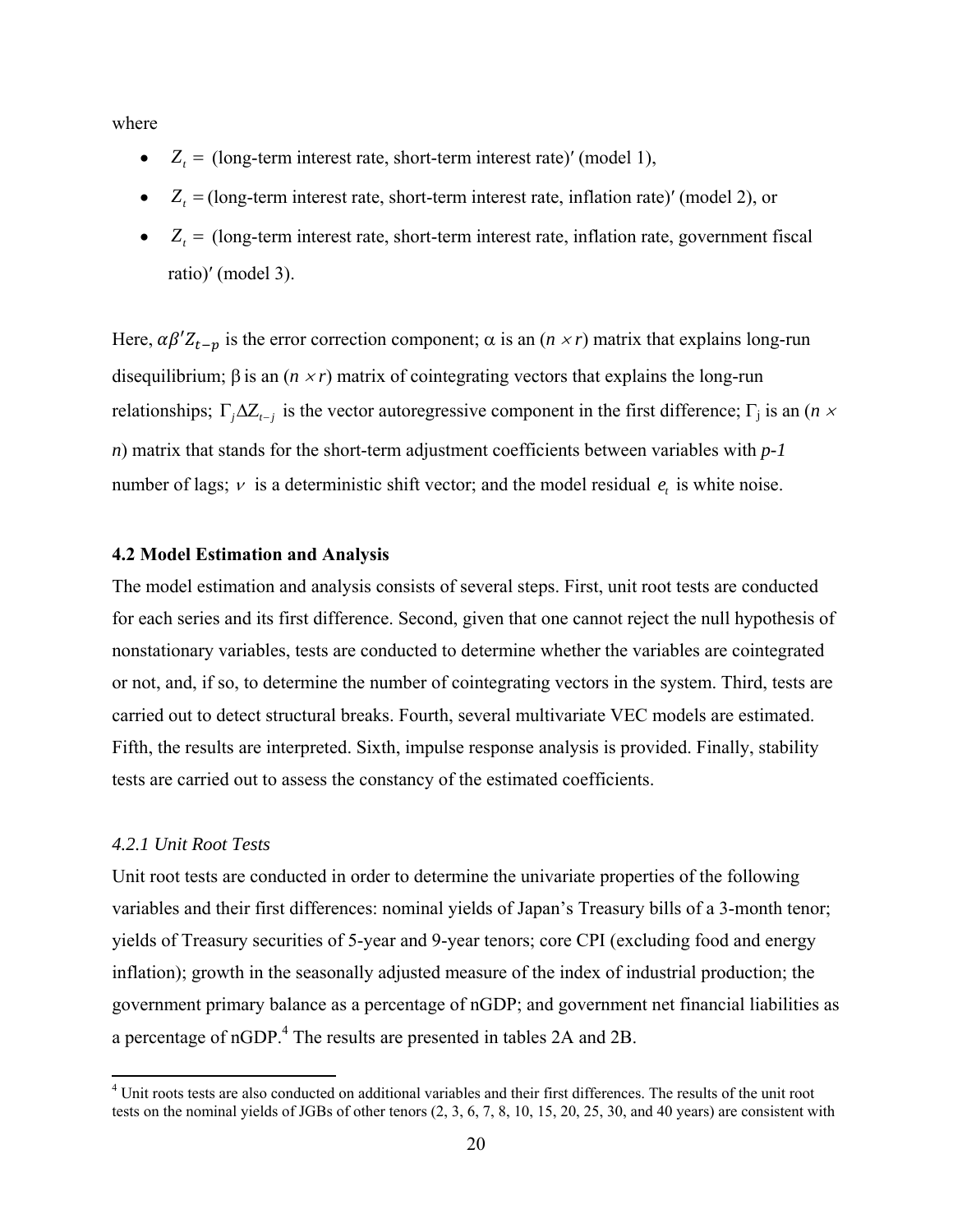Table 2A displays the unit roots tests for the levels of the variables. It is evident from table 2A that the calculated augmented Dickey–Fuller (ADF) tests (Dickey and Fuller 1979, 1981) show that the test statistics are less than their critical values in all cases. The only exception is the growth rate of industrial production (IP\_Q), which rejects the null hypothesis of a unit root in levels at 1 percent significance for all the specifications. Similarly, based on the Phillips–Perron (PP) tests (Phillips and Perron 1988), except for the growth rate of industrial production, in all other cases the null hypothesis of a unit root cannot be rejected.

Table 2B displays the same tests for the first difference of the variables. It shows that for the first difference of all the variables (other than the above-mentioned growth rate of industrial production) the null hypothesis of a unit root is significantly rejected. Thus, it can be concluded that except for the growth rate of industrial production, all the other series are integrated of the first order,  $I(1)$ , series.

<u> 1989 - Johann Stein, marwolaethau a gweledydd a ganlad y ganlad y ganlad y ganlad y ganlad y ganlad y ganlad</u>

the nominal yields of JGBs of 5-year and 9-year tenors. The results of the unit root tests on the total CPI (excluding fresh food) are consistent with core CPI inflation. The results of the unit root tests on Japanese government net lending as a percentage of nGDP and Japanese government gross financial liabilities as a percentage of nGDP are consistent with the Japanese government primary balance as a percentage of nGDP, and Japanese government net financial liabilities as a percentage of nGDP. These additional results are provided in the appendix; see tables A1 and A2.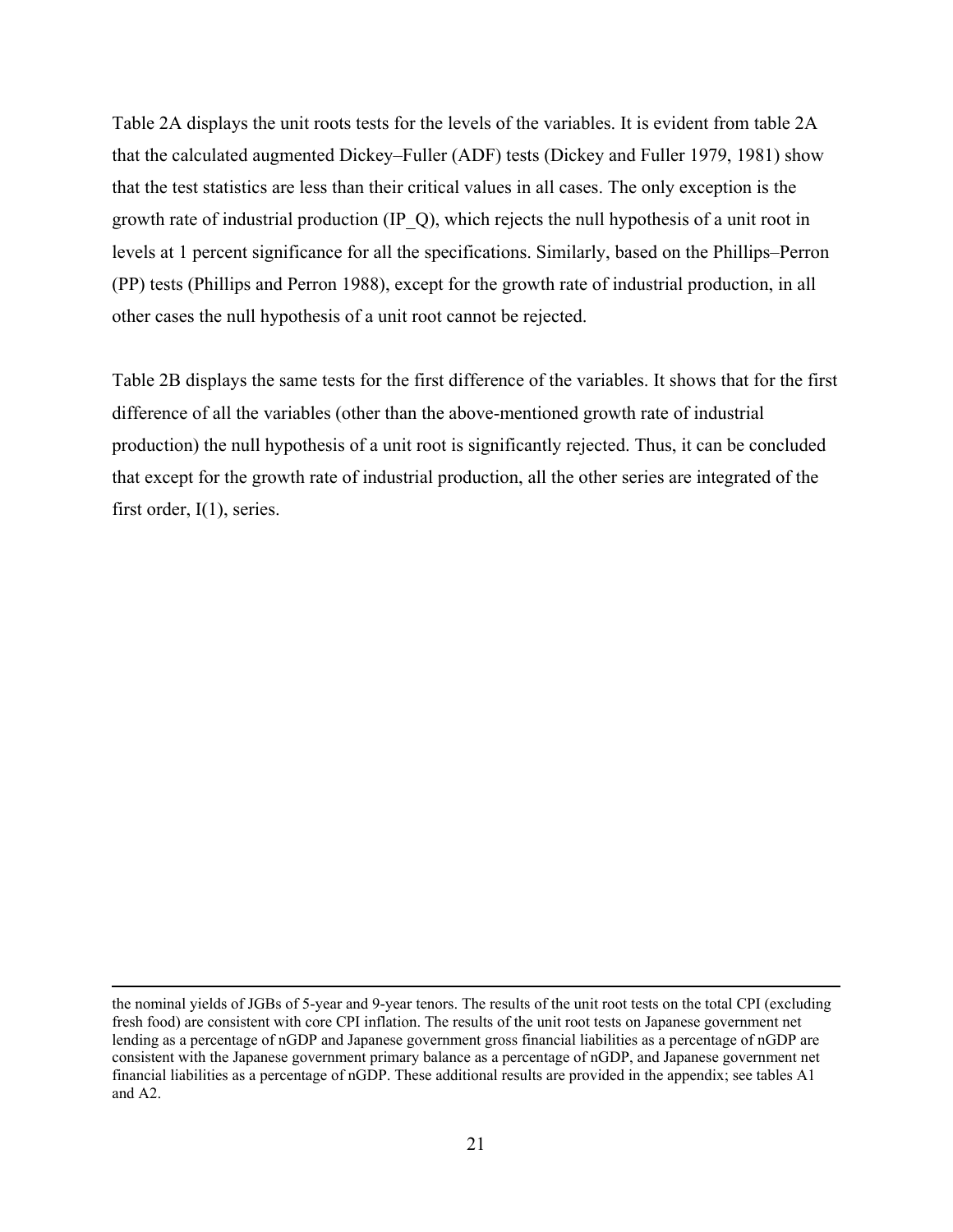| <b>Unit Root Tests (Level)</b> |                                                  |              |                  |         |      |  |  |  |
|--------------------------------|--------------------------------------------------|--------------|------------------|---------|------|--|--|--|
| Variable                       |                                                  | <b>Tests</b> | <b>Statistic</b> | P-value | Obs. |  |  |  |
|                                | Trend                                            | ADF          | $-2.401$         | 0.379   | 147  |  |  |  |
|                                |                                                  | PP           | $-2.280$         | 0.445   | 147  |  |  |  |
| JGB5Y Q                        | No trend                                         | <b>ADF</b>   | $-1.951$         | 0.027   | 147  |  |  |  |
|                                |                                                  | PP           | $-1.974$         | 0.296   | 147  |  |  |  |
|                                | No trend, No constant                            | <b>ADF</b>   | $-2.597$         | 0.010   | 147  |  |  |  |
|                                |                                                  | PP           | $-2.803$         | 0.005   | 147  |  |  |  |
|                                | Trend                                            | <b>ADF</b>   | $-2.890$         | 0.166   | 147  |  |  |  |
|                                |                                                  | PP           | $-2.707$         | 0.233   | 147  |  |  |  |
| JGB9Y_Q                        | No trend                                         | <b>ADF</b>   | $-1.957$         | 0.026   | 147  |  |  |  |
|                                |                                                  | PP           | $-2.007$         | 0.283   | 147  |  |  |  |
|                                | No trend, No constant                            | ADF          | $-2.675$         | 0.008   | 147  |  |  |  |
|                                |                                                  | PP           | $-3.040$         | 0.003   | 147  |  |  |  |
|                                | Trend                                            | <b>ADF</b>   | $-1.470$         | 0.839   | 147  |  |  |  |
|                                |                                                  | PP           | $-2.149$         | 0.519   | 147  |  |  |  |
| TB3M Q                         | No trend                                         | <b>ADF</b>   | $-1.731$         | 0.042   | 147  |  |  |  |
|                                |                                                  | PP           | $-1.807$         | 0.377   | 147  |  |  |  |
|                                | No trend, No constant                            | <b>ADF</b>   | $-1.645$         | 0.095   | 147  |  |  |  |
|                                |                                                  | PP           | $-2.162$         | 0.030   | 147  |  |  |  |
|                                | Trend                                            | <b>ADF</b>   | $-2.537$         | 0.283   | 147  |  |  |  |
|                                |                                                  | PP           | $-2.739$         | 0.220   | 147  |  |  |  |
| <b>CINFL Q</b>                 | No trend                                         | <b>ADF</b>   | $-2.508$         | 0.007   | 147  |  |  |  |
|                                |                                                  | PP           | $-2.554$         | 0.103   | 147  |  |  |  |
|                                | No trend, No constant                            | <b>ADF</b>   | $-2.196$         | 0.028   | 147  |  |  |  |
|                                |                                                  | PP           | $-2.701$         | 0.007   | 147  |  |  |  |
|                                | Trend                                            | <b>ADF</b>   | $-4.882$         | 0.000   | 147  |  |  |  |
|                                |                                                  | PP           | $-5.193$         | 0.000   | 147  |  |  |  |
| $IP_Q$                         | No trend                                         | <b>ADF</b>   | $-4.861$         | 0.000   | 147  |  |  |  |
|                                |                                                  | <b>PP</b>    | $-5.165$         | 0.000   | 147  |  |  |  |
|                                | No trend, No constant                            | ADF          | $-4.806$         | 0.000   | 147  |  |  |  |
|                                |                                                  | PP           | $-5.108$         | 0.000   | 147  |  |  |  |
|                                | Trend                                            | ADF          | $-1.952$         | 0.627   | 147  |  |  |  |
|                                |                                                  | PP           | $-2.646$         | 0.259   | 147  |  |  |  |
|                                |                                                  | <b>ADF</b>   | $-1.241$         | 0.108   | 147  |  |  |  |
| <b>PBAL Q</b>                  | No trend                                         | PP           | $-1.869$         | 0.347   | 147  |  |  |  |
|                                | No trend, No constant                            | <b>ADF</b>   | $-0.500$         | 0.494   | 147  |  |  |  |
|                                |                                                  | PP           | $-0.759$         | 0.383   | 147  |  |  |  |
|                                |                                                  | ADF          | $-1.153$         | 0.920   | 147  |  |  |  |
|                                | Trend                                            | PP           | $-1.258$         | 0.898   | 147  |  |  |  |
|                                |                                                  | ADF          | 2.789            | 0.997   | 147  |  |  |  |
| <b>NDEBT Q</b>                 | No trend                                         | PP           | 1.111            | 0.995   | 147  |  |  |  |
|                                |                                                  | ADF          | 0.863            | 0.893   | 147  |  |  |  |
|                                | No trend, No constant                            | PP           | 2.293            | 0.994   | 147  |  |  |  |
|                                | Note 1: The ADF and PP test critical values are: |              |                  |         |      |  |  |  |

**Table 2A: Unit Root Tests (Level)** 

1 percent: -4.024; 5 percent: -3.444; 10 percent: -3.144 (trend)

1 percent: -3.494; 5 percent: -2.887; 10 percent: -2.577 (no trend)

1 percent: -2.594; 5 percent: -1.950; 10 percent: -1.613 (no trend, no constant)

**Note 2:** PP test, ADF test  $(H_0:$  series has a unit root).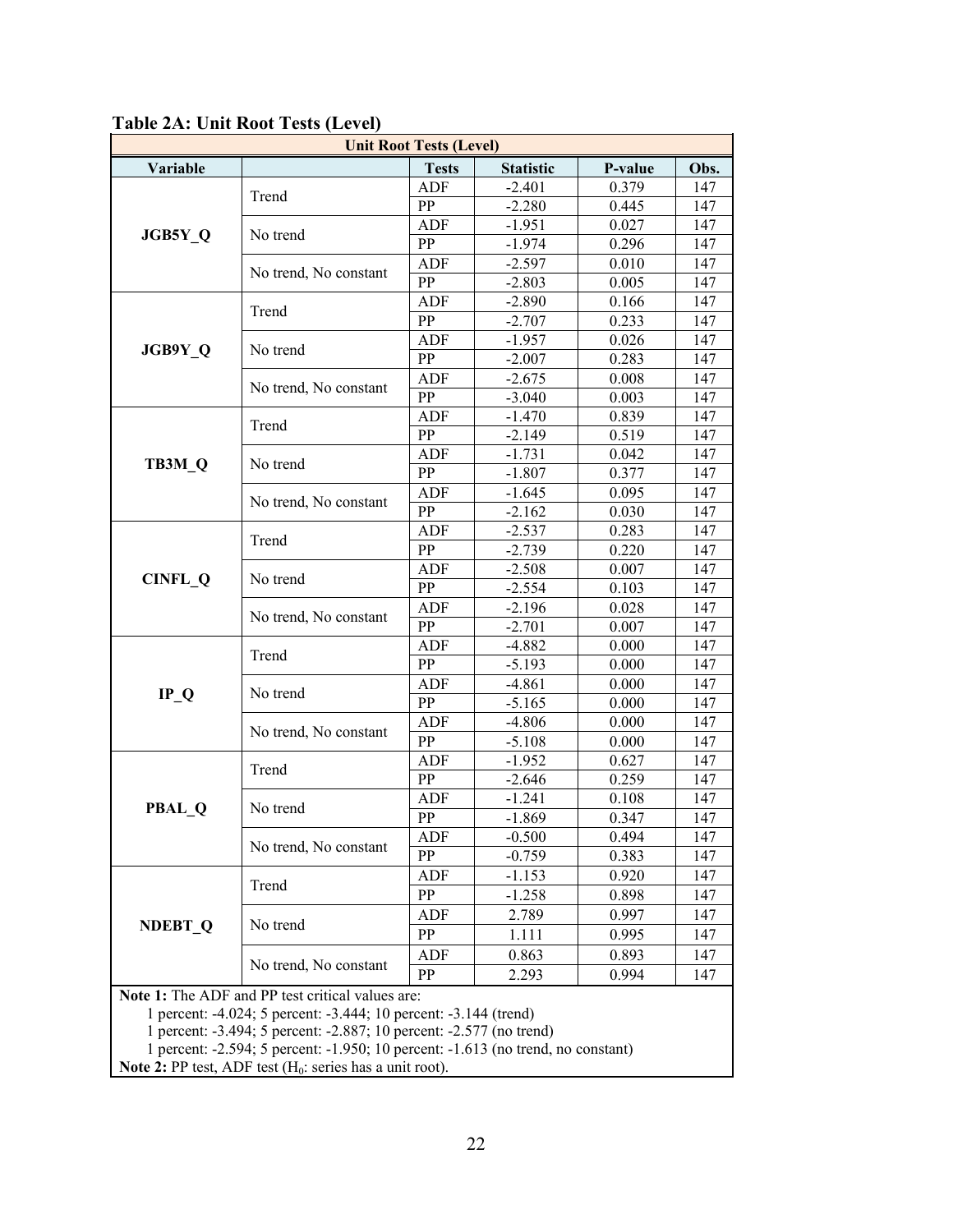| <b>Unit Root Tests (First Difference)</b>                           |                                                                  |              |                  |         |      |  |  |  |
|---------------------------------------------------------------------|------------------------------------------------------------------|--------------|------------------|---------|------|--|--|--|
| Variable                                                            |                                                                  | <b>Tests</b> | <b>Statistic</b> | P-value | Obs. |  |  |  |
|                                                                     | Trend                                                            | <b>ADF</b>   | $-13.892$        | 0.000   | 146  |  |  |  |
|                                                                     |                                                                  | PP           | $-13.961$        | 0.000   | 146  |  |  |  |
| ∆JGB5Y Q                                                            | No trend                                                         | ADF          | $-13.868$        | 0.000   | 146  |  |  |  |
|                                                                     |                                                                  | PP           | $-13.914$        | 0.000   | 146  |  |  |  |
|                                                                     | No trend, No constant                                            | <b>ADF</b>   | $-13.654$        | 0.000   | 146  |  |  |  |
|                                                                     |                                                                  | PP           | $-13.615$        | 0.000   | 146  |  |  |  |
|                                                                     | Trend                                                            | <b>ADF</b>   | $-14.543$        | 0.000   | 146  |  |  |  |
|                                                                     |                                                                  | PP           | $-14.864$        | 0.000   | 146  |  |  |  |
| ∆JGB9Y Q                                                            | No trend                                                         | <b>ADF</b>   | $-14.547$        | 0.000   | 146  |  |  |  |
|                                                                     |                                                                  | PP           | $-14.839$        | 0.000   | 146  |  |  |  |
|                                                                     | No trend, No constant                                            | <b>ADF</b>   | $-14.279$        | 0.000   | 146  |  |  |  |
|                                                                     |                                                                  | PP           | $-14.376$        | 0.000   | 146  |  |  |  |
|                                                                     | Trend                                                            | <b>ADF</b>   | $-14.580$        | 0.000   | 146  |  |  |  |
|                                                                     |                                                                  | PP           | $-14.465$        | 0.000   | 146  |  |  |  |
| $\triangle$ TB3M Q                                                  | No trend                                                         | ADF          | $-14.544$        | 0.000   | 146  |  |  |  |
|                                                                     |                                                                  | PP           | $-14.467$        | 0.000   | 146  |  |  |  |
|                                                                     | No trend, No constant                                            | <b>ADF</b>   | $-14.470$        | 0.000   | 146  |  |  |  |
|                                                                     |                                                                  | PP           | $-14.430$        | 0.000   | 146  |  |  |  |
|                                                                     | Trend                                                            | ADF          | $-11.153$        | 0.000   | 146  |  |  |  |
|                                                                     |                                                                  | <b>PP</b>    | $-11.154$        | 0.000   | 146  |  |  |  |
| <b>ACINFL Q</b>                                                     | No trend                                                         | ADF          | $-10.987$        | 0.000   | 146  |  |  |  |
|                                                                     |                                                                  | PP           | $-11.005$        | 0.000   | 146  |  |  |  |
|                                                                     | No trend, No constant                                            | <b>ADF</b>   | $-10.900$        | 0.000   | 146  |  |  |  |
|                                                                     |                                                                  | PP           | $-10.926$        | 0.000   | 146  |  |  |  |
|                                                                     | Trend                                                            | <b>ADF</b>   | $-10.085$        | 0.000   | 146  |  |  |  |
|                                                                     |                                                                  | PP           | $-9.924$         | 0.000   | 146  |  |  |  |
| $\Delta$ IP Q                                                       | No trend                                                         | <b>ADF</b>   | $-10.117$        | 0.000   | 146  |  |  |  |
|                                                                     |                                                                  | PP           | $-9.962$         | 0.000   | 146  |  |  |  |
|                                                                     | No trend, No constant                                            | <b>ADF</b>   | $-10.152$        | 0.000   | 146  |  |  |  |
|                                                                     |                                                                  | PP           | $-10.003$        | 0.000   | 146  |  |  |  |
|                                                                     | Trend                                                            | ADF          | $-5.491$         | 0.000   | 146  |  |  |  |
|                                                                     |                                                                  | PP           | $-5.706$         | 0.000   | 146  |  |  |  |
| ∆PBAL Q                                                             | No trend                                                         | <b>ADF</b>   | $-5.506$         | 0.000   | 146  |  |  |  |
|                                                                     |                                                                  | PP           | $-5.719$         | 0.000   | 146  |  |  |  |
|                                                                     | No trend, No constant                                            | <b>ADF</b>   | $-5.523$         | 0.000   | 146  |  |  |  |
|                                                                     |                                                                  | PP           | $-5.736$         | 0.000   | 146  |  |  |  |
|                                                                     | Trend                                                            | ADF          | $-2.893$         | 0.165   | 146  |  |  |  |
|                                                                     |                                                                  | PP           | $-3.159$         | 0.093   | 146  |  |  |  |
|                                                                     |                                                                  | ADF          | $-2.780$         | 0.003   | 146  |  |  |  |
| <b>ANDEBT Q</b>                                                     | No trend                                                         | PP           | $-3.023$         | 0.033   | 146  |  |  |  |
|                                                                     |                                                                  | ADF          | $-1.675$         | 0.089   | 146  |  |  |  |
|                                                                     | No trend, No constant                                            | <b>PP</b>    | $-1.820$         | 0.066   | 146  |  |  |  |
|                                                                     | Note 1: The ADF and PP test critical values are:                 |              |                  |         |      |  |  |  |
|                                                                     | 1 percent: -4.024; 5 percent: -3.444; 10 percent: -3.144 (trend) |              |                  |         |      |  |  |  |
| 1 percent: -3.494; 5 percent: -2.887; 10 percent: -2.577 (no trend) |                                                                  |              |                  |         |      |  |  |  |

## **Table 2B: Unit Root Tests (First Differences)**

1 percent: -2.594; 5 percent: -1.950; 10 percent: -1.613 (no trend, no constant)

**Note 2:** PP test, ADF test (H<sub>0</sub>: series has a unit root).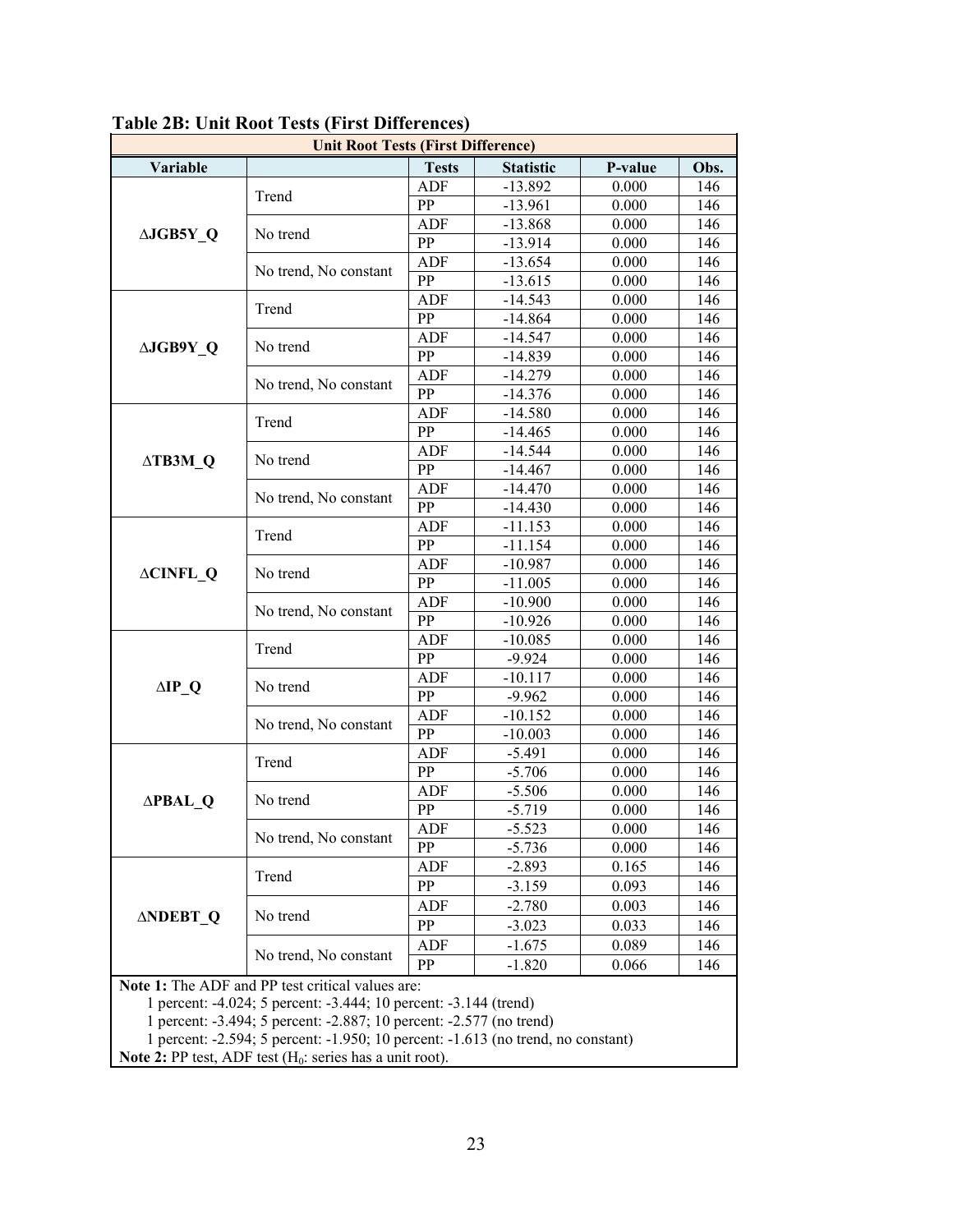## *4.2.2 Cointegration Test*

Johansen and Juselius's (1990) method for the cointergation test is used to determine whether there is a stable, long-run relationship between the short-term interest rate, the rate of core inflation rate, the government fiscal ratio, and the long-term interest rate.<sup>5</sup>

To analyze the cointegration relationships between the variables, eleven VAR models are defined. These are as follows:

- $\bullet$  (JGB9Y Q, TB3M Q)
- $\bullet$  (JGB9Y Q, CINFL Q)
- $\bullet$  (JGB9Y Q, PBAL Q)
- $\bullet$  (JGB9Y Q, NDEBT Q)
- $\bullet$  (JGB9Y Q, PBAL Q, CINFL Q)
- $\bullet$  (JGB9Y Q, NDEBT Q, CINFL Q)
- $\bullet$  (JGB9Y Q, TB3M Q, CINFL Q)
- $\bullet$  (JGB9Y Q, TB3M Q, PBAL Q)
- $\bullet$  (JGB9Y Q, TB3M Q, NDEBT Q)
- $\bullet$  (JGB9Y Q, TB3M Q, PBAL Q, CINFL Q)
- $\bullet$  (JGB9Y Q, TB3M Q, NDEBT Q, CINFL Q)

Table 3 presents test statistics for determining whether there is a long-run relationship in any of these models. The results, based on VARs, are generally found to be sensitive to the lag length used and the ordering of the variables. Thus, lag lengths are chosen by Akaike's information criterion (AIC) before determining the number of cointegrating vectors.

The Johansen cointegration test compares both trace and likelihood eigenvalue statistics to their critical values. The null hypothesis is that there is no significant difference between log likelihood of the unconstrained model with the cointegrating equations and log likelihood of the constrained model that does not include the cointegrating equations.

  $<sup>5</sup>$  Since the growth rate of industrial production is a stationary variable, it is not included in the cointegration test.</sup>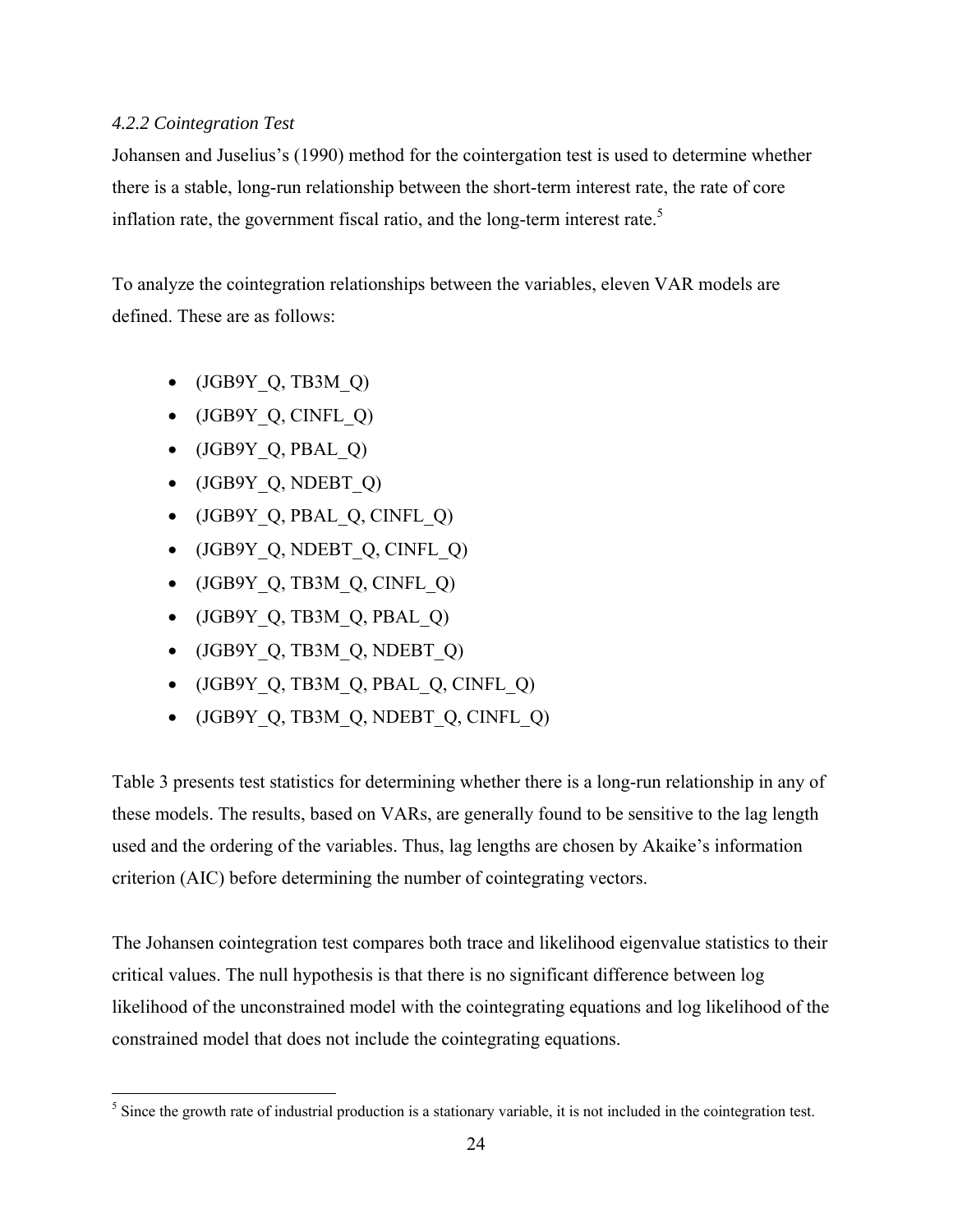The test starts from the model with no cointegration and then continues with one, two, or three cointegrating vectors until it finds the first model in which the null hypothesis of no cointegrating vector cannot be rejected. For instance, in the case of (JGB9Y\_Q, TB3M\_Q, NDEBT Q, CINFL Q), the trace statistic at  $r=0$  of 105.8183 exceeds its critical value of 54.4600. Hence, the null hypothesis of no cointegrating equations is rejected. The trace statistic at r=1 of 31.3107 is less than the critical value of 35.6500 at the 10 percent level of significance; hence, the null hypothesis that there is one cointegrating vector in the system cannot be rejected.

The maximum eigenvalue test provides more conclusive evidence regarding the exact number of cointegrating vectors in the system.

Based on the results from test statistics displayed in table 3, it may appear that there is no cointegrating equation in most of those models. However, standard cointegration techniques are biased toward accepting the null hypothesis of no cointegration in the presence of structural breaks. Hence, the potential structural breaks are identified using Gregory and Hansen's (1996) cointegration test.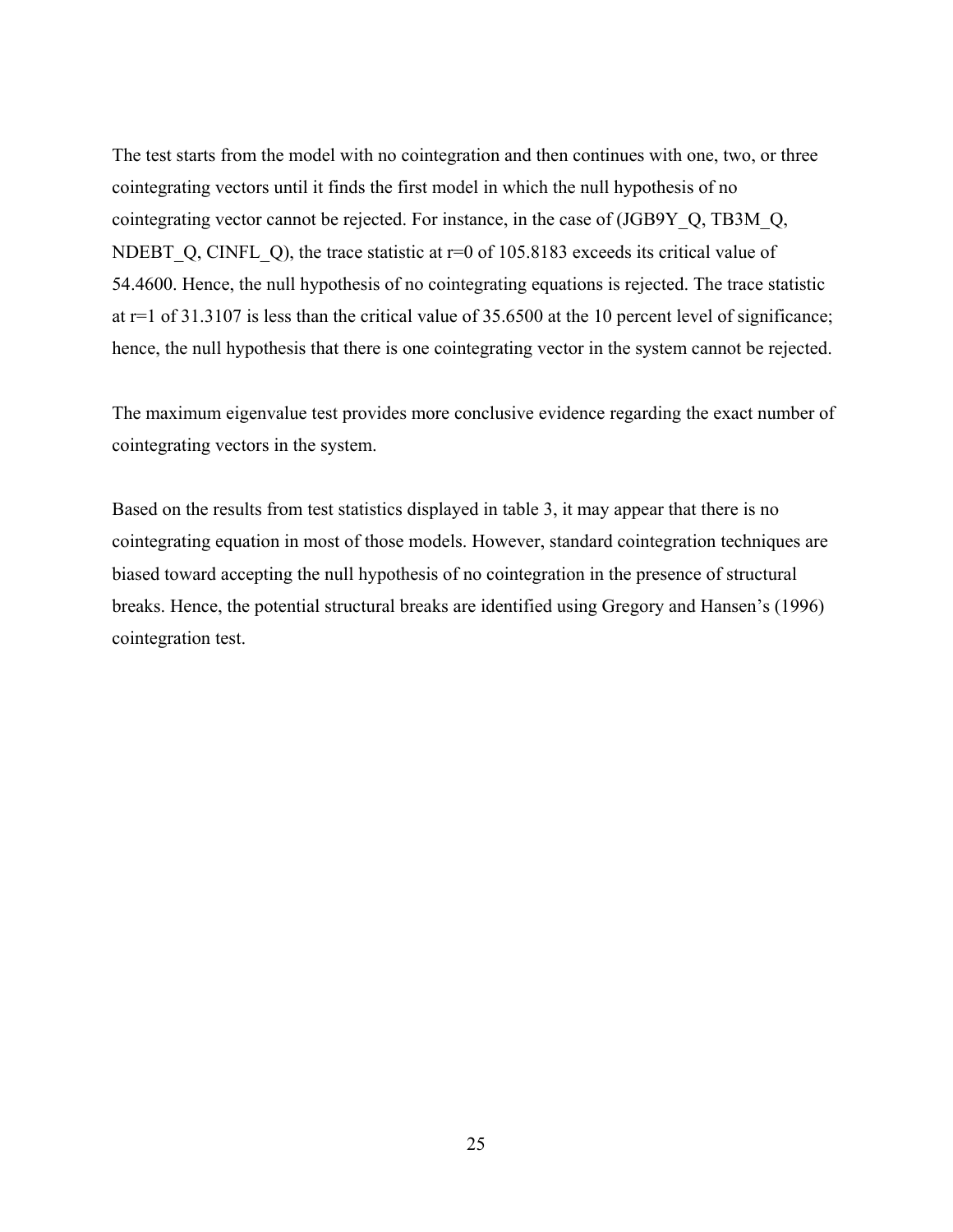| <b>Multivariate Cointegration Tests</b> |                                                     |                                                                                               |                                    |                       |                   |  |  |
|-----------------------------------------|-----------------------------------------------------|-----------------------------------------------------------------------------------------------|------------------------------------|-----------------------|-------------------|--|--|
|                                         | <b>Trace Test</b><br><b>Maximum Eigenvalue Test</b> |                                                                                               |                                    |                       |                   |  |  |
| <b>Null Hypo.</b>                       | <b>Test Statistic</b>                               | 1% Critical Value                                                                             | <b>Null Hypo.</b>                  | <b>Test Statistic</b> | 1% Critical Value |  |  |
|                                         |                                                     |                                                                                               | (JGB9Y_Q, TB3M_Q); AIC lag-order=7 |                       |                   |  |  |
| $r=0$                                   | 14.8942*                                            | 20.04                                                                                         | $r=0$                              | 10.5086*              | 18.63             |  |  |
| r#1                                     | 4.3857                                              | 6.65                                                                                          | r#1                                | 4.3857                | 6.65              |  |  |
|                                         |                                                     |                                                                                               | (JGB9Y_Q, INFL_Q); AIC lag-order=1 |                       |                   |  |  |
| $r=0$                                   | 14.2206*                                            | 20.04                                                                                         | $r=0$                              | 10.5272*              | 18.63             |  |  |
| r#1                                     | 3.6935                                              | 6.65                                                                                          | r#1                                | 3.6935                | 6.65              |  |  |
|                                         |                                                     |                                                                                               | (JGB9Y_Q, PBAL_Q); AIC lag-order=7 |                       |                   |  |  |
| $r=0$                                   | 13.8918*                                            | 20.04                                                                                         | $r=0$                              | 11.7198*              | 18.63             |  |  |
| r#1                                     | 2.1720                                              | 6.65                                                                                          | r#1                                | 2.1720                | 6.65              |  |  |
|                                         |                                                     | (JGB9Y_Q, NDEBT_Q); AIC lag-order=3                                                           |                                    |                       |                   |  |  |
| $r=0$                                   | 10.2008*                                            | 20.04                                                                                         | $r=0$                              | 9.3877*               | 18.63             |  |  |
| r#1                                     | 1.9821                                              | 6.650                                                                                         | r#1                                | 1.9821                | 6.65              |  |  |
|                                         |                                                     | (JGB9Y_Q, PBAL_Q, CINFL_Q); AIC lag-order=7                                                   |                                    |                       |                   |  |  |
| $r=0$                                   | 31.2602*                                            | 35.65                                                                                         | $r=0$                              | 19.8544*              | 25.52             |  |  |
| r#1                                     | 11.4058                                             | 20.04                                                                                         | r#1                                | 9.4609                | 18.63             |  |  |
| r#2                                     | 1.9449                                              | 6.65                                                                                          | r#2                                | 1.9449                | 6.65              |  |  |
|                                         |                                                     | (JGB9Y_Q, NDEBT_Q, CINFL_Q); AIC lag-order=2                                                  |                                    |                       |                   |  |  |
| $r=0$                                   | 34.5244*                                            | 35.65                                                                                         | $r=0$                              | 24.2136*              | 25.52             |  |  |
| r#1                                     | 7.3108                                              | 20.04                                                                                         | r#1                                | 7.0244                | 18.63             |  |  |
| r#2                                     | 0.2686                                              | 6.65                                                                                          | r#2                                | 0.2686                | 6.65              |  |  |
|                                         |                                                     | (JGB9Y_Q, TB3M_Q, CINFL_Q); AIC lag-order=5                                                   |                                    |                       |                   |  |  |
| $r=0$                                   | 26.9784*                                            | 35.65                                                                                         | $r=0$                              | 15.5392*              | 25.52             |  |  |
| r#1                                     | 11.4392                                             | 20.04                                                                                         | r#1                                | 9.3247                | 18.63             |  |  |
| r#2                                     | 2.1145                                              | 6.65                                                                                          | r#2                                | 2.1145                | 6.65              |  |  |
|                                         |                                                     | (JGB9Y_Q, TB3M_Q, PBAL_Q); AIC lag-order=7                                                    |                                    |                       |                   |  |  |
| $r=0$                                   | 22.8301*                                            | 35.65                                                                                         | $r=0$                              | 12.3581*              | 25.52             |  |  |
| r#1                                     | 10.4720                                             | 20.04                                                                                         | r#1                                | 8.2857                | 18.63             |  |  |
| r#2                                     | 2.1864                                              | 6.65                                                                                          | r#2                                | 2.1864                | 6.65              |  |  |
|                                         |                                                     | (JGB9Y_Q, TB3M_Q, NDEBT_Q); AIC lag-order=4                                                   |                                    |                       |                   |  |  |
| $r=0$                                   | 34.6566*                                            | 35.65                                                                                         | $r=0$                              | 22.1158*              | 25.52             |  |  |
| r#1                                     | 7.5408                                              | 20.04                                                                                         | r#1                                | 7.5204                | 18.63             |  |  |
| r#2                                     | 0.2903                                              | 6.65                                                                                          | r#2                                | 0.2903                | 6.65              |  |  |
|                                         |                                                     | (JGB9Y_Q, TB3M_Q, PBAL_Q, CINFL_Q); AIC lag-order=8                                           |                                    |                       |                   |  |  |
| $r=0$                                   | 38.6451*                                            | 54.46                                                                                         | $r=0$                              | 15.8547*              | 32.24             |  |  |
| r#1                                     | 22.7905                                             | 35.65                                                                                         | r#1                                | 12.3776               | 25.52             |  |  |
| r#2                                     | 10.4129                                             | 20.04                                                                                         | r#2                                | 8.624                 | 18.63             |  |  |
| r#3                                     | 1.7889                                              | 6.65                                                                                          | r#3                                | 1.7889                | 6.65              |  |  |
|                                         |                                                     | (JGB9Y_Q, TB3M_Q, NDEBT_Q, CINFL_Q); AIC lag-order=3                                          |                                    |                       |                   |  |  |
| $r=0$                                   | 105.8183                                            | 54.46                                                                                         | $r=0$                              | 74.5076               | 32.24             |  |  |
| r#1                                     | 31.3107*                                            | 35.65                                                                                         | r#1                                | 22.4918*              | 25.52             |  |  |
| r#2                                     | 8.8190                                              | 20.04                                                                                         | r#2                                | 8.2336                | 18.63             |  |  |
| r#3                                     | 0.5900                                              | 6.65                                                                                          | r#3                                | 0.5854                | 6.65              |  |  |
|                                         |                                                     | Note 1: r denotes the number of cointegrated vectors. Note 2: Lag lengths were chosen by AIC. |                                    |                       |                   |  |  |

## **Table 3: Multivariate Cointegration Tests**

**Note 3:** \* Significance at the 10 percent level. **Note 4:** The test results of the number of cointegrated vectors from the model with JGB5Y\_Q are the same as the model with JGB9Y\_Q and are available upon request.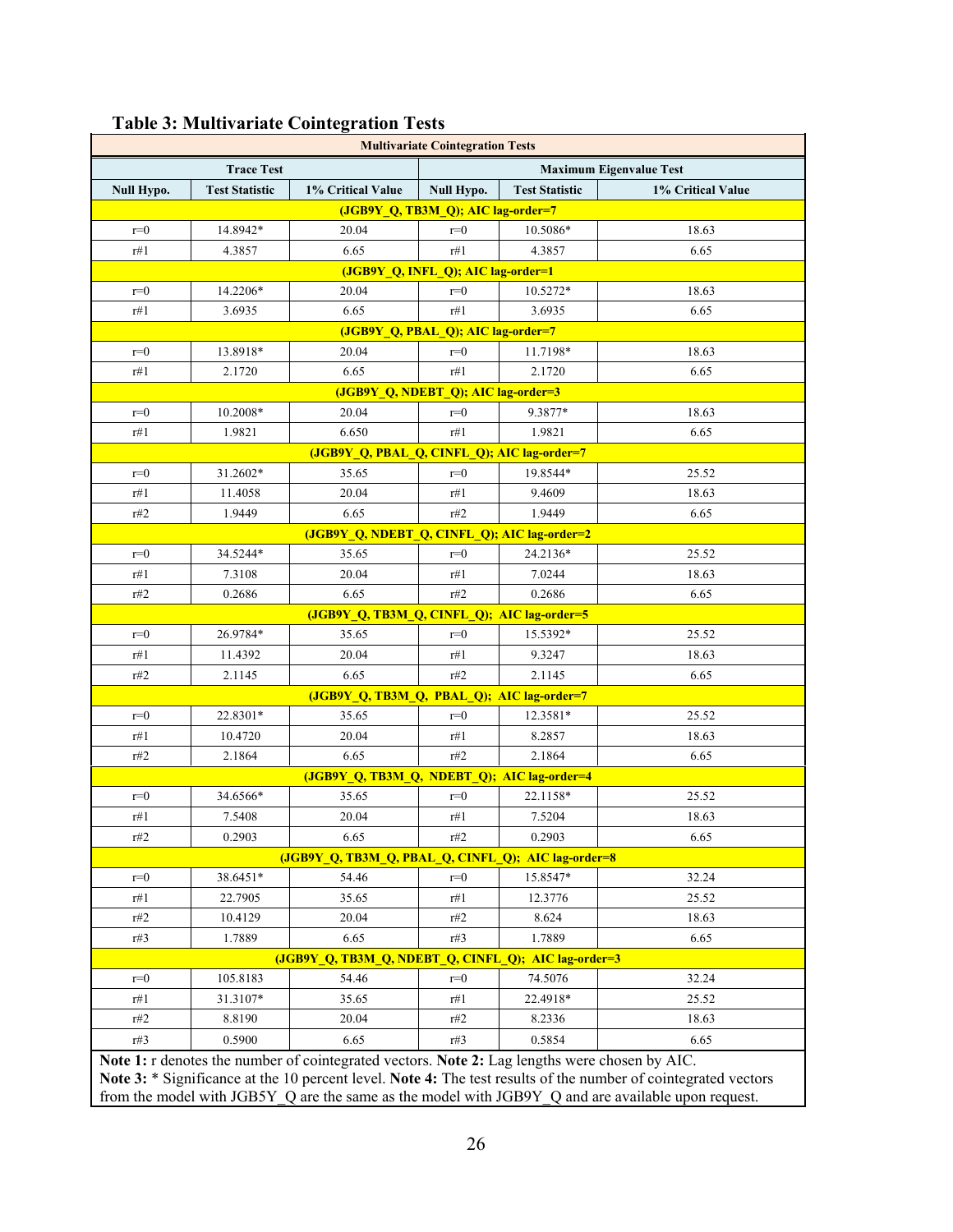#### *4.2.3 Testing for Structural Breaks*

Gregory and Hansen's (1996) cointegration test is used for detecting structural breaks. It extends Engle and Granger's (1987) procedure by allowing a structural break in either the intercept or the intercept and the cointegrating coefficient. The advantage of the Gregory–Hansen test is that it allows for a one-time endogenously determined structural break in the cointegrating vector.

Three different models of (JGB9Y\_Q, TB3M\_Q, PBAL\_Q, CINFL\_Q) and (JGB9Y\_Q, TB3M\_Q, NDEBT\_Q, CINFL\_Q) are tested for structural breaks. These models are as follows:

- (i) *Model C* allows for cointegration with a change in intercept only;
- (ii) *Model C/T* includes a time trend into shift; and
- (iii) *Model C/S* takes into consideration the simultaneous presence of both a mean and slope break.

Each of these models has a dummy variable that is determined endogenously to allow for a structural break. The dummy is zero before a breakpoint and one afterwards. The null hypothesis in all three models is that the residuals are nonstationary. The alternative hypothesis is that the residuals are stationary with one structural break at an unknown time. The unit root tests (ADF test with ADF statistic, and PP test with Zt statistic and Za statistic) on the residuals obtained from those models are used to choose the breakpoints associated with the smallest values of the unit root statistics. Asymptotic critical values are provided by Gregory and Hansen (1996).

Table 4 shows that the null hypothesis of no cointegration is rejected by most models. This is in contrast to the results presented earlier in table 3. The findings from conducting the Gregory– Hansen test imply that a structural change is present in the long-run cointegration equation. This finding supports the conjecture that a bias toward the null hypothesis of no cointegration may arise from Johansen cointegration tests.

Two dates for structural breaks are detected. These occur on 1985Q2 and 1997Q3 for most of the cases. Those two structural breaks roughly coincide with two major economic and financial events, relevant for the financial markets and JGBs' nominal yields. The 1985Q2 structural break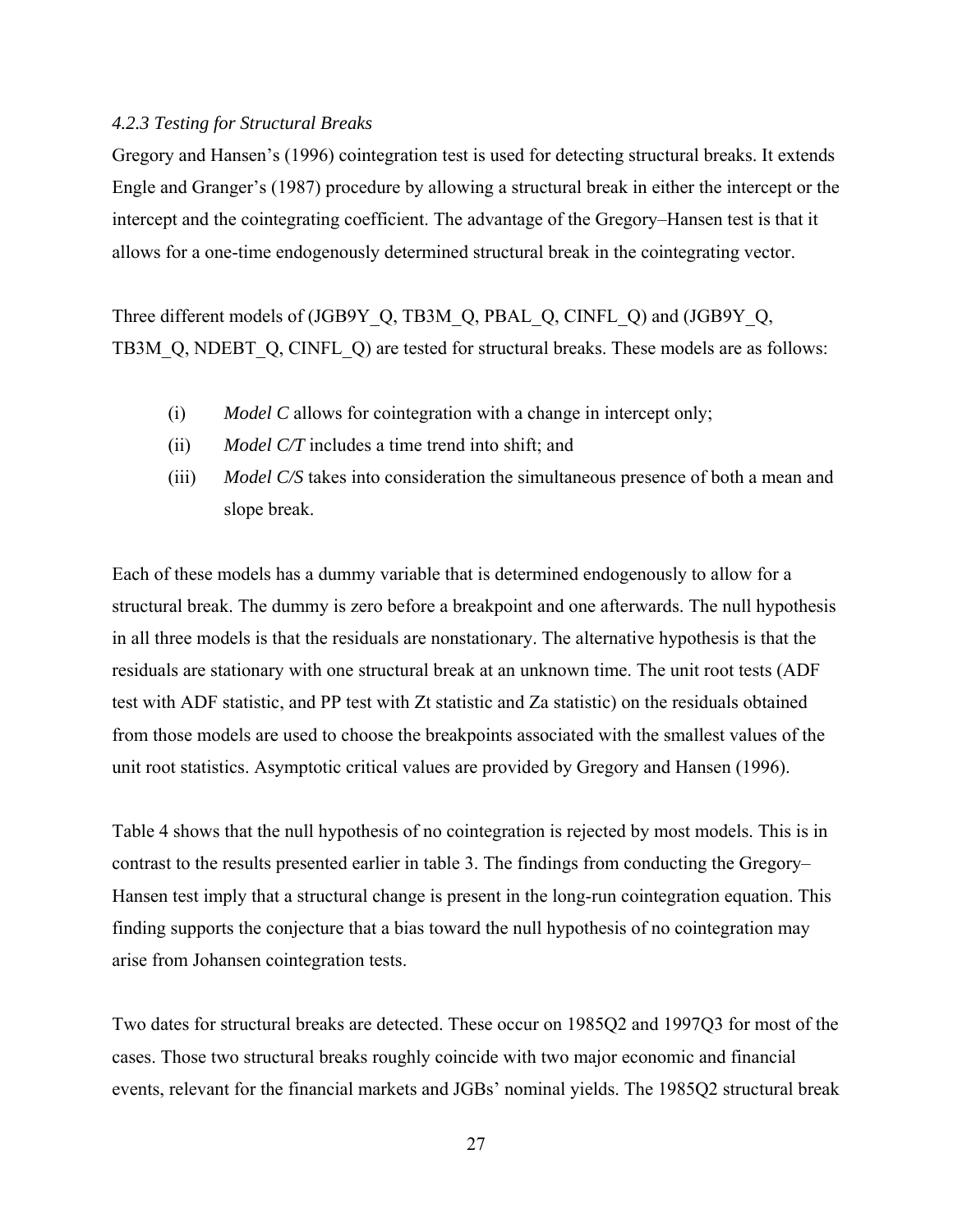is associated with the emergence of the bubble economy in Japan in the mid-1980s (Akram 2014, 2016; Garside 2012). The 1997Q3 structural break is related to the outbreak of the East Asian financial crisis in June 1997 (Radalet and Sachs 1998).

| <b>Gregory-Hansen Cointegration Tests for Regime Shifts</b>                                                                                                                                                                                                                                                                                                   |                   |                   |                                        |        |  |  |  |  |  |
|---------------------------------------------------------------------------------------------------------------------------------------------------------------------------------------------------------------------------------------------------------------------------------------------------------------------------------------------------------------|-------------------|-------------------|----------------------------------------|--------|--|--|--|--|--|
| (Models with JGB9Y Q and NDEBT Q)<br>(JGB9Y_Q, TB3M_Q, PBAL_Q, CINFL_Q)<br>(JGB9Y Q, TB3M Q, NDEBT Q, CINFL Q)                                                                                                                                                                                                                                                |                   |                   |                                        |        |  |  |  |  |  |
|                                                                                                                                                                                                                                                                                                                                                               | <b>Test Stat.</b> | <b>Breakpoint</b> | <b>Test Stat.</b><br><b>Breakpoint</b> |        |  |  |  |  |  |
| <b>ADF</b>                                                                                                                                                                                                                                                                                                                                                    |                   |                   |                                        |        |  |  |  |  |  |
| Model C                                                                                                                                                                                                                                                                                                                                                       | $-4.28$           | 199902            | $-3.91$                                | 199704 |  |  |  |  |  |
| Model C/T                                                                                                                                                                                                                                                                                                                                                     | $-7.04***$        | 2004O4            | $-4.56***$                             | 198502 |  |  |  |  |  |
| <b>Model C/S</b>                                                                                                                                                                                                                                                                                                                                              | $-8.38***$        | 1985Q2            | $-8.66***$                             | 1986O1 |  |  |  |  |  |
|                                                                                                                                                                                                                                                                                                                                                               |                   | Zt                |                                        |        |  |  |  |  |  |
| Model C                                                                                                                                                                                                                                                                                                                                                       | $-6.57***$        | 199703            | $-6.52***$                             | 199703 |  |  |  |  |  |
| Model C/T                                                                                                                                                                                                                                                                                                                                                     | $-6.65***$        | 199704            | $-6.81***$                             | 1985Q2 |  |  |  |  |  |
| <b>Model C/S</b>                                                                                                                                                                                                                                                                                                                                              | $-8.41***$        | 1985Q2            | $-8.69***$                             | 1986O1 |  |  |  |  |  |
|                                                                                                                                                                                                                                                                                                                                                               |                   | Za                |                                        |        |  |  |  |  |  |
| Model C                                                                                                                                                                                                                                                                                                                                                       | $-66.43***$       | 1997Q3            | $-66.04***$                            | 199703 |  |  |  |  |  |
| Model C/T                                                                                                                                                                                                                                                                                                                                                     | $-67.74***$       | 199704            | $-70.62***$                            | 198502 |  |  |  |  |  |
| Model C/S                                                                                                                                                                                                                                                                                                                                                     | $-96.71***$       | 198502            | $-100.51***$                           | 1986O1 |  |  |  |  |  |
| Note 1: *** implies significance at the 1 percent level.<br>Note 2: The model specifications are denoted by C-level shift, C/T-level shift with a trend, C/T-regime<br>trend.<br>Note 3: Critical values are taken from Gregory and Hansen (1996).<br><b>Note 4:</b> The results of models with JGB5Y Q and models with PBAL Q are similar and available upon |                   |                   |                                        |        |  |  |  |  |  |

| Table 4: Gregory–Hansen Cointegration Tests for Regime Shifts |  |  |
|---------------------------------------------------------------|--|--|
|                                                               |  |  |

request.

In table 5, the modified Chow break test, as proposed by Shehata (2011), is applied on those two structural break dates (1985Q2 and 1997Q3) separately. This methodology provides three types of regressions, which are as follows: (1) independent variable  $(X)$  with a dummy; (2) X with each X multiplied with a dummy; and (3) X with both a dummy and each X multiplied with a dummy. The dummy is zero before a breakpoint and one afterwards. As shown in table 5, for all types of regression, the Chow test statistics are quite large and with p-values near zero. Thus, the Chow break test results suggest rejecting the null hypothesis of no structural breaks for both dates specified.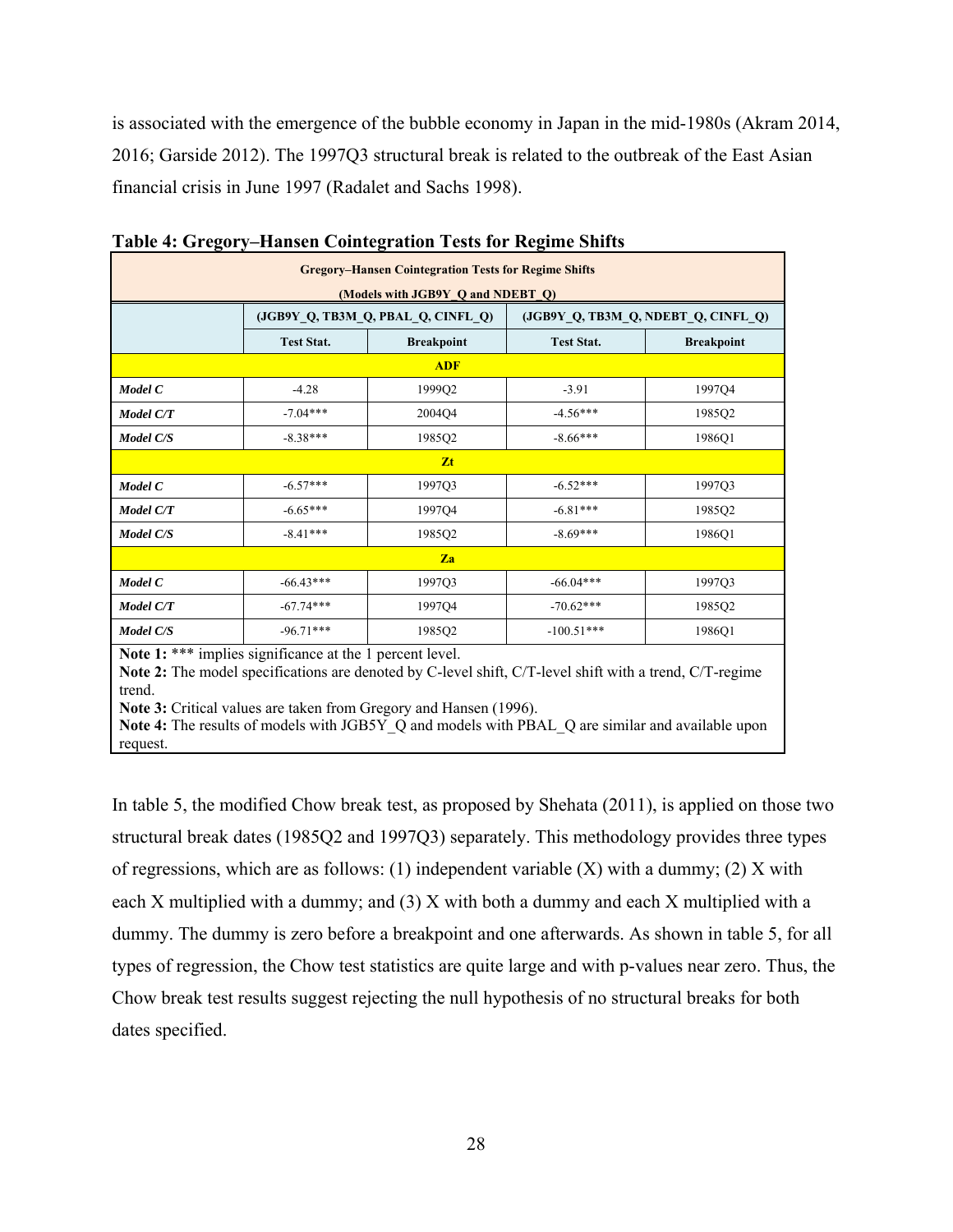Incorporating these two structural breaks in the model shows evidence of cointegration between the long-term interest rate, the short-term interest rate, the rate of core inflation, and the government fiscal ratio. The break in 1985Q2 captures the emergence of the bubble economy in Japan, while the break in 1997Q3 captures the onset of the East Asian financial crisis. Incorporating these two breaks shows strong evidence of cointegration in models of (JGB9Y\_Q, TB3M\_Q, PBAL\_Q, CINFL\_Q) and (JGB9Y\_Q, TB3M\_Q, NDEBT\_Q, CINF\_Q) at the 1 percent significance level.

| <b>Chow Test and Structural Change Regressions</b>                                                        |                    |                                     |             |                    |                    |             |  |  |  |  |
|-----------------------------------------------------------------------------------------------------------|--------------------|-------------------------------------|-------------|--------------------|--------------------|-------------|--|--|--|--|
|                                                                                                           |                    | (JGB9Y_Q, TB3M_Q, CINFL_Q, NDEBT_Q) |             |                    |                    |             |  |  |  |  |
|                                                                                                           |                    | DUM1985q2                           |             |                    | DUM1998q3          |             |  |  |  |  |
|                                                                                                           | <b>Chow test_1</b> | <b>Chow test 2</b>                  | Chow test_3 | <b>Chow test 1</b> | <b>Chow test 2</b> | Chow test_3 |  |  |  |  |
|                                                                                                           | $0.588***$         | $0.399***$                          | 0.106       | $0.651***$         | $0.654***$         | $0.661***$  |  |  |  |  |
| TB3M Q                                                                                                    | [0.05]             | [0.09]                              | [0.09]      | [0.03]             | [0.04]             | [0.04]      |  |  |  |  |
|                                                                                                           | $-0.128*$          | 0.033                               | $-0.241*$   | $-0.181***$        | $-0.188**$         | $-0.229***$ |  |  |  |  |
| $CINFL_Q$                                                                                                 | [0.07]             | [0.15]                              | [0.14]      | [0.06]             | [0.09]             | [0.08]      |  |  |  |  |
| <b>NDEBT Q</b>                                                                                            | $0.17***$          | $0.055***$                          | $-0.121***$ | $-0.012***$        | 0.001              | $-0.002$    |  |  |  |  |
|                                                                                                           | $[0.02]$           | [0.014]                             | $[0.03]$    | $[0.00]$           | [0.007]            | [0.009]     |  |  |  |  |
|                                                                                                           | 3.734***           | $3.068***$                          | $10.62***$  | $2.085***$         | $2.511***$         | $2.713***$  |  |  |  |  |
| <b>CONSTANT</b>                                                                                           | [0.39]             | [0.15]                              | [1.07]      | [0.13]             | [0.19]             | [0.27]      |  |  |  |  |
|                                                                                                           | $-1.512***$        |                                     | $-7.67***$  | $-0.757***$        |                    | $-0.691*$   |  |  |  |  |
| <b>DUM</b>                                                                                                | [0.39]             |                                     | $[1.07]$    | $[0.21]$           |                    | [0.38]      |  |  |  |  |
|                                                                                                           |                    | 0.134                               | $0.445***$  |                    | 0.088              | 0.259       |  |  |  |  |
| DUM*TB3M_Q                                                                                                |                    | $[0.10]$                            | [0.1]       |                    | [0.34]             | [0.33]      |  |  |  |  |
|                                                                                                           |                    | $-0.125$                            | 0.157       |                    | 0.062              | 0.118       |  |  |  |  |
| DUM*CINFL_Q                                                                                               |                    | $[0.17]$                            | [0.15]      |                    | [0.28]             | [0.33]      |  |  |  |  |
|                                                                                                           |                    | $-0.074***$                         | $0.104***$  |                    | $-0.016***$        | $-0.009$    |  |  |  |  |
| DUM*NDEBT_Q                                                                                               |                    | [0.014]                             | [0.03]      |                    | [0.00]             | [0.01]      |  |  |  |  |
| Obs.                                                                                                      | 148                | 148                                 | 148         | 148                | 148                | 148         |  |  |  |  |
| <b>Adj R-squared</b>                                                                                      | 0.932              | 0.969                               | 0.978       | 0.911              | 0.934              | 0.922       |  |  |  |  |
| Chow test statistics                                                                                      | 28.55              | 18.46                               | 30.21       | 12.16              | 8.26               | 4.85        |  |  |  |  |
| P-value                                                                                                   | 0.0000             | 0.0000                              | 0.0000      | 0.0000             | 0.0000             | 0.0002      |  |  |  |  |
| Note $1 \cdot$ * ** *** implies significance at the 10 percent 5 percent and 1 percent level respectively |                    |                                     |             |                    |                    |             |  |  |  |  |

## **Table 5: Chow Test and Structural Change Regressions**

**Note 1:** \*, \*\*\* implies significance at the 10 percent, 5 percent, and 1 percent level, respectively. Note 2: Chow test types: (1) Y=X+DUM; (2) Y=X+DX; (3) Y=X+DUM+DX, where: DUM=dummy variable (0, 1), takes (0) in first period, and (1) in second period. DX=cross product of each xi times in DUM. **Note 3:** The results of model with PBAL Q are similar and available upon request.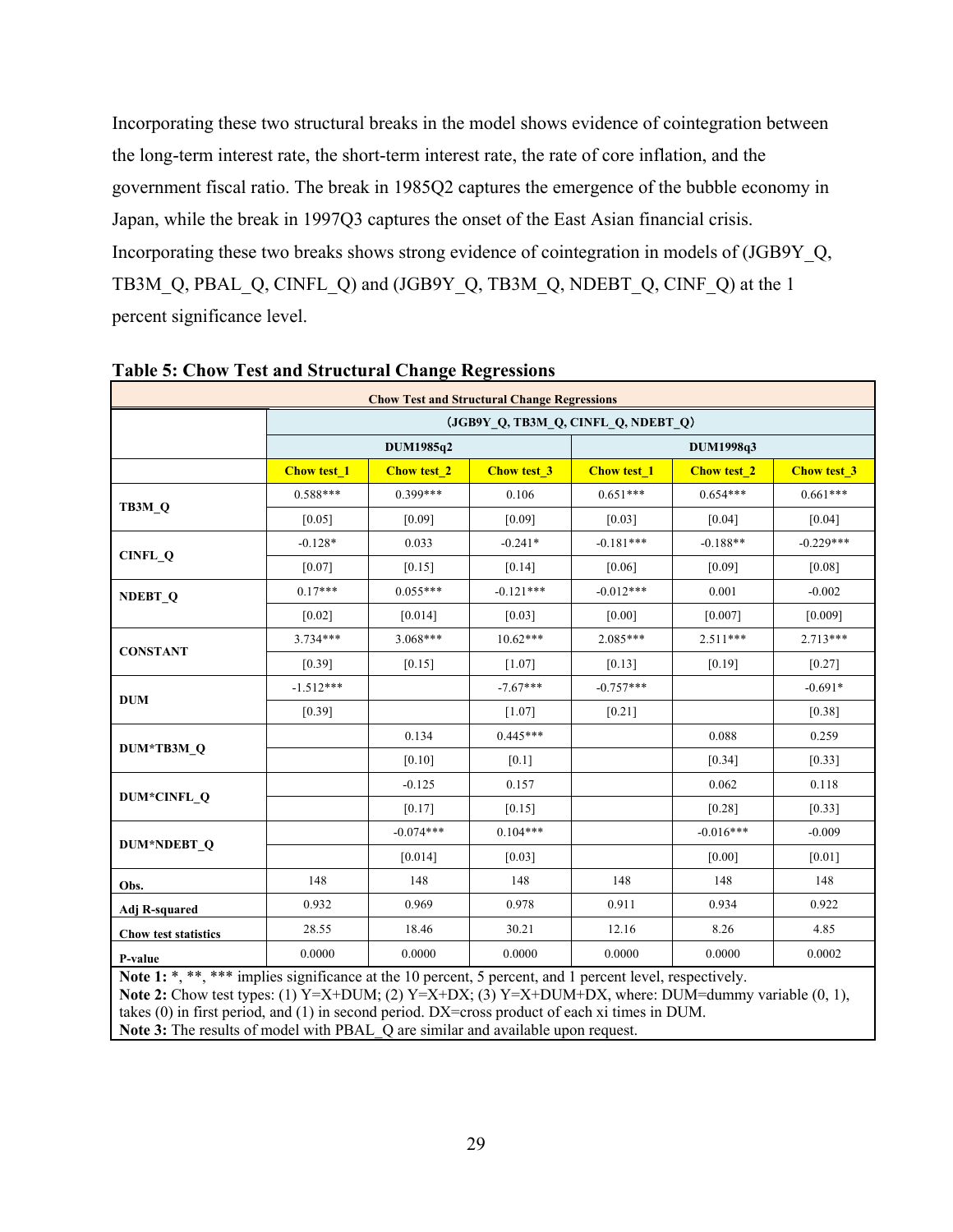#### *4.2.4 Vector Error Correction (VEC) Models*

Table 6 presents the estimation of the three models specified earlier:

- $Z_t =$  (long-term interest rate, short-term interest rate)' (model 1),
- $Z_t = \text{(long-term interest rate, short-term interest rate, inflation rate)}' \text{(model 2)},$ and
- $Z_t =$  (long-term interest rate, short-term interest rate, inflation rate, government finance)' (model 3). $<sup>6</sup>$ </sup>

In model 1, the long-term interest rate is regressed only on the short-term interest rate. The coefficient is highly significant and suggests that an increase in the short-term interest rate by 1 percentage point increases the long-term interest rate by 76.8 basis points. The addition of the other variables, one by one, leaves the coefficients on the short-term interest rate always highly significant, but its size changes across different models (from 0.558 to 0.999).

The diagnostic tests are performed to check for signs of misspecification, such as serial correlation or non-normality.

First, the Breusch–Godfrey Lagrange multiplier test of serial correlation in the residuals is implemented. The results show that the null hypothesis (that there is no serial correlation) cannot be rejected for model 3 with NDEBT\_Q and model 3' with NDEBT\_Q (with P-values>0.1). Since in cointegration analysis the data has been corrected for the unit root, serial correlation is not a serious problem.

Second, the skewness statistics to test the null hypothesis that the residuals are normally distributed are computed. The results of the skewness test show that the residuals are normally distributed in  $Z_t =$  (long-term interest rate, short-term interest rate, inflation rate, and government finance)ʹ (model 3).

 $6$  Model 1', model 2', and model 3' use JGB5Y\_Q instead of JGB9Y\_Q. Additional results using nominal yields of JGBs of other tenors (2, 3, 6, 7, 8, 10, 15, 20, 25, 30, and 40 years) are consistent with the result obtained here. Tables with additional results (appendix tables A3 and A4) are available upon request.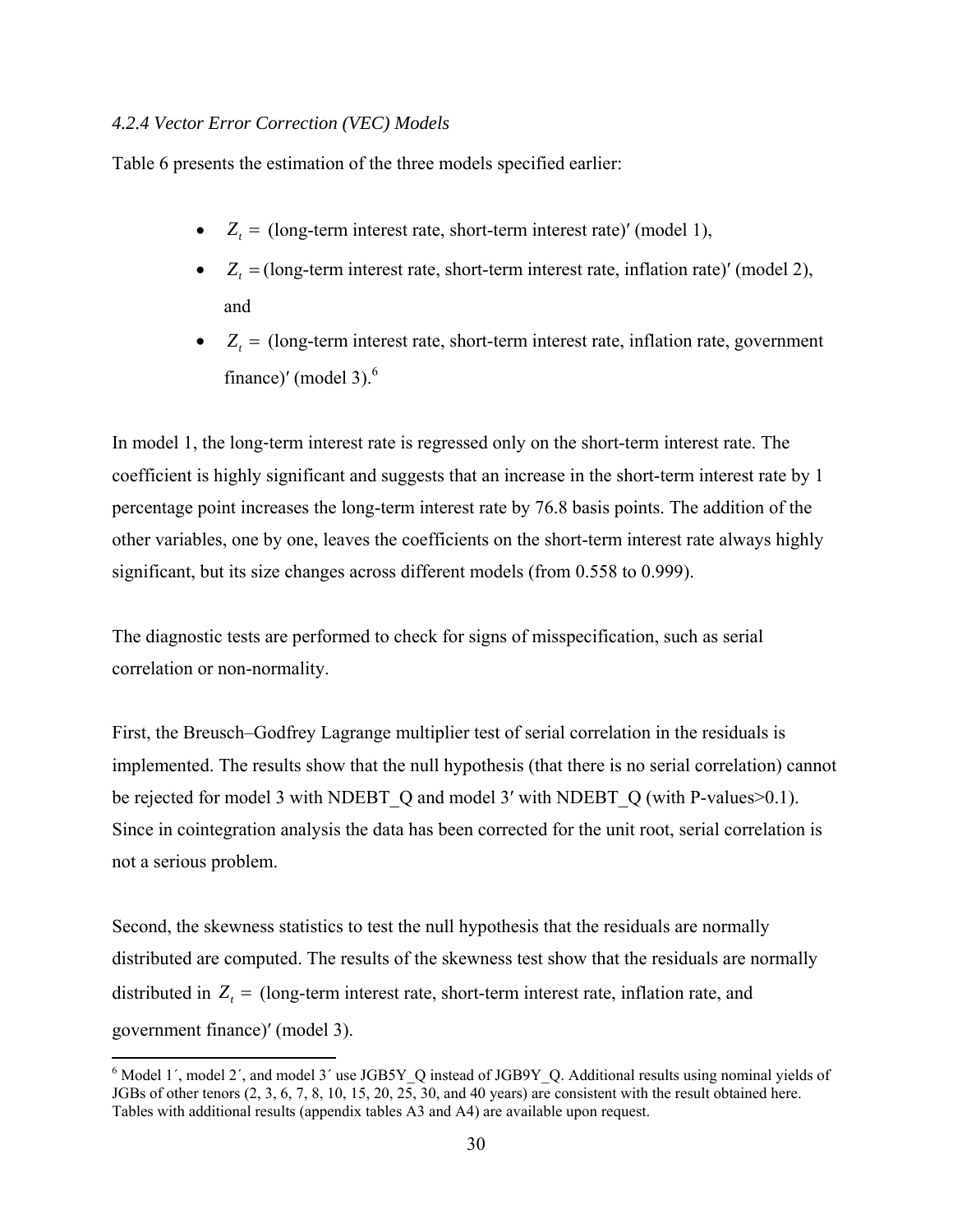| <b>Johansen VEC Model</b>                                                                                                                                                      |                                                  |             |             |                                     |             |             |             |             |
|--------------------------------------------------------------------------------------------------------------------------------------------------------------------------------|--------------------------------------------------|-------------|-------------|-------------------------------------|-------------|-------------|-------------|-------------|
|                                                                                                                                                                                | Model 3<br>Model 1<br><b>Model 2</b><br>Model 1' |             |             |                                     | Model 2'    |             | Model 3'    |             |
| Dummy variables                                                                                                                                                                |                                                  |             |             |                                     |             |             |             |             |
| <b>Long-run</b><br>relationship                                                                                                                                                |                                                  |             | JGB9Y_Q     |                                     |             |             | JGB5Y_Q     |             |
|                                                                                                                                                                                | $-0.768***$                                      | $-0.766***$ | $-0.668***$ | $-0.558***$                         | $-0.999***$ | $-0.752***$ | $-0.759***$ | $-0.723***$ |
| TB3M_Q                                                                                                                                                                         | $[0.05]$                                         | $[0.05]$    | [0.03]      | [0.10]                              | $[0.08]$    | [0.07]      | $[0.03]$    | $[0.05]$    |
|                                                                                                                                                                                |                                                  | $0.192**$   | $0.154***$  | $-0.884***$                         |             | $-0.4***$   | 0.077       | $0.318***$  |
| CINFL_Q                                                                                                                                                                        |                                                  | [0.08]      | [0.05]      | $[0.17]$                            |             | [0.1]       | [0.05]      | $[0.07]$    |
|                                                                                                                                                                                |                                                  |             | $0.012***$  |                                     |             |             | $0.008***$  |             |
| NDEBT <sub>Q</sub>                                                                                                                                                             |                                                  |             | $[0.00]$    |                                     |             |             | $[0.00]$    |             |
|                                                                                                                                                                                |                                                  |             |             | $-0.136**$                          |             |             |             | $-0.067**$  |
| PBAL_Q                                                                                                                                                                         |                                                  |             |             | $[0.06]$                            |             |             |             | $[0.03]$    |
| <b>CONSTANT</b>                                                                                                                                                                | $-2.307$                                         | $-2.806$    | $-3.542$    | $-6.329$                            | $-0.453$    | $-0.634$    | $-2.308$    | $-2.972$    |
|                                                                                                                                                                                |                                                  |             |             | <b>Error correction terms (ECT)</b> |             |             |             |             |
| Eq. JGB9Y_Q                                                                                                                                                                    | $-0.082$                                         | $-0.125**$  | $-0.207***$ | $-0.104*$                           |             |             |             |             |
|                                                                                                                                                                                | [0.05]                                           | $[0.06]$    | $[0.07]$    | $[0.06]$                            |             |             |             |             |
| Eq. JGB5Y_Q                                                                                                                                                                    |                                                  |             |             |                                     | $-0.039$    | $-0.104***$ | $-0.196***$ | $-0.223***$ |
|                                                                                                                                                                                |                                                  |             |             |                                     | [0.03]      | [0.04]      | [0.07]      | [0.07]      |
| Eq. TB3M Q                                                                                                                                                                     | $0.309***$                                       | $0.381***$  | $0.513***$  | $-0.116*$                           | $0.142***$  | $0.133**$   | $0.511***$  | $-0.34$     |
|                                                                                                                                                                                | [0.05]                                           | [0.06]      | $[0.07]$    | $[0.07]$                            | $[0.05]$    | $[0.06]$    | [0.06]      | $[0.25]$    |
| Eq. CINFL_Q                                                                                                                                                                    |                                                  | $-0.02$     | 0.01        | $-0.292***$                         |             | 0.002       | 0.01        | $-0.239***$ |
|                                                                                                                                                                                |                                                  | [0.06]      | $[0.08]$    | $[0.06]$                            |             | $[0.02]$    | $[0.07]$    | $[0.07]$    |
| Eq. NDEBT_Q                                                                                                                                                                    |                                                  |             | $-0.072$    |                                     |             |             | 0.073       |             |
|                                                                                                                                                                                |                                                  |             | $[0.13]$    |                                     |             |             | $[0.09]$    |             |
| Eq. PBAL_Q                                                                                                                                                                     |                                                  |             |             | 0.068                               |             |             |             | 0.138       |
|                                                                                                                                                                                |                                                  |             |             | $[0.13]$                            |             |             |             | [0.12]      |
|                                                                                                                                                                                |                                                  |             |             | <b>Diagnostics</b>                  |             |             |             |             |
| Obs.                                                                                                                                                                           | 142                                              | 144         | 147         | 141                                 | 142         | 144         | 147         | 141         |
| Lags                                                                                                                                                                           | 6                                                | 4           | 1           | 7.                                  | 6           | 4           | 1           |             |
| AIC                                                                                                                                                                            | 1.851                                            | 2.913       | 4.543       | 5.732                               | 2.938       | 3.109       | 4.554       | 5.777       |
| <b>Log Likelihood</b>                                                                                                                                                          | $-120.155$                                       | $-186.622$  | $-292.675$  | -398.316                            | $-305.78$   | $-314.278$  | $-293.463$  | $-401.656$  |
| <b>Serial Correlation</b><br>test                                                                                                                                              | 14.475                                           | 17.973      | 20.545      | 55.1463                             | 8.708       | 17.956      | 15.983      | 52.23       |
| P-value                                                                                                                                                                        | 0.006                                            | 0.035       | 0.197       | 0.000                               | 0.069       | 0.036       | 0.454       | 0.000       |
| <b>Skewness test</b>                                                                                                                                                           | 16.246                                           | 48.949      | 4.155       | 5.591                               | 8.57        | 8.755       | 5.137       | 5.390       |
| P-value                                                                                                                                                                        | 0.000                                            | 0.000       | 0.385       | 0.211                               | 0.025       | 0.02        | 0.274       | 0.252       |
| Note 1: *, *** implies significance at the 10 percent, 5 percent, and 1 percent level, respectively.<br>Note 2: Test statistics and p-values are presented in respective rows. |                                                  |             |             |                                     |             |             |             |             |

## **Table 6: Johansen VEC Model**

Note 3: The results of all other long-term interest rates with dummy variables are available upon

request.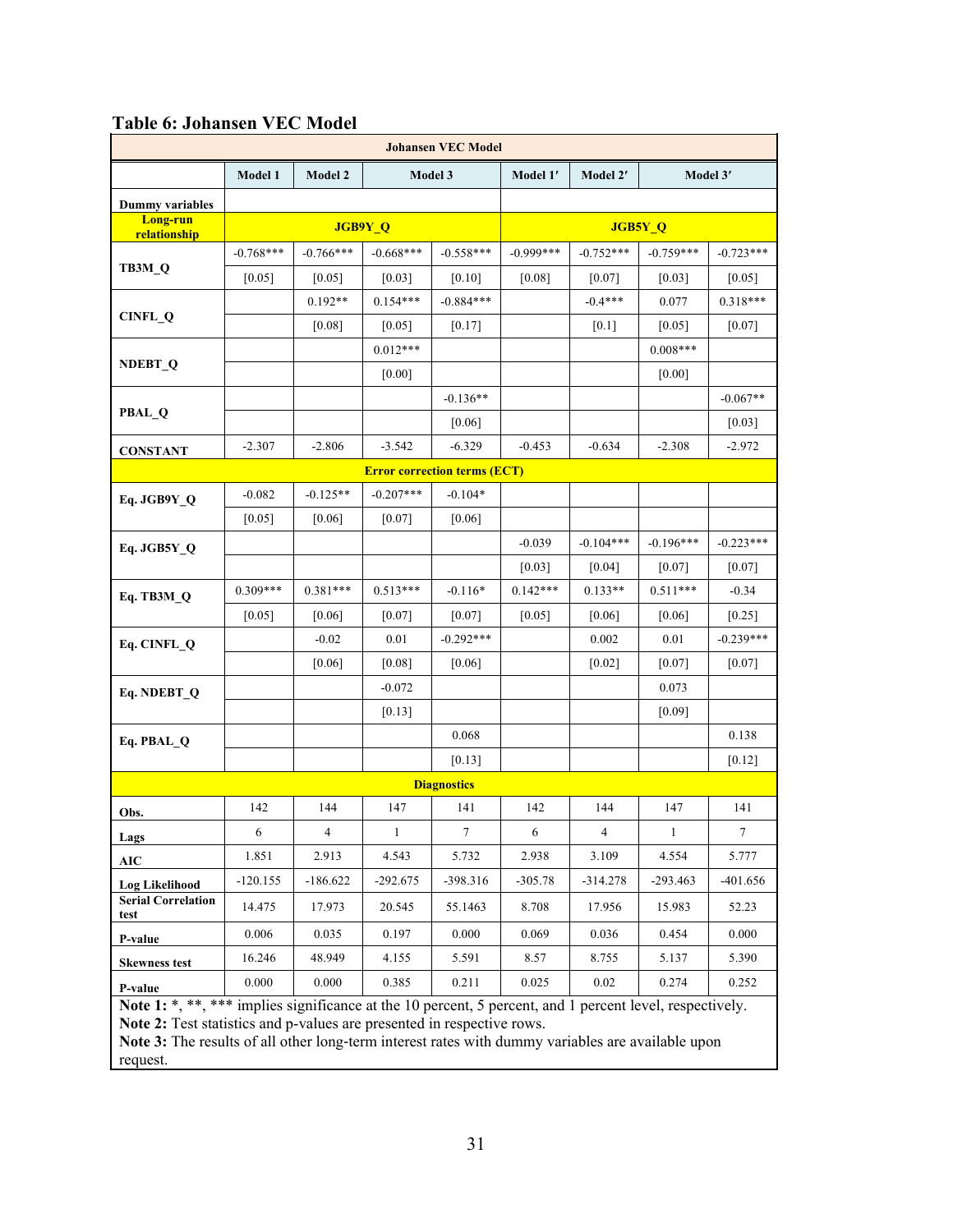#### *4.2.5 Interpretation of VEC Model Results*

Based on the post-estimation statistics, model 3 with NDEBT Q in table 6 is treated here as a baseline model for further examination and interpretation. After normalizing on the long-term interest rate, the cointegrating vectors associated with the largest eigenvalues yield the following cointegrating relationship: $\frac{7}{7}$ 

$$
JGB9Y_Q = -3.542 + 0.668TBSM_Q - 0.154CINFL_Q - 0.012NDEBT_Q \tag{2}
$$

The results of equation (2) show that there is a significant long-run relationship between the short-term interest rate, the rate of core inflation rate, the government fiscal balance ratio, and the long-term interest rate after incorporating structural breaks into the cointegrating vector. There is a significant positive relationship between the short-term interest rate and the long-term interest rate. A 1 percentage point increase in the short-term interest rate causes a 66.8 basis point increase in the long‐term interest rate.

The results obtained show that an increase in the government net debt ratio and the primary/fiscal deficit ratio reduces the long‐term interest rate on JGBs. Similarly, an increase in the primary/fiscal deficit ratio reduces the long-term interest rate on JGBs. These findings are contrary to conventional wisdom, which holds that an increase in the government debt ratio and the primary/fiscal deficit ratio crowds out available funds for the private sector's borrowing/ lending in the loanable funds market. However, theories of modern money (Wray [1998] 2003, 74–96; 2012, 110–47), endogenous money (Lavoie 2014, 182–274), and the analysis of the operational realities of the financial system involving the treasury, the central bank, the banking system, the nonbanking financial system, and the nonfinancial private sector (Bindseil 2004; Fullwiler 2008, 2016) provide plausible explanations that are aligned to the observed dynamics of the long-term interest rate in the JGB market.

If the treasury purchases goods and services from the private sector, it must pay from its account at the central bank, which acts as the banker to the treasury. As a result there is a simultaneous rise in the bank deposits of the private sector and the banking system's reserves at the central

 $\frac{7}{1}$  Signs in table 6 are reversed because of the normalization process.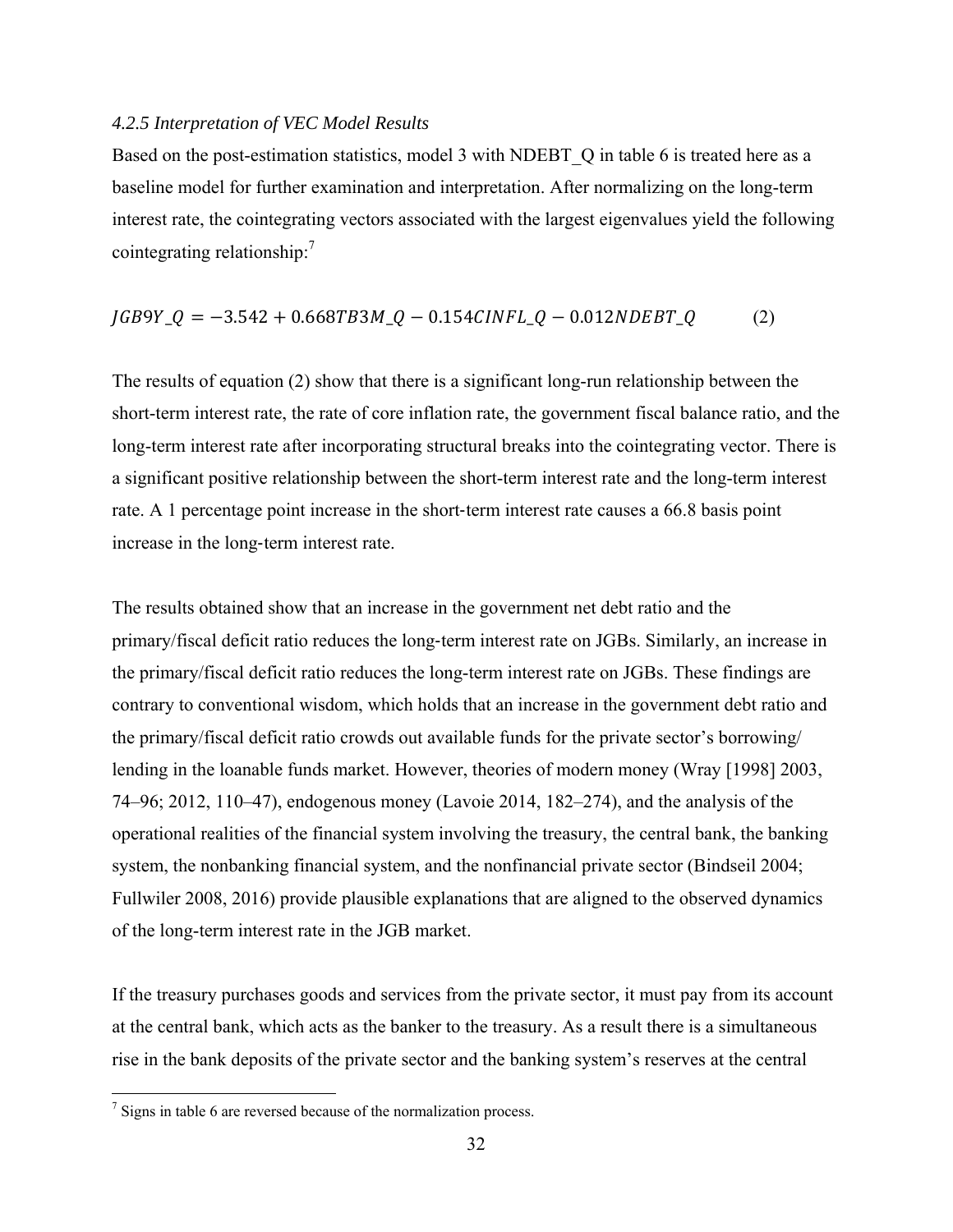bank. The rise in government spending results in an increase the banking system's reserves at the central bank and leads to downward pressures on the policy rate and the short-term interest rate. As the short-term interest rate declines, banks seek long-term treasury securities with higher yields. However, this causes downward pressures on the long-term interest rate.

If the private sector pays taxes or fees to the treasury, the treasury's account at the central bank is credited with reserves. As a result there is a simultaneous decline in the bank deposits of the private sector and the banking system's reserves at the central bank. The rise in government revenue that results in the decline in the banking system's reserves at the central bank leads to an upward pressure on the policy rate and the short-term interest rate. As the short-term interest rate rises, banks have less incentive to hold long-duration treasury securities over short-term treasury securities. However, this causes upward pressures on the long-term interest rate.

The error correction terms (ECT) presented in the middle panel in table 6 are derived from the long-run cointegration relationship. The significance of the ECT indicates the long-term causal relationship. Model 3, with the Japanese government net debt ratio (NDEBT\_Q), has a negative and highly significant coefficient of the ECT for one of the four equations: Eq. JGB9Y\_Q. This implies that there is a long-run cointegration equation, with JGB9Y Q as the "dependent" variable." In that specification, the long-run cointegration equation has significant coefficients for all the variables and is consistent with the results obtained from the cointegration tests. The value of this coefficient (-0.201) reveals the speed of return to the equilibrium long-term interest rate. It appears to be relatively moderate. A 1 percent shock away from the equilibrium longterm interest rate in quarter zero is corrected by 0.201 percent in Q1. The ECT for the other three equations are either insignificant or positive. Thus, the cointegration relation only enters significantly in the long-term interest rate equation. An examination of the adjustment coefficients in model 3, with the Japanese government primary balance ratio (PBAL\_Q), shows that three of the four adjustment coefficients (Eq. JGB9Y\_Q, Eq. TB3M\_Q, and Eq. INF) have negative and significant signs. This indicates an adjustment process of the short-run disequilibrium in the cointegration system toward the long-run equilibrium. In contrast, the estimated ECT in the equations of PBAL\_Q does not contribute to the error correction adjustment.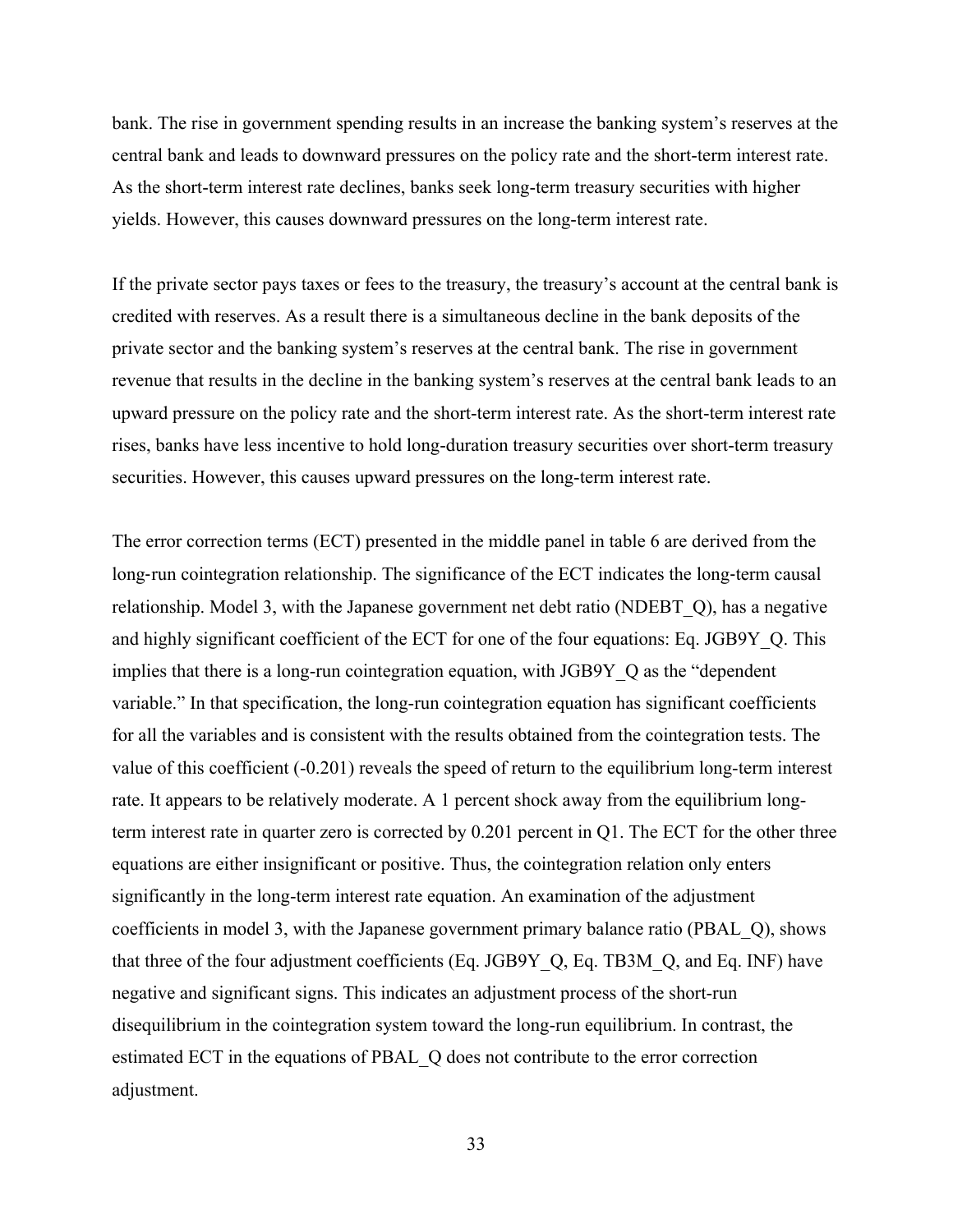Turning to the short-run estimates for model 3 with NDEBT\_Q (see table 7), the government net debt ratio has a negative and significant effect on the long-term interest rate when lagged one quarter (-0.056). The short-run dynamics for model 3 with PBAL\_Q show that various lags of first difference variables ΔTB3M\_Q(‐3), ΔTB3M\_Q(‐6), ΔPBAL\_Q(‐3), ΔPBAL\_Q(‐5), and ΔPBAL\_Q(‐6) are statistically significant. For example, changes in the short-term interest rate have a positive and significant effect when lagged three quarters (0.309), while the effect turns negative and significant when lagged six quarters (-0.124). Changes in the government primary/ fiscal balance ratio have significant effects when lagged three to six quarters, but with different signs. Thus, the net effect of the short-term interest rate and PBAL\_Q on the long-term interest rate is ambiguous, while NDEBT Q has a negative effect on the long-term interest rate in the short run. In addition, in the short run, both dummy variables have significant negative effects on the long-term interest rate. This confirms that the two structural breaks identified from the Gregory–Hansen tests are valid.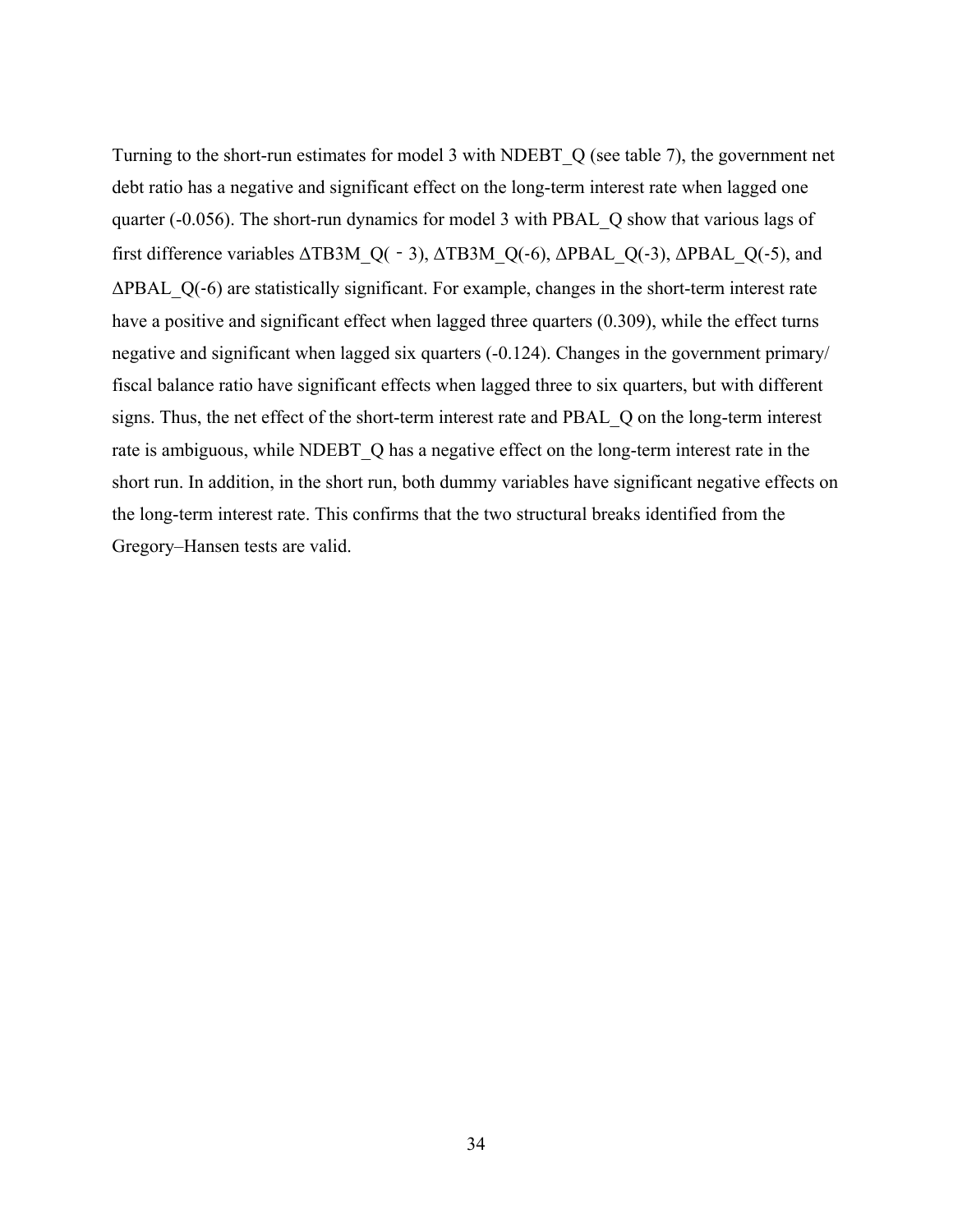| <b>Short-Run Adjustment Coefficients (from model 3, table 6)</b>                                                                                                                                                                                         |                    |                   |                    |                   |  |  |  |  |
|----------------------------------------------------------------------------------------------------------------------------------------------------------------------------------------------------------------------------------------------------------|--------------------|-------------------|--------------------|-------------------|--|--|--|--|
| <b>Model</b>                                                                                                                                                                                                                                             | <b>NDEBT Q</b>     |                   | <b>PBAL Q</b>      |                   |  |  |  |  |
|                                                                                                                                                                                                                                                          | <b>Coefficient</b> | <b>Std. Error</b> | <b>Coefficient</b> | <b>Std. Error</b> |  |  |  |  |
| <b>ECT</b>                                                                                                                                                                                                                                               | $-0.207$           | 0.08              | $-0.104$           | 0.06              |  |  |  |  |
| $\triangle JGB9Y$ Q(-1)                                                                                                                                                                                                                                  | $-0.010$           | 0.1               | $-0.075$           | 0.11              |  |  |  |  |
| $\triangle$ TB3M Q(-1)                                                                                                                                                                                                                                   | $-0.072$           | 0.07              | $-0.101$           | 0.11              |  |  |  |  |
| $\triangle$ TB3M Q(-3)                                                                                                                                                                                                                                   |                    |                   | $0.309***$         | 0.10              |  |  |  |  |
| $\triangle$ TB3M Q(-6)                                                                                                                                                                                                                                   |                    |                   | $-0.124*$          | 0.07              |  |  |  |  |
| $\triangle CINFL$ Q(-1)                                                                                                                                                                                                                                  | $-0.075$           | 0.08              | $-0.030$           | 0.10              |  |  |  |  |
| $\triangle \text{NDEBT}$ Q(-1)                                                                                                                                                                                                                           | $-0.056*$          | 0.03              |                    |                   |  |  |  |  |
| $\triangle PBAL$ Q(-1)                                                                                                                                                                                                                                   |                    |                   | 0.119              | 0.07              |  |  |  |  |
| $\triangle PBAL$ Q(-3)                                                                                                                                                                                                                                   |                    |                   | $-0.154*$          | 0.08              |  |  |  |  |
| $\triangle PBAL$ Q(-5)                                                                                                                                                                                                                                   |                    |                   | $0.186**$          | 0.08              |  |  |  |  |
| $\triangle$ PBAL Q(-6)                                                                                                                                                                                                                                   |                    |                   | $-0.186***$        | 0.07              |  |  |  |  |
| <b>DUM85q2</b>                                                                                                                                                                                                                                           | $-0.257**$         | 0.12              | $-0.710**$         | 0.18              |  |  |  |  |
| <b>DUM97q3</b>                                                                                                                                                                                                                                           | $-0.566***$        | 0.12              | $-0.720***$        | 0.15              |  |  |  |  |
| <b>CONSTANT</b>                                                                                                                                                                                                                                          | $-0.159$           | 0.11              | 0.040              | 0.11              |  |  |  |  |
| Note 1: ** and *** imply significance at 5 percent and 10 percent, respectively.<br><b>Note 2:</b> " $\Delta X(-1)$ " represents one lag of the first difference variable; " $\Delta X(-2)$ " represents two<br>lags of the first difference variable X. |                    |                   |                    |                   |  |  |  |  |

#### **Table 7: Short-Run Adjustment Coefficients**

#### **4.3 Impulse Response Analysis**

The orthogonalized impulse response function (OIRF) is used to identify the effect of one unit of innovation (exogenous shock) to key variables, such as the short-term interest rate, the rate of core inflation, and the government net debt ratio on the long‐term interest rate. The OIRF also presents the duration of the response of the long-term interest rate due to the orthogonal shock to other variables in the VEC model.

Figure 17 shows the orthogonalized impulse response of the long-term interest rate with respect to one unit of innovation (exogenous shock) to key variables, such as the short-term interest rate, the rate of core inflation, and the government net debt ratio. First, the positive contemporaneous response of the long-term interest rate to a one-unit increase in the short-term interest rate is observed. The peak of 0.09 units is reached after four quarters. At the beginning of the fourth quarter, the estimated OIRF starts to decline and converges to a positive value of approximately 0.075. Second, a rise in the rate of core inflation is associated with a sharp drop in the long‐term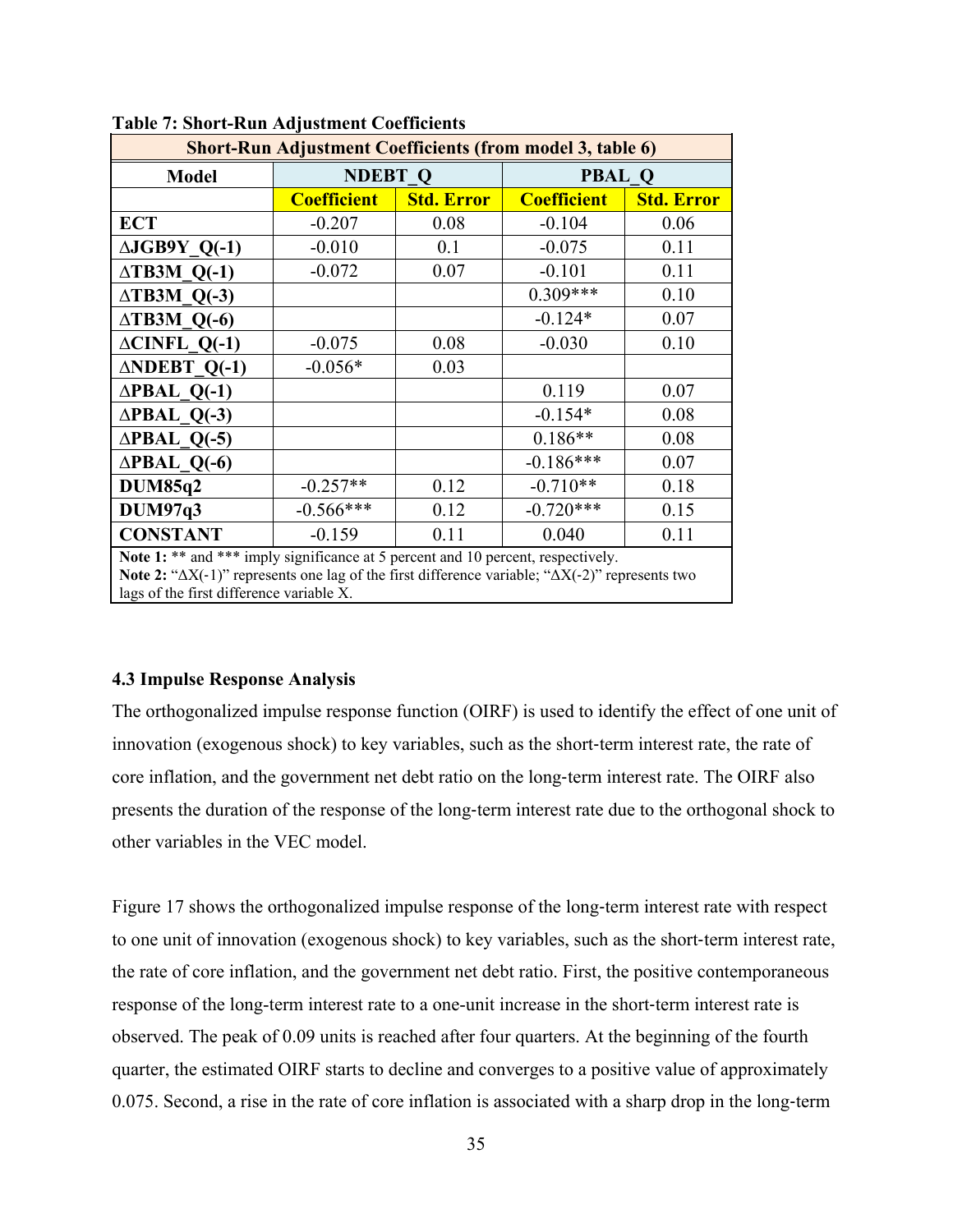interest rate during the first quarter. The estimated OIRF converges to a negative asymptote. This indicates that an orthogonalized innovation in the rate of core inflation has a permanent negative effect on the long-term interest rate. Third, a rise in the government net debt ratio leads to a significant decline in the long-term interest rate in the first quarter, with a negative value around -0.04. A striking feature is that the estimated OIRF starts increasing after the first quarter and becomes positive by the end of the second quarter. After around seven quarters, it converges to a positive value of 0.015. Thus, seven quarters after a positive shock from the short-term interest rate and the government net debt ratio, the stabilization phase of the long-term interest rate prevails. It is characterized by a higher value of the long-term interest rate, which rises around 0.075 and 0.015, respectively, due to a positive shock in the short-term interest rate and the government net debt ratio. Finally, the long-term interest rate falls to a negative value. It declines to less than -0.05 after a positive shock from the rate of core inflation.

**Figure 17: The Orthogonalized Impulse Response of the Long-Term Interest Rate to One Unit of Innovation in the Key Variables** 

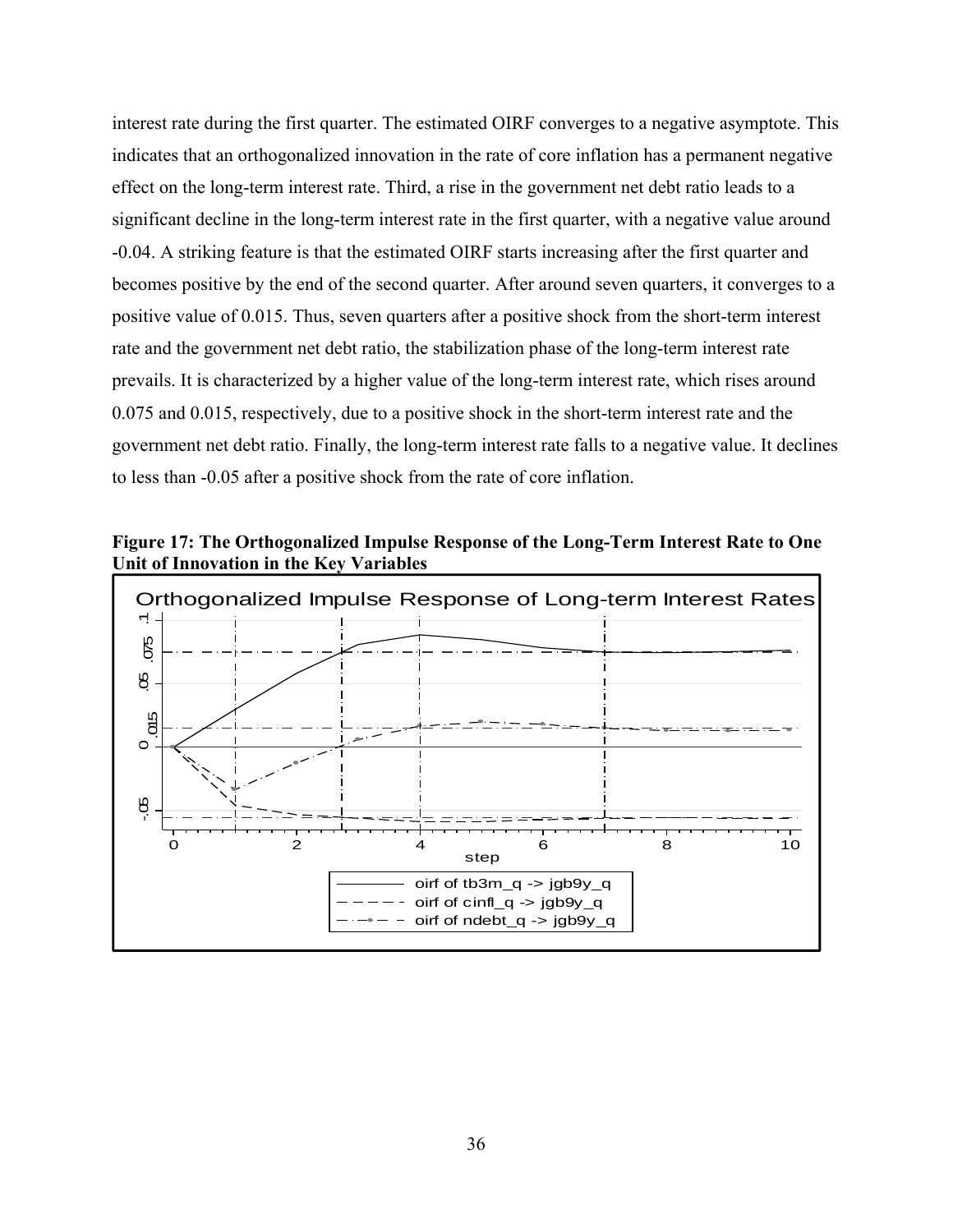#### **4.4 Stability Tests**

A graphical procedure is used to evaluate the constancy of the estimated coefficients, following Brown, Durbin, and Evans (1975). The procedure is based on recursive estimation to evaluate the stability of the cointegrating vector and the ECT. If the model is stable, one should expect the estimated coefficients to display random fluctuation and noise. The stability tests are carried out by starting with a subsample of 50 observations, sequentially adding one observation at a time, then running the regression until the end of the sample is reached. The results are plotted in figures 18 and 19.

Figure 18 shows the series of recursive estimated coefficients attached to the ECT. The ECT of the long-term interest rate equation (alpha1), the core inflation rate equation (alpha3), and the government net debt ratio equation (alpha4) are set to some fairly constant levels (between -0.5 and 0) through the recursive procedures. The ECT of the short-term interest rate equation (alpha2) appears to be unstable and follows a declining trend at the start of the procedures. However, as sample size increases, the estimated coefficient settles down to a value around 0.5.

Figure 19 displays the series of recursive estimated short-term coefficients of the cointegrating vector. The estimated coefficients of the short-term interest rate (beta2), the inflation rates (beta3), and government net debt ratio (beta4) are fairly stable, while the recursive intercept (beta5) fluctuates at the start of the procedures and then sets to a level around -4.

Figures 18 and 19 provide clear and distinct evidence of the stability of the coefficients in the estimated models.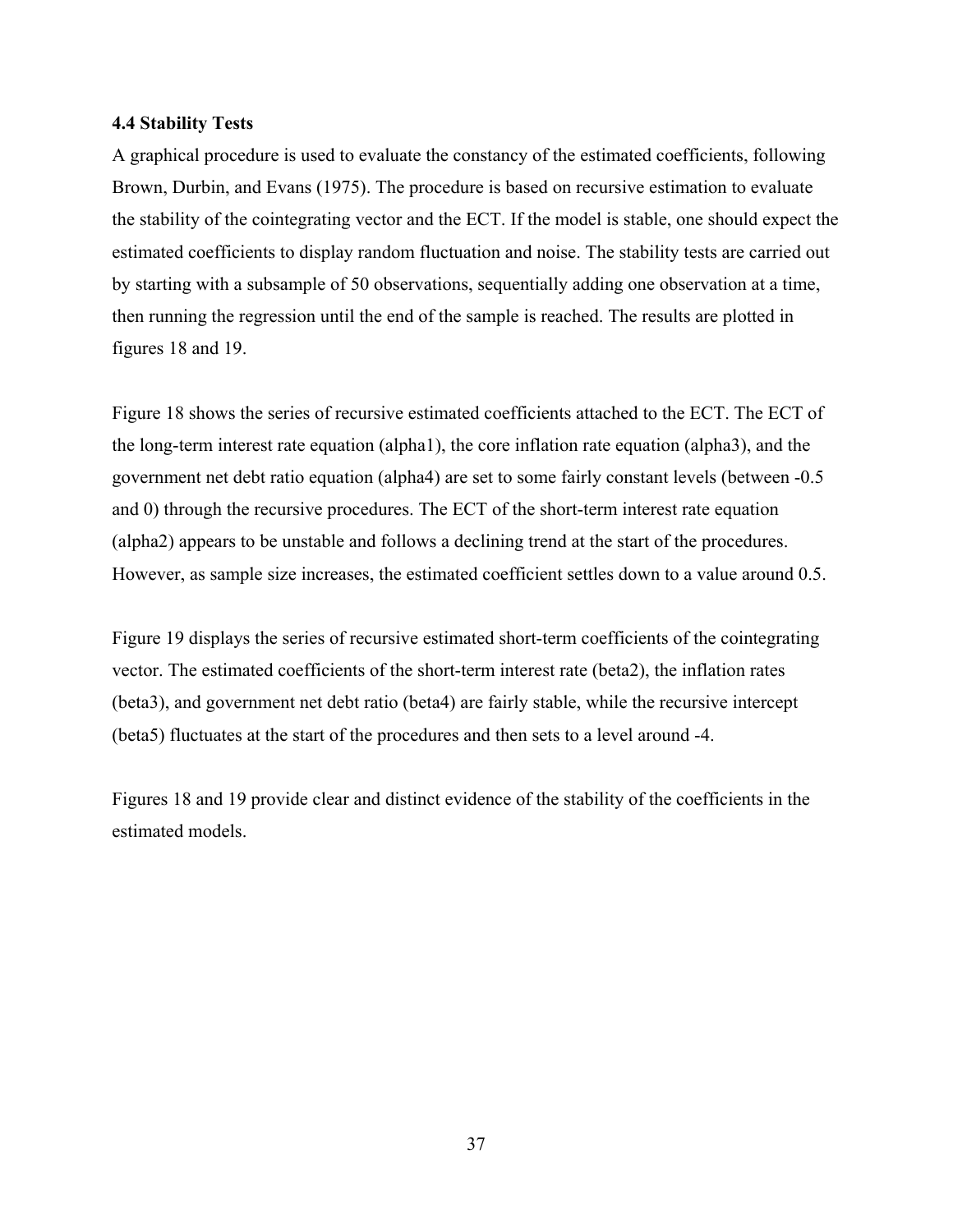

**Figure 18: The Series of Recursive Estimated Coefficients Attached to the Error Correction Terms (ETC)** 

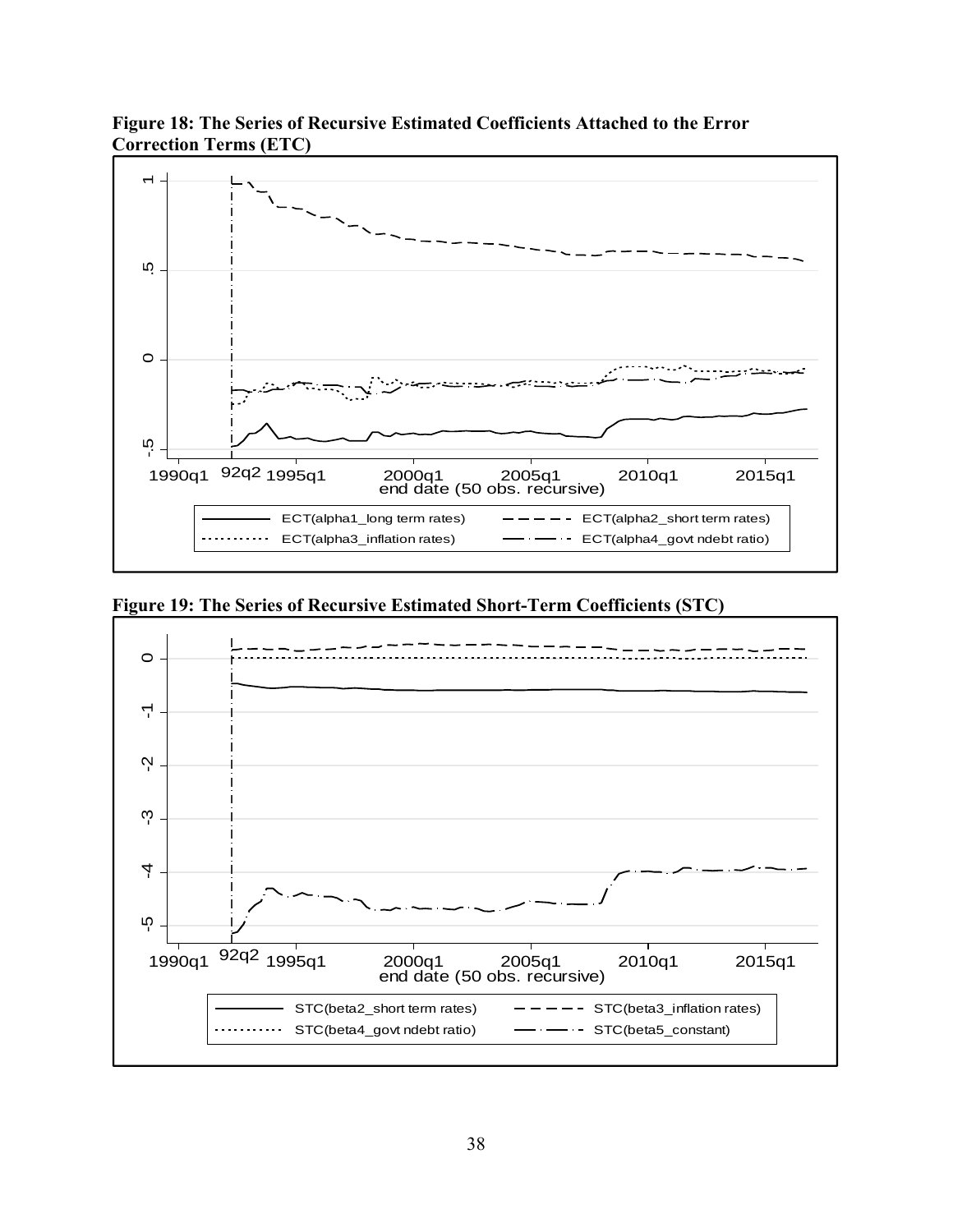#### **V. IMPLICATIONS FROM A KEYNESIAN PERSPECTIVE**

The empirical findings reported here have important implications for macroeconomic theory and policy.

First, the findings show that the BoJ's actions on the monetary policy rate and other monetary policy measures have a decisive effect on JGBs' nominal yields, mainly through the short-term interest rate. A lower (higher) short-term interest rate is associated with a lower (higher) longterm interest rate. By keeping the short-term interest rate low (high) by setting the policy rate low (high), the BoJ can keep the long-term interest rate on JGBs low (high) if it deems it appropriate to do so. Furthermore, the BoJ can directly influence the long-term interest rate on JGBs and other financial assets through a range of actions, including: (i) its purchase of longduration government bonds and other financial assets from dealers and financial institutions; (ii) yield curve control; and (iii) policy pronouncements.

Second, the findings demonstrate that the BoJ effectively controls JGBs' nominal yields and the shape of the yield curve in spite of elevated ratios of government debt and government primary/fiscal deficits. Contrary to conventional wisdom, the elevated government debt ratio and chronically high government deficit ratios have not led to higher government bond yields. There is considerable debate about the effects of increased government spending and higher government borrowing and/or government debt ratios on the long-term interest rate on JGBs. Baldacci and Kumar (2010), Gruber and Kamin (2012), Lam and Tokuoka (2013), Poghosyan (2014), Reinhart and Rogoff (2009), and Tokuoka (2012) argue that higher government debt and persistently large primary/fiscal deficits lead to higher government bond yields. Atasoy, Ertuğrul, and Ozun (2014) also claim that a higher government debt ratio exerts upward pressure on government bond yields, but it is more than offset by the BoJ's large-scale asset purchasing program and the domestic private sector's holding of financial assets. However, the results reported in this study support the Keynesian perspective, as articulated in Akram and Das (2014a, 2014b, 2015, 2017), Akram and Li (2016, 2017a, 2017b), Lavoie (2014), and Wray ([1998] 2003, 2012). These studies emphasize the crucial role of monetary policy and in particular the short-term interest rate in determining the long-term interest rate on government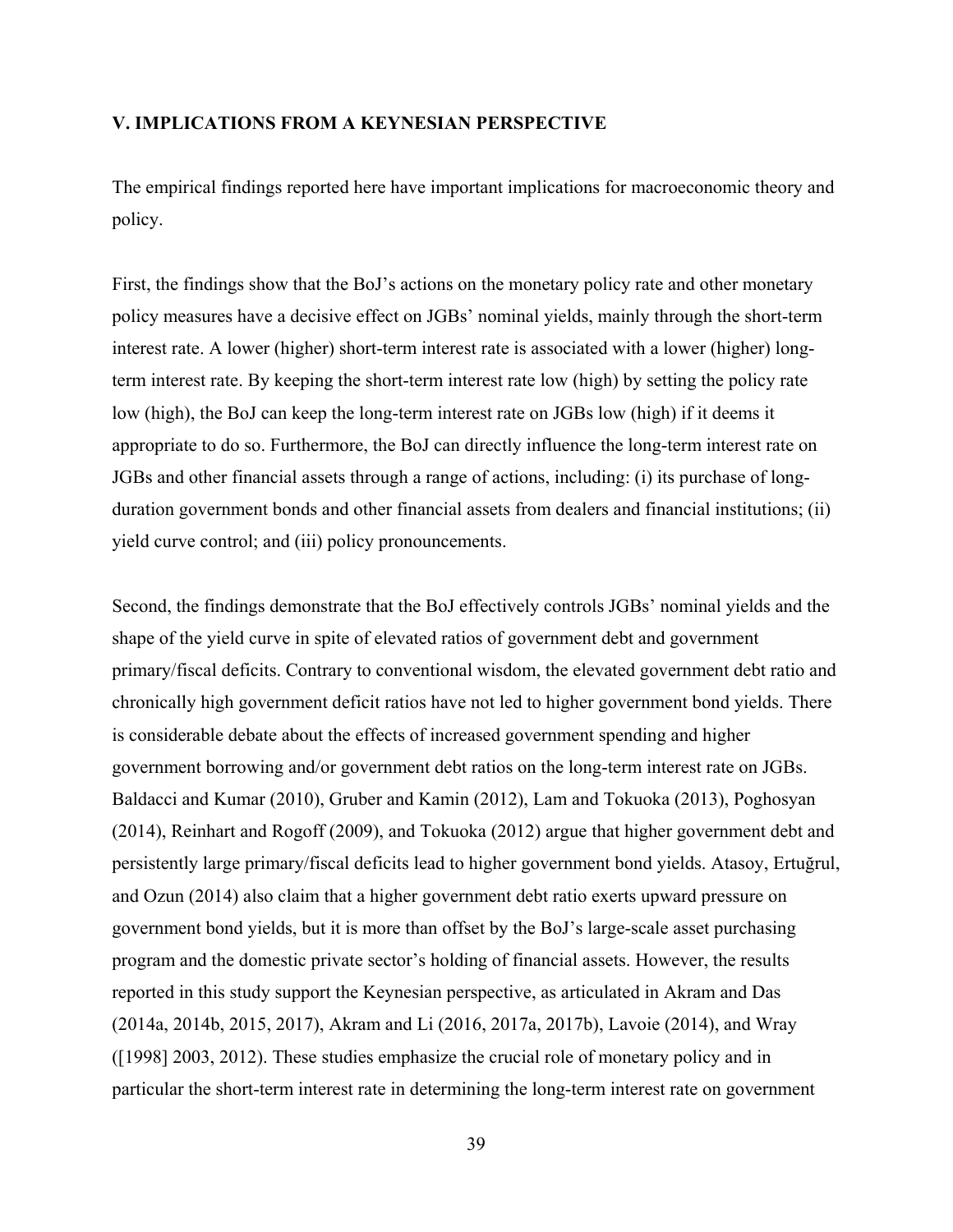bonds. Several recent analyses of latent factors that influence the level of government bond yields and/or the slope and the curvature of the Treasury yield curve enhance the Keynesian theory, even though those studies are usually atheoretical and are motivated solely by statistical analysis. Examples of such studies include Paccagnini (2016) for the case of the United States, and Vinod, Chakraborty, and Karun (2014) for the case of India.

Third, the findings reveal that the BoJ policy of low policy rates and the expansion of its balance sheet are not inherently inflationary. The BoJ ensures the smooth functioning of the national payments system. Keynes (1930, 370) argued that "bolder measures are sometimes advisable," noting that contrary to widely held beliefs, unconventional monetary policy is "quite free from serious dangers." The BoJ functions to accommodate financial institutions'—in particular banks'—demand for reserve balances at the targeted policy rate. The quantity of reserve balances in circulation is primarily determined by the BoJ's decisions regarding its interest rate targets, quantitative and qualitative monetary easing, and yield curve control. The experience of the past two decades has shown that the BoJ's balance sheet expands and contracts endogenously as a results of these decisions (Institute for Monetary and Economic Studies 2012). The BoJ's actions neither create nor destroy net financial assets for the nongovernment sector.

Fourth, the findings of this paper raise doubts about the conventional view regarding the fears of the consequences of expansionary fiscal policy and low interest rates in response to economic stagnation and low inflation. Doi, Hoshi, and Okimoto (2011), Hansen and Imorhooglu (2013), and Horioka, Nomoto, and Terada-Hagiwara (2014), Hoshi and Ito (2012, 2013, 2014), Lam and Tokuoka (2011), and Tokuoka (2012) maintain that Japan's high government debt and deficit ratios would cause spikes in government bond yields, runaway inflation, or even outright debt default. Their arguments are similar to those voiced in Reinhart and Rogoff's (2009) study. However, this current study shows that the BoJ's actions have been sufficient to keep JGBs' nominal yields low. It lends credence to the view that the government of Japan will be able to service its debt and keep interest payments as a share of national income low without any operational difficulties.

40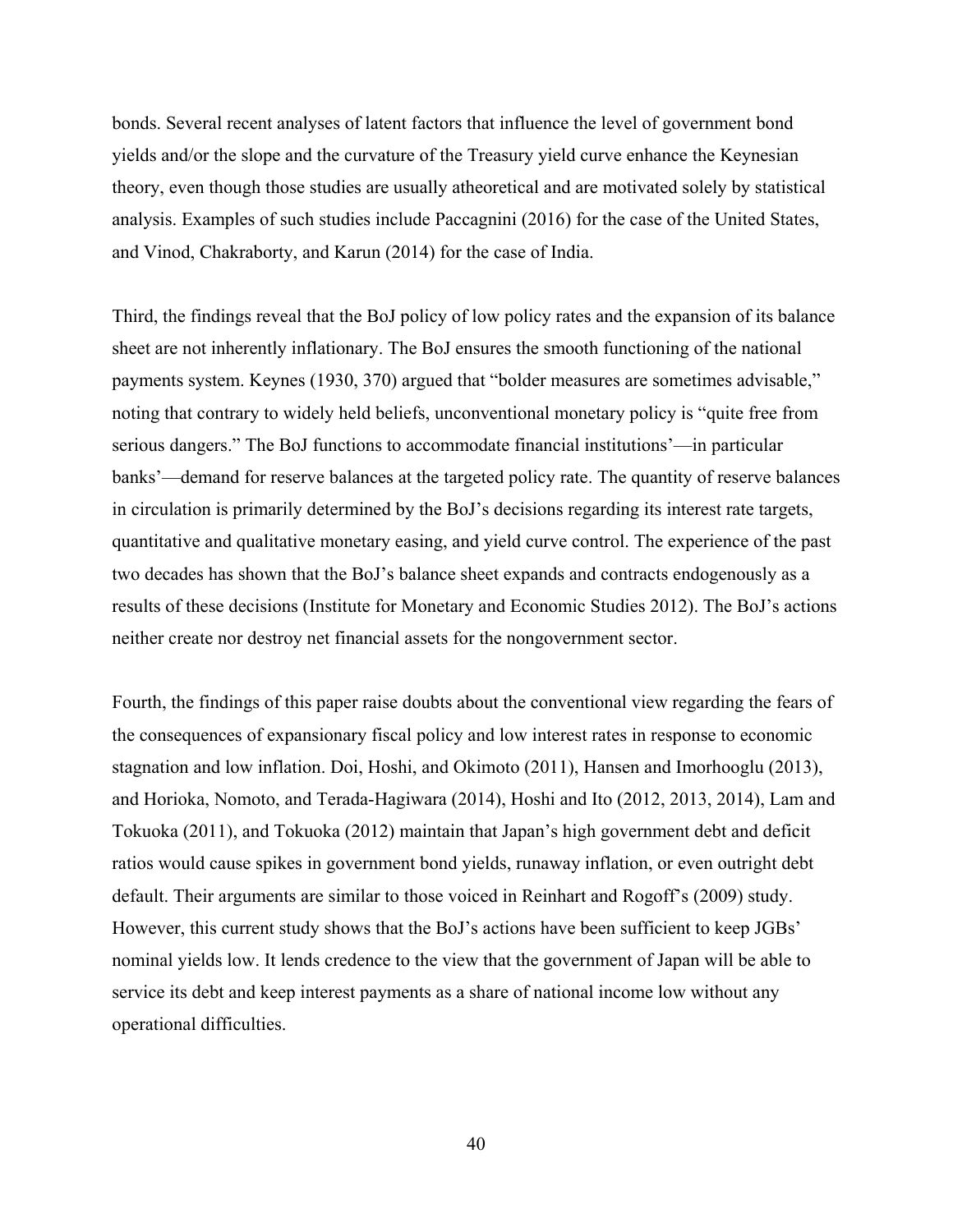Fifth, there is no reason to doubt the operational ability of the government of Japan to service its debt. Lerner (1943, 1947) held that a government with monetary sovereignty is not constrained by the principles of sound finance that apply to households, businesses, and local/state governments. Agents that issue debt payable in their own liabilities are fundamentally different from agents that issue debt that is repayable only in some other entities' liabilities. Japan's considerable experience in keeping interest rates low over a protracted period supports Sims's (2013) conjectures about government debt in a regime with fiat money, as reflected in his following propositions:

- "nominal sovereign debt promises only future payments of government paper, which is always available."
- "a central bank can 'print money'—offer deposits as payment for its bills. It will not be subject to the usual sort of run, then, in which creditors fear not being paid and hence demand immediate payment. Its liabilities are denominated in government paper, which it can produce at will."

The literature on modern money theory (Mitchell 2015, 287–389; Tcherneva 2011; Wray [1998] 2003, 2012) also reaches a similar verdict for countries with: (1) their own currency and national central bank; (2) an ability to tax and spend in their in own currency; and (3) a floating exchange rate.

#### **VI. CONCLUSION**

Keynes (1930, [1936] 2007) held that the central bank influences the long-term interest rate on government bonds and the government bonds' yield curve through setting the policy rate and other monetary policy actions, which in turn determine the short-term interest rate on Treasury bills. The empirical analysis undertaken in this paper demonstrates that in Japan, the low shortterm interest rate has been largely responsible for keeping long-term JGBs' nominal yields low in spite of large protracted primary/fiscal deficit ratios and elevated government debt ratios. Since the BoJ's policy rate and other monetary policy measures drive the short-term interest rate,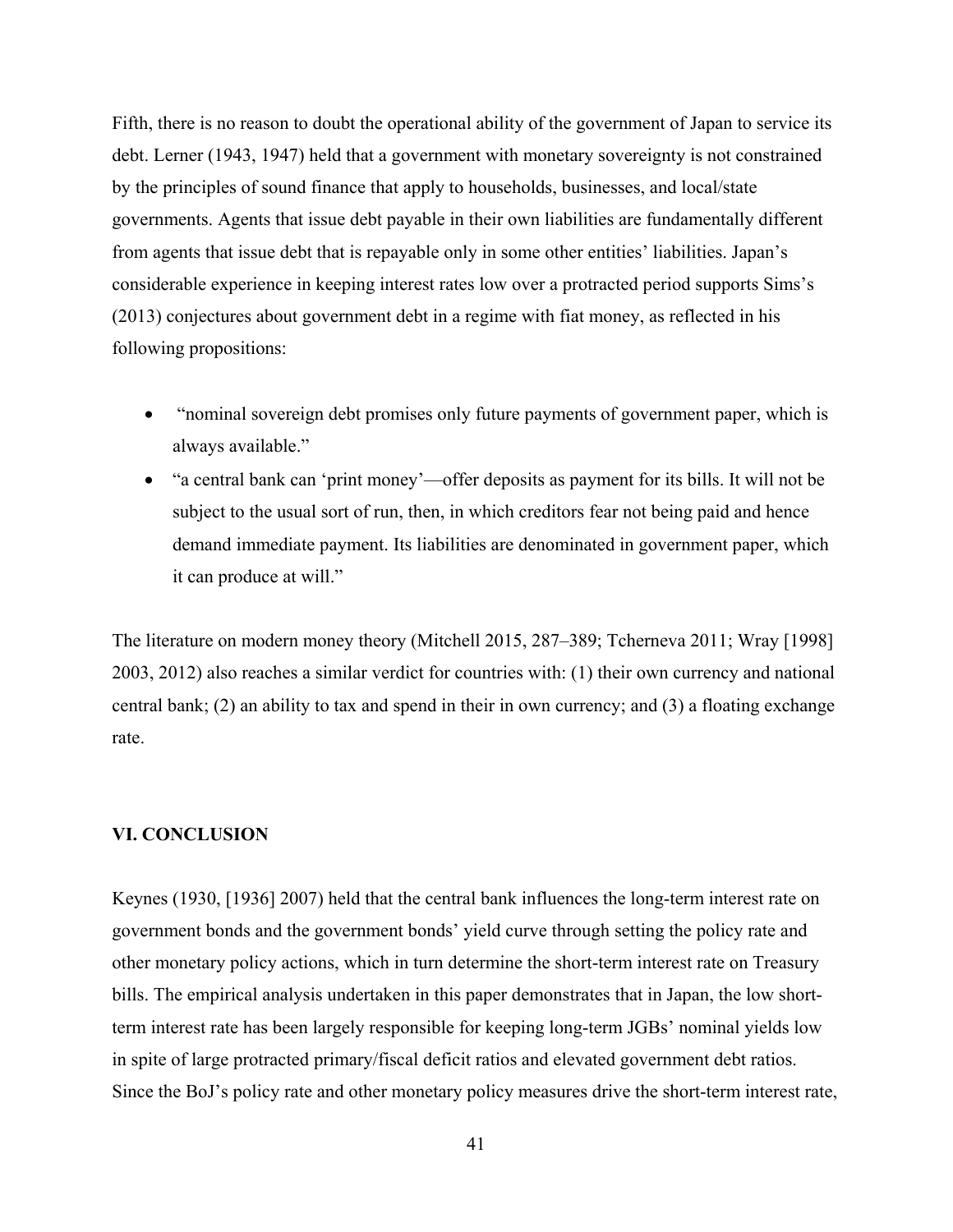it can be asserted that the BoJ's actions are the primary driver of JGBs' nominal yields. The empirical analysis provided here shows that a higher (lower) government debt ratio exerts downward (upward) pressure on JGBs' nominal yields. Although this is contrary to conventional wisdom, this finding is consistent with the observed phenomenon in Japan. It is also consistent with the findings of a few earlier studies, such as Akram and Das (2014a, 2014b).

Keynes (1930, 17) observed: "The efficacy of the Bank-rate for the management of managed money was a great discovery and also a most novel one… but… its precise modus operandi were not clearly understood—and have not been clearly understood… down to this day." In volume II of his *Treatise*, Keynes analyzed the effects of the central bank's policy rate, various monetary policy measures, and the short-term interest rate on long-term government bond yields. The findings of this current paper strengthen Keynes's (1930) hypothesis by showing that it can account for the dynamics of JGBs' nominal yields. It sustains and extends the results that Akram and Das (2014a, 2014b) obtained by using different econometric methods.

These findings are quite relevant to current policy issues regarding the effectiveness of fiscal stimulus, the fiscal multiplier, unconventional monetary policy, quantitative easing, and low/negative central bank policy rates, not just in Japan but also with respect to other advanced economies. The empirical analysis undertaken in this paper can inform the ongoing debates about fiscal policy, fiscal theory of price, functional finance, central banking, monetary policy, modern money theory, and financial stability.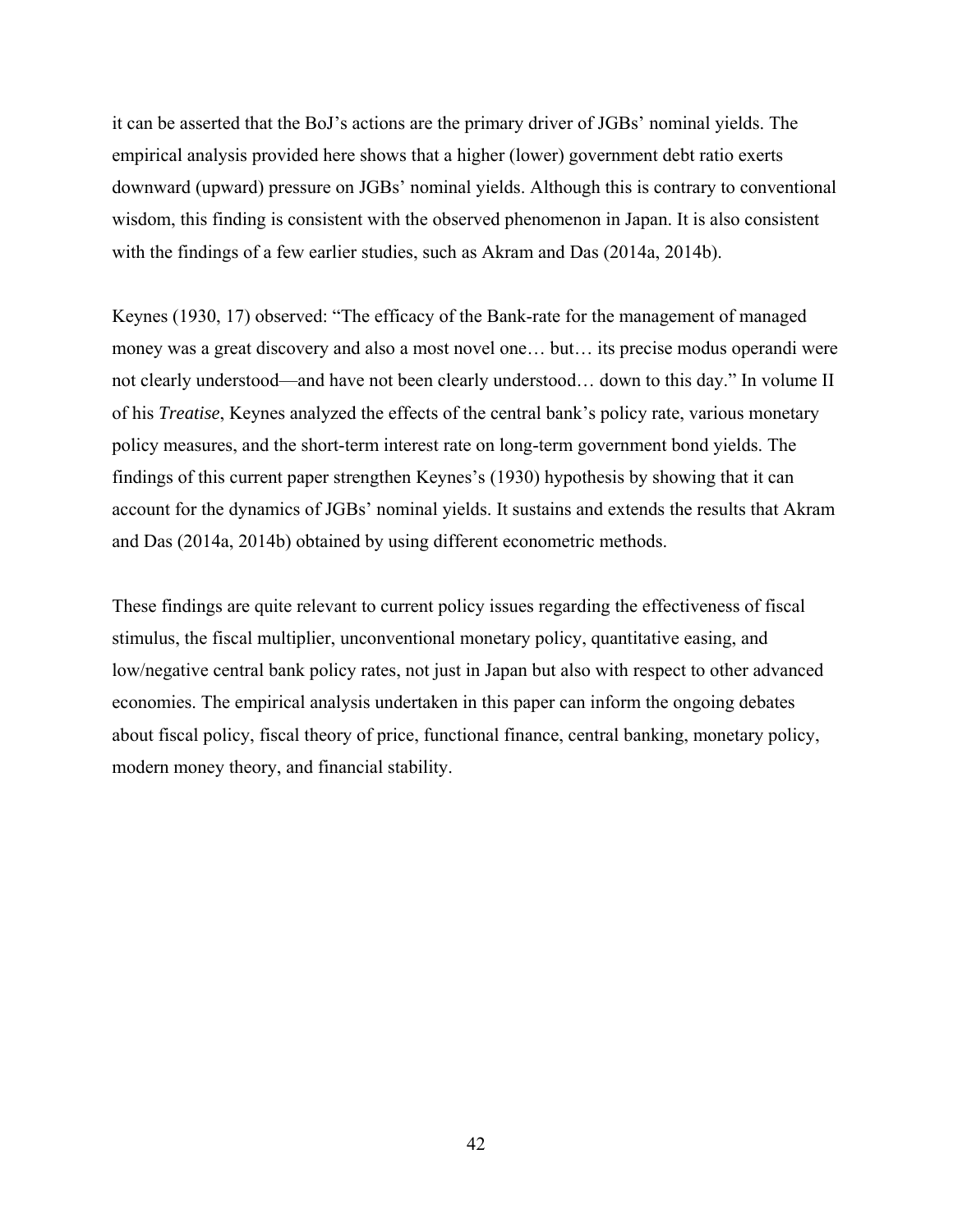#### **REFERENCES**

- Akerlof, G., and R. Shiller. 2009. *Animal Spirits: How Human Psychology Drives the Economy, and Why It Matters for Global Capitalism*. Princeton, NJ: Princeton University Press.
- Akram, T. 2014. "The Economics of Japan's Stagnation." *Business Economics* 49(3): 156–75.

———. 2016. "Japan's Liquidity Trap." Levy Economics Institute Working Paper No. 862. Annandale-on-Hudson, NY: Levy Economics Institute of Bard College.

- Akram, T., and A. Das. 2014a. "Understanding the Low Yields of the Long-Term Japanese Sovereign Debt." *Journal of Economic Issues* 48(2): 331–40.
- ———. 2014b. "The Determinants of Long-Term Japanese Government Bonds' Low Nominal Yields." Levy Economics Institute Working Paper No. 818. Annandale-on-Hudson, NY: Levy Economics Institute of Bard College.
- ———. 2015. "A Keynesian Explanation of Indian Government Bond Yields." *Journal of Post Keynesian Economics* 38(4): 565–87.

———. 2017. "The Dynamics of Government Bond Yields in the Eurozone." *Annals of Financial Economics* 12(3): 1750011-18.

- Akram, T., and H. Li. 2016. "The Empirics of Long-Term US Interest Rates." Levy Economics Institute Working Paper No. 863. Annandale-on-Hudson, NY: Levy Economics Institute of Bard College.
- ———. 2017a. "What Keeps Long-Term U.S. Interest Rates So Low?" *Economic Modelling* 60: 380–90.
- ———. 2017b. "An Inquiry Concerning Long-Term US Interest Rates Using Monthly Data." Levy Economics Institute Working Paper No. 894. Annandale-on-Hudson, NY: Levy Economics Institute of Bard College.
- Atasoy, B. S., H. M., Ertuğrul, and A. Ozun. 2014. "The Puzzle of Low Government Bond Yields in Japan." *The Japanese Political Economy* 40(2): 24–47.
- Baldacci, E., and M. Kumar. 2010. "Fiscal Deficits, Public Debt, and Sovereign Bond Yields." IMF Working Paper No. 10/184. Washington, DC: International Monetary Fund.
- Bindseil, U. 2004. *Monetary Policy Implementation: Theory, Past, and Present*. Oxford and New York: Oxford University Press.
- R. L. Brown, J. Durbin, and J. M. Evans. 1975. "Techniques for Testing the Constancy of Regression Relationships over Time." *Journal of the Royal Statistical Society*, Series B (Methodological) 37(2): 149–92.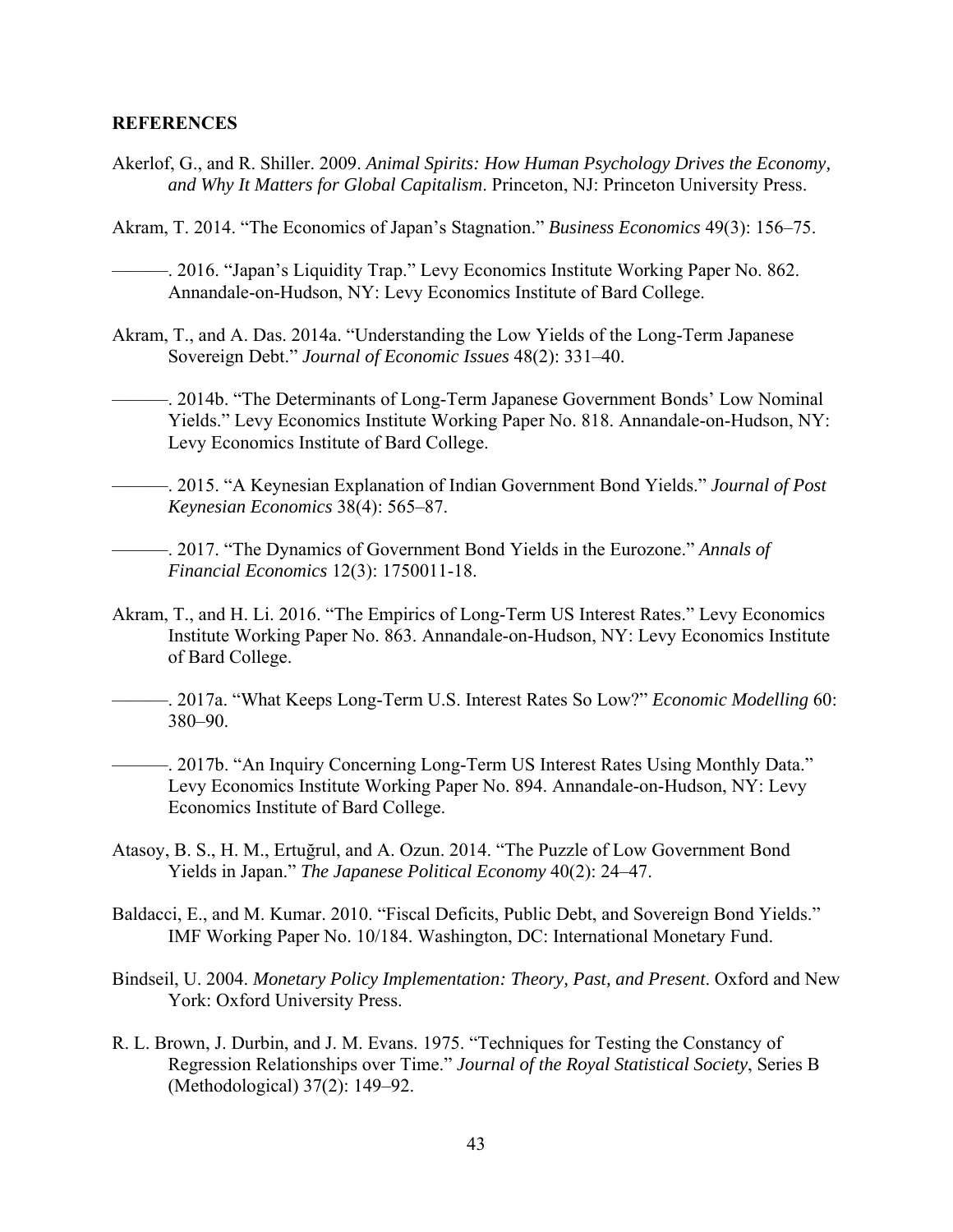- Davidson, P. 2015. *Post Keynesian Theory and Policy: A Realistic Analysis of the Market Oriented Capitalist Economy*. Cheltenham, UK, and Northampton, MA: Edward Elgar.
- Dickey, D. A. and W. A. Fuller. 1979. "Distribution of the Estimators for Autoregressive Time Series with a Unit Root." *Journal of the American Statistical Association* 74(366): 427– 31.
	- -. 1981. "Likelihood Ratio Statistics for Autoregressive Time Series with a Unit Root." *Econometrica* 49(4): 1057–72.
- Doi, T., T. Hoshi, and T. Okimoto. 2011. "Japanese Government Debt and Sustainability of Fiscal Policy." *Journal of the Japanese and International Economies* 25(4): 414–33.
- Engle, R. F., and C. W. J. Granger. 1987. "Co-Integration and Error Correction: Representation, Estimation, and Testing." *Econometrica* 55(2): 251–76.
- Fullwiler, S. T. 2008. "Modern Central Bank Operations: The General Principles." Lecture at CFEPS Post-Keynesian Summer School, June 26–28. Kansas City, MO: Center for Full Employment and Price Stability. http://dx.doi.org/10.2139/ssrn.1658232.
- ———. 2016. "The Debt Ratio and Sustainable Macroeconomic Policy." *World Economic Review* 7: 12–42.
- Garside, W. R. 2012. *Japan's Great Stagnation Forging Ahead, Falling Behind*. Glasgow and Northhampton, MA: Edward Elgar.
- Gregory, A. W., and B. E. Hansen. 1996. "Residual-Based Tests for Cointegration in Models with Regime Shifts." *Journal of Econometrics* 70(1): 99–126.
- Gruber, J. W., and S. B. Kamin. 2012. "Fiscal Positions and Government Bond Yields in OECD Countries." *Journal of Money, Credit, and Banking* 44(8): 1563–87.
- Hansen, G., and S. Imrohoroglu. 2013. "Fiscal Reform and Government Debt in Japan: A Neoclassical Perspective." *Review of Economic Dynamics* 21: 201–24.
- Horioka, C. Y., T. Nomoto, and A. Terada-Hagiwara. 2014. "Why Has Japan's Massive Government Debt Not Wreaked Havoc (Yet)?" *The Japanese Political Economy* 40(2):  $3 - 23$ .
- Hoshi, T., and T. Ito. 2012. "Defying Gravity: How Long Will Japanese Government Bond Prices Remain High?" NBER Working Paper 18287. Cambridge, MA: National Bureau of Economic Research.
	- -. 2013. "Is the Sky the Limit? Can Japanese Government Bonds Continue to Defy Gravity?" *Asian Economic Policy Review* 8(2): 218–47.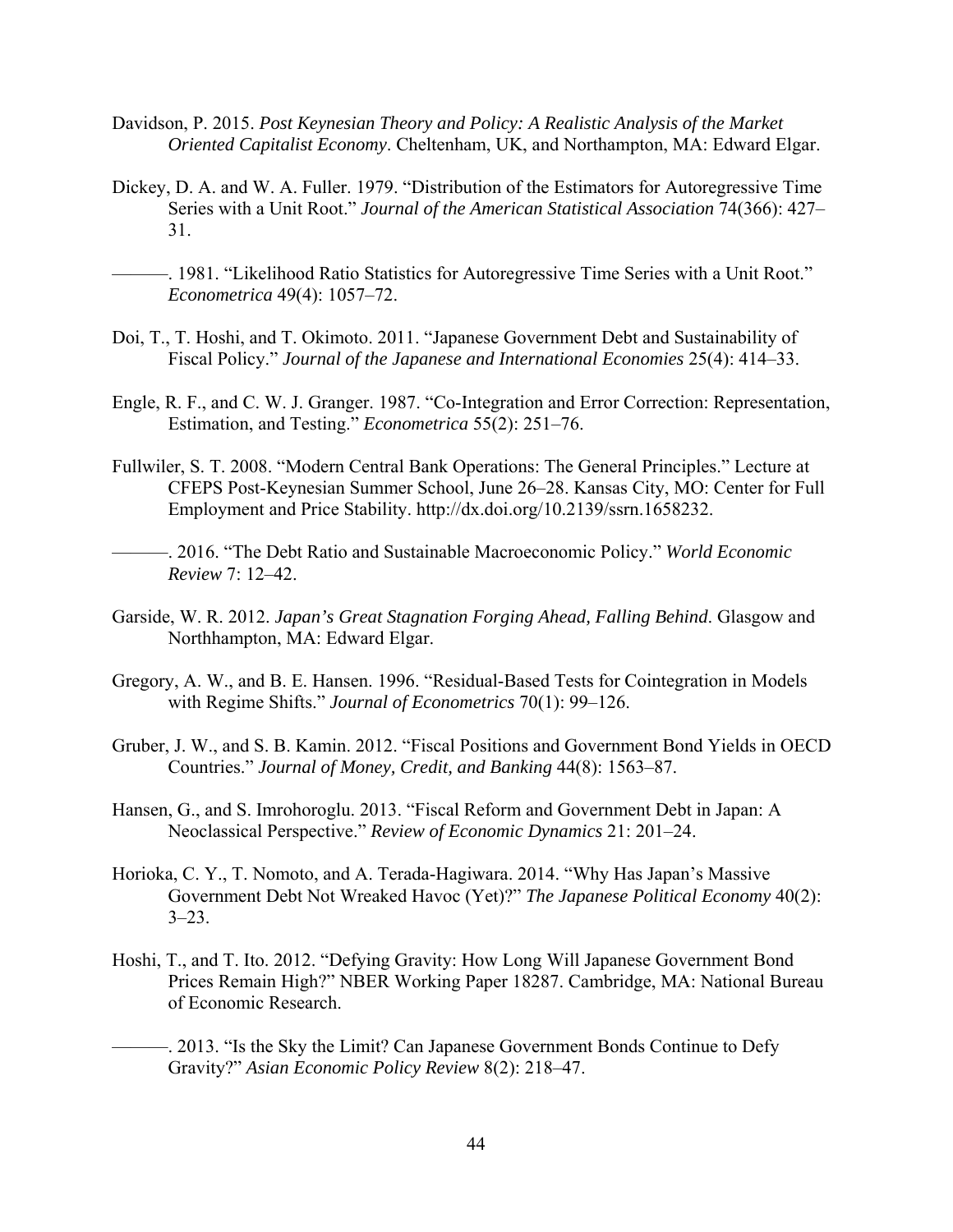———. 2014. "Defying Gravity: Can Japanese Sovereign Debt Continue to Increase Without a Crisis?" *Economic Policy* 29(77): 5–44.

- Institute for Monetary and Economic Studies. 2012. *Functions and Operations of the Bank of Japan*. Tokyo: Institute for Monetary and Economic Studies, Bank of Japan.
- Johansen, S. 1988. "Statistical Analysis of Cointegration Vectors." *Journal of Economic Dynamics and Control* 12(2): 231–54.

———.1991. "Estimation and Hypothesis Testing of Cointegration Vectors in Gaussian Vector Autoregressive Models." *Econometrica* 59(6): 1551–80.

———. 1995. *Likelihood-Based Inference in Cointegrated Vector Autoregressive Models*. Oxford: Clarendon Press.

- Johansen, S., and K. Juselius. 1990. "Maximum Likelihood Estimation and Inference on Cointegration with Applications to the Demand for Money." *Oxford Bulletin of Economics and Statistics* 52(2): 169–10.
- Keynes, J. M. 1930. *A Treatise on Money, Vol. II: The Applied Theory of Money*. London: Macmillan.

———. (1936) 2007. *The General Theory of Employment, Interest, and Money*. New York: Palgrave Macmillan.

- Kregel, J. 2011. "Was Keynes' Monetary Policy *À Outrance* in the Treatise, A Forerunner of ZIRP and QE? Did He Change his Mind in the General Theory?" Levy Economics Institute Policy Note No. 2011/4. Annandale-on-Hudson, NY: Levy Economics Institute of Bard College
- Lam, R. W., and K. Tokuoka. 2013. "Assessing the Risks to the Japanese Government Bond (JGB) Market." *Journal of International Commerce, Economics and Policy* 4(1): 1350002-1–1350002-15.
- Lavoie, M. 2014. *Post-Keynesian Economics: New Foundations*. Cheltenham, UK, and Northampton, MA: Edward Elgar.

Lerner, A. P. 1943. "Functional Finance and the Federal Debt." *Social Research* 10(1): 38–51.

———. 1947. "Money as a Creature of the State." *American Economic Review* 37(2): 312–17.

Macrobond. Various years. Macrobond subscription services. (accessed May 15, 2017).

Mitchell, W. F. 2015. *Eurozone Dystopia: Groupthink and Denial on a Grand Scale*. Cheltenham, UK: Edward Elgar.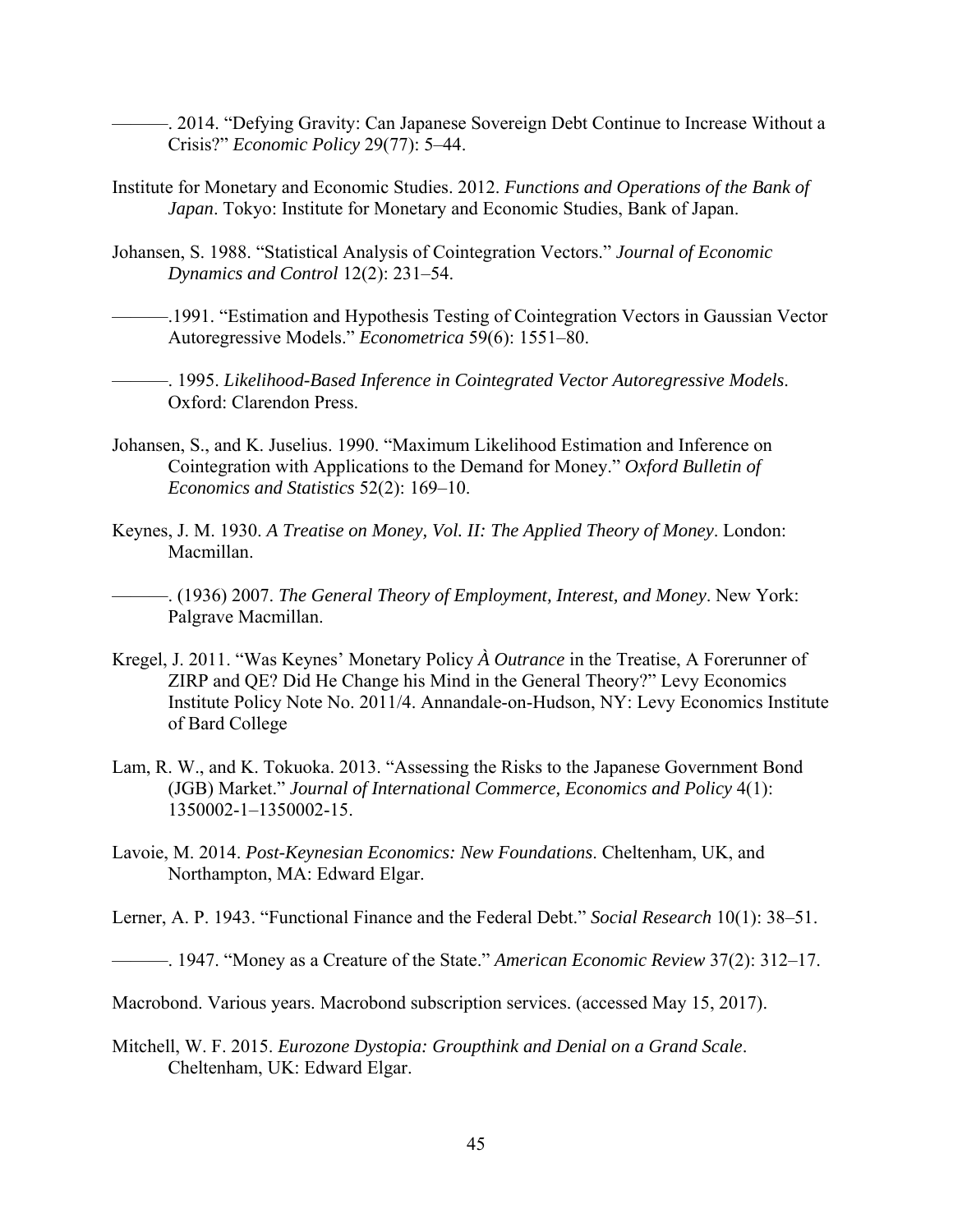- Paccagnini, A. 2016. "The Macroeconomic Determinants of the US Term Structure during the Great Moderation." *Economic Modelling* 52(A): 216–25.
- Phillips, P. C. B., and P. Perron. 1988. "Testing for a Unit Root in Time Series Regression." *Biometrika* 75(2): 335–46.
- Poghosyan, T. 2014. "Long-Run and Short-Run Determinants of Sovereign Bond Yields in Advanced Economies." *Economic Systems* 38(1): 100–14.
- Radalet, S., and J. Sachs. 1998. "The Onset of the East Asian Financial Crisis." NBER Working Paper No. 6680. Cambridge, MA: National Bureau of Economic Research.
- Reinhart, C. M., and K. S. Rogoff. 2009. *This Time is Different: Eight Centuries of Financial Folly*. Princeton, NJ: Princeton University Press.
- Shehata, E. A. E. 2011. "CHOWREG: Stata Module to Estimate Structural Change Regressions and Compute Chow Test." Available at: http://fmwww.bc.edu/repec/bocode/c/chowreg.ado.
- Sims, C. 2013. "Paper Money." *American Economic Review* 103(2): 563–84.
- Tcherneva, P. R. 2011. "Bernanke's Paradox: Can He Reconcile His Position on the Federal Budget with His Recent Charge to Prevent Deflation?" *Journal of Post Keynesian Economics* 33(3): 411–34.
- Tokuoka, K. 2012. "Intergenerational Implications of Fiscal Consolidation in Japan." IMF Working Paper No. 12/197. Washington, DC: International Monetary Fund.
- Vinod, H. D., L. Chakraborty, and H. Karun. 2014. "If Deficits Are Not the Culprit, What Determines Indian Interest Rates? An Evaluation Using the Maximum Entropy Bootstrap Method." Levy Economics Institute Working Paper No. 811. Annandale-on-Hudson, NY: Levy Economics Institute of Bard College.
- Wray, L. R. (1998) 2003. *Understanding Modern Money: The Key to Full Employment and Price Stability*. Paperback edition. Cheltenham, UK, and Northampton, MA: Edward Elgar.
	- ———. 2012. *Modern Money Theory: A Primer on Macroeconomics for Sovereign Monetary Systems*. New York: Palgrave Macmillan.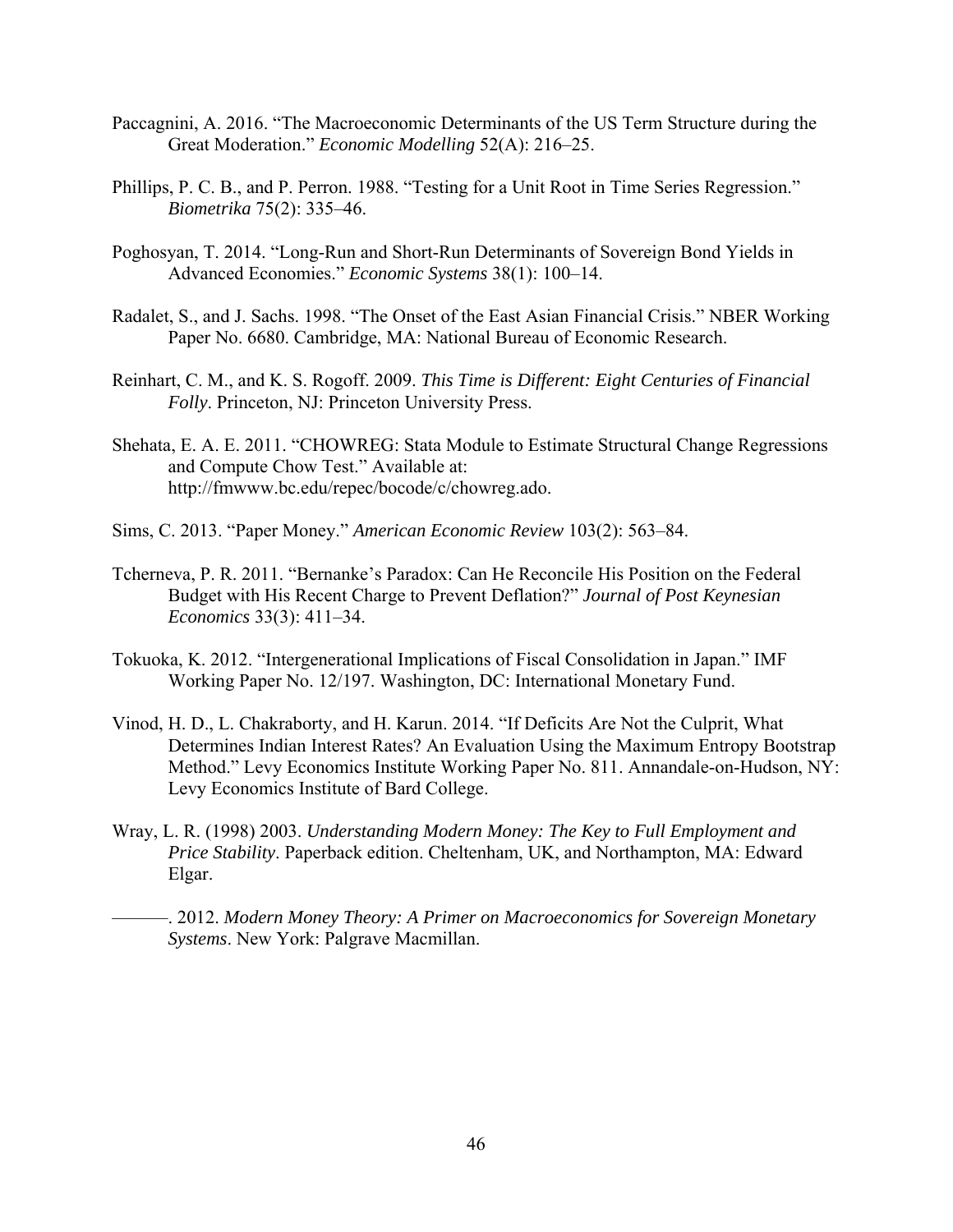# **APPENDIX: ADDITIONAL EMPIRICAL FINDINGS**

|          | $\Delta$<br><b>Unit Root Tests (Level)</b> |              |                  |                                                                                                                                                                                                                               |      |  |  |  |
|----------|--------------------------------------------|--------------|------------------|-------------------------------------------------------------------------------------------------------------------------------------------------------------------------------------------------------------------------------|------|--|--|--|
| Variable |                                            | <b>Tests</b> | <b>Statistic</b> | P-value                                                                                                                                                                                                                       | Obs. |  |  |  |
|          |                                            | ADF          | $-2.846$         | 0.181                                                                                                                                                                                                                         | 147  |  |  |  |
|          | Trend                                      | PP           | $-2.851$         | 0.179                                                                                                                                                                                                                         | 147  |  |  |  |
| JGB2Y_Q  |                                            | ADF          | $-2.904$         | 0.002                                                                                                                                                                                                                         | 147  |  |  |  |
|          | No trend                                   | PP           | $-2.948$         | 0.000                                                                                                                                                                                                                         | 147  |  |  |  |
|          |                                            | ${\sf ADF}$  | $-3.487$         | 0.001                                                                                                                                                                                                                         | 147  |  |  |  |
|          | No trend, No constant                      | PP           | $-3.561$         | 0.000                                                                                                                                                                                                                         | 147  |  |  |  |
|          | Trend                                      | ${\sf ADF}$  | $-2.792$         | 0.200                                                                                                                                                                                                                         | 147  |  |  |  |
|          |                                            | PP           | $-2.772$         | 0.207                                                                                                                                                                                                                         | 147  |  |  |  |
|          |                                            | ADF          | $-2.698$         | 0.004                                                                                                                                                                                                                         | 147  |  |  |  |
| JGB3Y_Q  | No trend                                   | PP           | $-2.758$         | 0.065                                                                                                                                                                                                                         | 147  |  |  |  |
|          |                                            | ADF          | $-3.282$         | 0.001                                                                                                                                                                                                                         | 147  |  |  |  |
|          | No trend, No constant                      | PP           | $-3.432$         | 0.001                                                                                                                                                                                                                         | 147  |  |  |  |
|          |                                            | ADF          | $-2.401$         | 0.379<br>0.445<br>0.027<br>0.296<br>0.010<br>0.005<br>0.367<br>0.439<br>0.034<br>0.358<br>0.013<br>0.358<br>0.251<br>0.342<br>0.030<br>0.322<br>0.012<br>0.012<br>0.200<br>0.281<br>0.025<br>0.278<br>0.008<br>0.280<br>0.166 | 147  |  |  |  |
|          | Trend                                      | ${\bf PP}$   | $-2.280$         |                                                                                                                                                                                                                               | 147  |  |  |  |
|          |                                            | ADF          | $-1.951$         |                                                                                                                                                                                                                               | 147  |  |  |  |
| JGB5Y_Q  | No trend                                   | PP           | $-1.974$         |                                                                                                                                                                                                                               | 147  |  |  |  |
|          |                                            | ${\rm ADF}$  | $-2.597$         |                                                                                                                                                                                                                               | 147  |  |  |  |
|          | No trend, No constant                      | PP           | $-2.803$         |                                                                                                                                                                                                                               | 147  |  |  |  |
|          |                                            | ${\sf ADF}$  | $-2.425$         |                                                                                                                                                                                                                               | 147  |  |  |  |
|          | Trend                                      | PP           | $-2.291$         |                                                                                                                                                                                                                               | 147  |  |  |  |
|          |                                            | ADF          | $-1.834$         |                                                                                                                                                                                                                               | 147  |  |  |  |
| JGB6Y_Q  | No trend                                   | PP           | $-1.843$         |                                                                                                                                                                                                                               | 147  |  |  |  |
|          |                                            | ADF          | $-2.493$         |                                                                                                                                                                                                                               | 147  |  |  |  |
|          | No trend, No constant                      | ${\bf PP}$   | $-1.845$         |                                                                                                                                                                                                                               | 147  |  |  |  |
|          |                                            | ADF          | $-2.665$         |                                                                                                                                                                                                                               | 147  |  |  |  |
|          | Trend                                      | ${\bf PP}$   | $-2.473$         |                                                                                                                                                                                                                               | 147  |  |  |  |
|          |                                            | ADF          | $-1.901$         |                                                                                                                                                                                                                               | 147  |  |  |  |
| JGB7Y_Q  | No trend                                   | PP           | $-1.921$         |                                                                                                                                                                                                                               | 147  |  |  |  |
|          |                                            | ADF          | $-2.530$         |                                                                                                                                                                                                                               | 147  |  |  |  |
|          | No trend, No constant                      | PP           | $-2.530$         |                                                                                                                                                                                                                               | 147  |  |  |  |
|          |                                            | ADF          | $-2.792$         |                                                                                                                                                                                                                               | 147  |  |  |  |
|          | Trend                                      | PP           | $-2.598$         |                                                                                                                                                                                                                               | 147  |  |  |  |
|          |                                            | ADF          | $-1.969$         |                                                                                                                                                                                                                               | 147  |  |  |  |
| JGB8Y_Q  | No trend                                   | PP           | $-2.019$         |                                                                                                                                                                                                                               | 147  |  |  |  |
|          |                                            | ADF          | $-2.662$         |                                                                                                                                                                                                                               | 147  |  |  |  |
|          | No trend, No constant                      | PP           | $-2.016$         |                                                                                                                                                                                                                               | 147  |  |  |  |
| JGB9Y_Q  | Trend                                      | ADF          | $-2.890$         |                                                                                                                                                                                                                               | 147  |  |  |  |

## **Appendix Table A1: Unit Root Tests (Level)**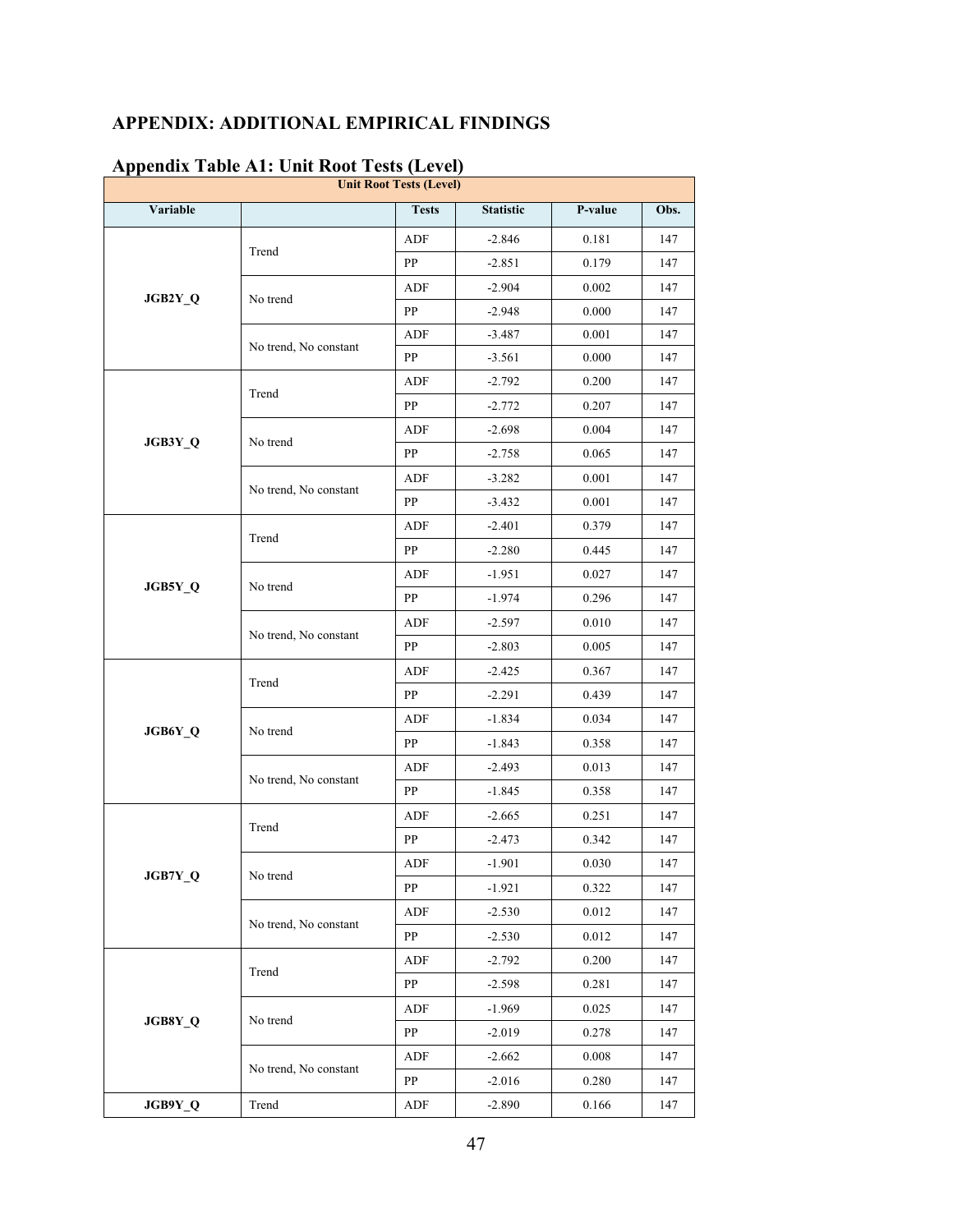| <b>Unit Root Tests (Level)</b> |                       |              |                  |         |      |  |  |
|--------------------------------|-----------------------|--------------|------------------|---------|------|--|--|
| Variable                       |                       | <b>Tests</b> | <b>Statistic</b> | P-value | Obs. |  |  |
|                                |                       | PP           | $-2.707$         | 0.233   | 147  |  |  |
|                                |                       | ADF          | $-1.957$         | 0.026   | 147  |  |  |
|                                | No trend              | PP           | $-2.007$         | 0.283   | 147  |  |  |
|                                |                       | ADF          | $-2.675$         | 0.008   | 147  |  |  |
|                                | No trend, No constant | PP           | $-3.040$         | 0.003   | 147  |  |  |
|                                |                       | ADF          | $-2.589$         | 0.285   | 120  |  |  |
|                                | Trend                 | PP           | $-2.354$         | 0.404   | 120  |  |  |
|                                |                       | ADF          | $-1.364$         | 0.088   | 120  |  |  |
| JGB10Y_Q                       | No trend              | PP           | $-1.170$         | 0.687   | 120  |  |  |
|                                |                       | ADF          | $-1.731$         | 0.079   | 120  |  |  |
|                                | No trend, No constant | PP           | $-1.832$         | 0.064   | 120  |  |  |
|                                |                       | ADF          | $-2.773$         | 0.207   | 100  |  |  |
|                                | Trend                 | PP           | $-2.584$         | 0.287   | 100  |  |  |
|                                |                       | ADF          | $-2.377$         | 0.010   | 100  |  |  |
| JGB15Y_Q                       | No trend              | PP           | $-2.587$         | 0.096   | 100  |  |  |
|                                | No trend, No constant | ADF          | $-2.876$         | 0.004   | 100  |  |  |
|                                |                       | PP           | $-4.204$         | 0.000   | 100  |  |  |
|                                | Trend                 | ADF          | $-2.490$         | 0.333   | 119  |  |  |
|                                |                       | PP           | $-2.490$         | 0.333   | 119  |  |  |
|                                |                       | ADF          | $-1.026$         | 0.742   | 119  |  |  |
| JGB20Y_Q                       | No trend              | PP           | $-0.767$         | 0.824   | 119  |  |  |
|                                |                       | ADF          | $-1.450$         | 0.137   | 119  |  |  |
|                                | No trend, No constant | PP           | $-1.562$         | 0.111   | 119  |  |  |
|                                | Trend                 | ADF          | $-2.223$         | 0.467   | 50   |  |  |
|                                |                       | PP           | $-2.029$         | 0.572   | 50   |  |  |
| JGB25Y Q                       |                       | ADF          | 3.048            | 1.000   | 50   |  |  |
|                                | No trend              | PP.          | $-0.141$         | 0.939   | 50   |  |  |
|                                |                       | ADF          | $-1.499$         | 0.124   | 50   |  |  |
|                                | No trend, No constant | PP           | $-0.141$         | 0.939   | 50   |  |  |
|                                | Trend                 | ADF          | $-2.196$         | 0.492   | 68   |  |  |
|                                |                       | PP           | $-2.219$         | 0.472   | 68   |  |  |
|                                | No trend              | ADF          | $-1.129$         | 0.132   | 68   |  |  |
| JGB30Y_Q                       |                       | PP           | $-1.053$         | 0.733   | 68   |  |  |
|                                | No trend, No constant | ADF          | $-1.192$         | 0.211   | 68   |  |  |
|                                |                       | PP           | $-1.334$         | 0.167   | 68   |  |  |
|                                | Trend                 | ADF          | $-2.282$         | 0.444   | 35   |  |  |
| JGB40Y_Q                       |                       | PP           | $-2.275$         | 0.448   | 35   |  |  |
|                                |                       | ADF          | $-0.854$         | 0.200   | 35   |  |  |
|                                | No trend              | PP           | $-0.688$         | 0.850   | 35   |  |  |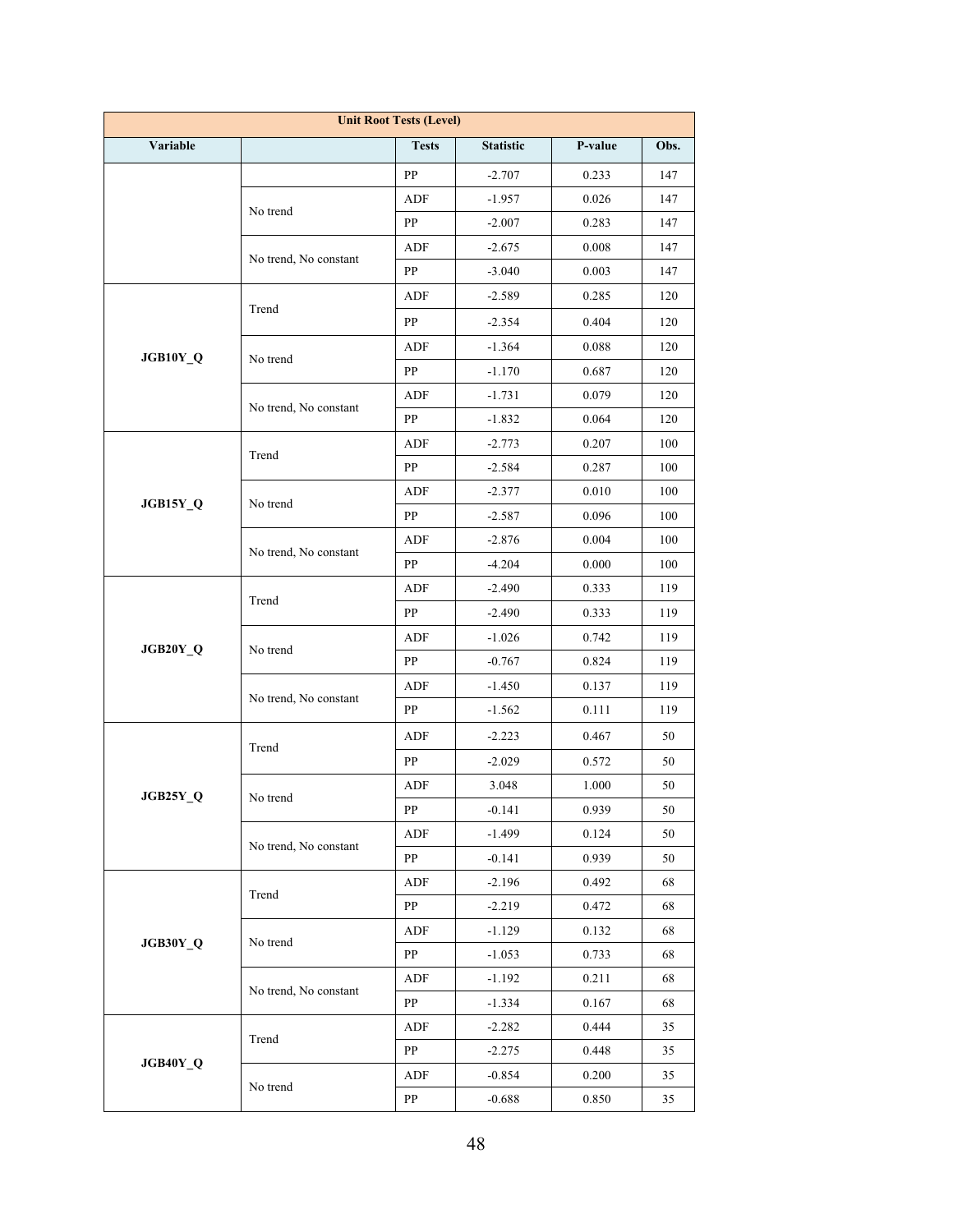| <b>Unit Root Tests (Level)</b> |                       |              |                  |         |      |  |  |
|--------------------------------|-----------------------|--------------|------------------|---------|------|--|--|
| Variable                       |                       | <b>Tests</b> | <b>Statistic</b> | P-value | Obs. |  |  |
|                                |                       | ADF          | $-1.462$         | 0.132   | 35   |  |  |
|                                | No trend, No constant | PP           | $-2.026$         | 0.042   | 35   |  |  |
|                                |                       | ADF          | $-1.470$         | 0.839   | 147  |  |  |
|                                | Trend                 | PP           | $-2.149$         | 0.519   | 147  |  |  |
|                                | No trend              | ADF          | $-1.731$         | 0.042   | 147  |  |  |
| TB3M_Q                         |                       | PP           | $-1.807$         | 0.377   | 147  |  |  |
|                                | No trend, No constant | ADF          | $-1.645$         | 0.095   | 147  |  |  |
|                                |                       | PP           | $-2.162$         | 0.030   | 147  |  |  |
|                                | Trend                 | ADF          | $-3.076$         | 0.112   | 147  |  |  |
|                                |                       | PP           | $-3.274$         | 0.071   | 147  |  |  |
|                                | No trend              | ADF          | $-3.072$         | 0.001   | 147  |  |  |
| $CCPI_Q$                       |                       | PP           | $-3.157$         | 0.023   | 147  |  |  |
|                                |                       | ADF          | $-2.948$         | 0.003   | 147  |  |  |
|                                | No trend, No constant | PP           | $-3.141$         | 0.002   | 147  |  |  |
|                                | Trend                 | ADF          | $-2.537$         | 0.283   | 147  |  |  |
|                                |                       | ${\bf PP}$   | $-2.739$         | 0.220   | 147  |  |  |
|                                | No trend              | ADF          | $-2.508$         | 0.007   | 147  |  |  |
| CINFL_Q                        |                       | PP           | $-2.554$         | 0.103   | 147  |  |  |
|                                |                       | ADF          | $-2.196$         | 0.028   | 147  |  |  |
|                                | No trend, No constant | PP           | $-2.701$         | 0.007   | 147  |  |  |
|                                | Trend                 | ADF          | $-4.882$         | 0.000   | 147  |  |  |
|                                |                       | PP           | $-5.193$         | 0.000   | 147  |  |  |
|                                | No trend              | ADF          | $-4.861$         | 0.000   | 147  |  |  |
| $IP_Q$                         |                       | PP           | $-5.165$         | 0.000   | 147  |  |  |
|                                | No trend, No constant | ADF          | $-4.806$         | 0.000   | 147  |  |  |
|                                |                       | PP           | $-5.108$         | 0.000   | 147  |  |  |
|                                | Trend                 | ADF          | $-1.952$         | 0.627   | 147  |  |  |
|                                |                       | ${\bf PP}$   | $-2.646$         | 0.259   | 147  |  |  |
| PBAL_Q                         | No trend              | ADF          | $-1.241$         | 0.108   | 147  |  |  |
|                                |                       | PP           | $-1.869$         | 0.347   | 147  |  |  |
|                                | No trend, No constant | ADF          | $-0.500$         | 0.494   | 147  |  |  |
|                                |                       | PP           | $-0.759$         | 0.383   | 147  |  |  |
|                                | Trend                 | ADF          | $-1.824$         | 0.693   | 147  |  |  |
|                                |                       | PP           | $-2.577$         | 0.291   | 147  |  |  |
| FBAL_Q                         | No trend              | ADF          | $-1.360$         | 0.088   | 147  |  |  |
|                                |                       | PP           | $-2.047$         | 0.266   | 147  |  |  |
|                                | No trend, No constant | ADF          | $-0.797$         | 0.489   | 147  |  |  |
|                                |                       | PP           | $-1.244$         | 0.387   | 147  |  |  |
| <b>GDEBT_Q</b>                 | Trend                 | ADF          | $-1.030$         | 0.940   | 147  |  |  |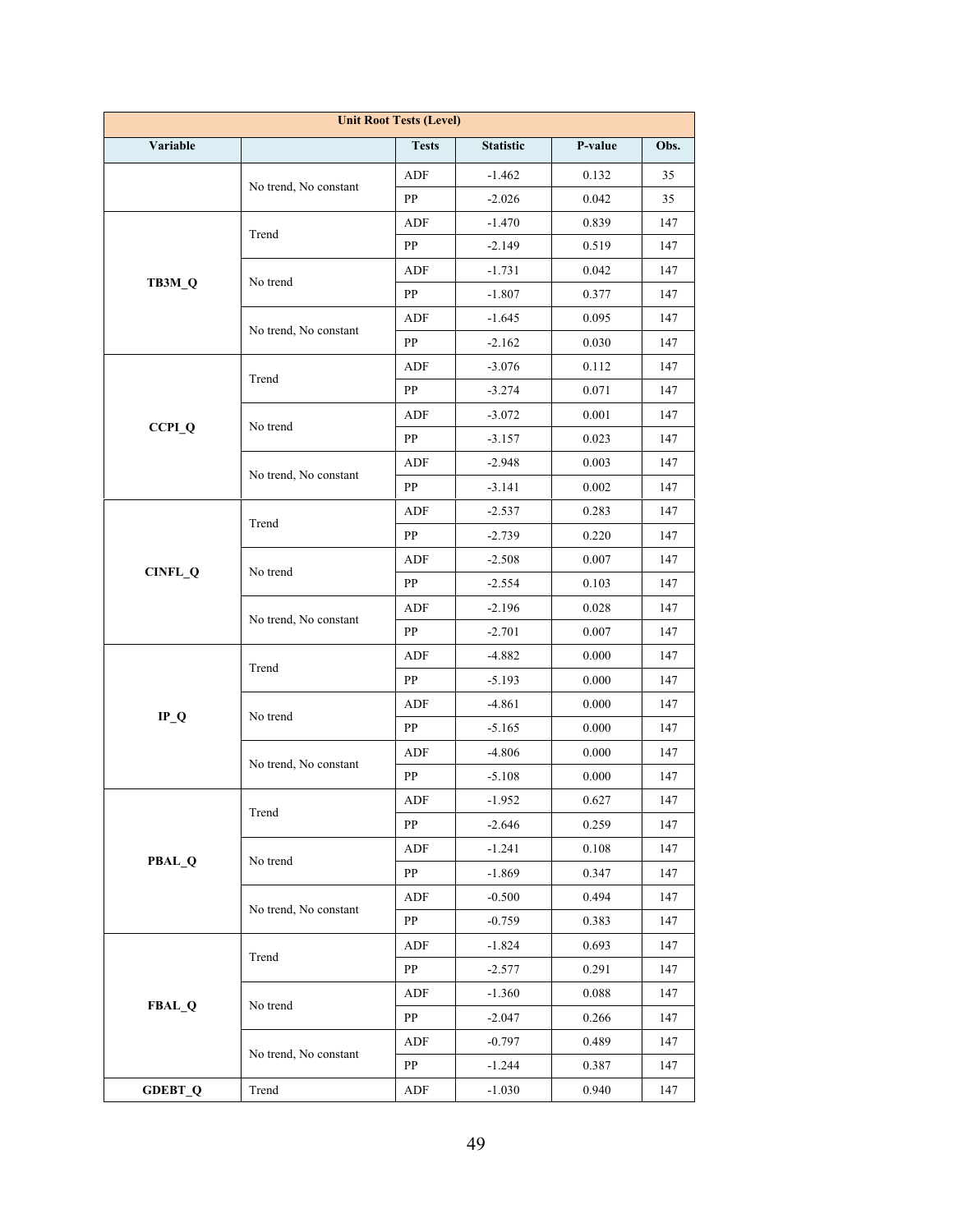| <b>Unit Root Tests (Level)</b> |                                                |              |                  |         |                                                             |
|--------------------------------|------------------------------------------------|--------------|------------------|---------|-------------------------------------------------------------|
| Variable                       |                                                | <b>Tests</b> | <b>Statistic</b> | P-value | Obs.                                                        |
|                                |                                                | <b>PP</b>    | $-1.291$         | 0.890   | 147                                                         |
|                                | No trend                                       | ADF          | 2.813            | 0.997   | 147                                                         |
|                                |                                                | <b>PP</b>    | 1.235            | 0.996   | 147<br>147<br>147<br>147<br>147<br>147<br>147<br>147<br>147 |
|                                |                                                | ADF          | 1.868            | 0.984   |                                                             |
|                                | No trend, No constant                          | PP           | 3.407            | 1.000   |                                                             |
| NDEBT <sub>Q</sub>             | Trend                                          | ADF          | $-1.153$         | 0.920   |                                                             |
|                                |                                                | PP           | $-1.258$         | 0.898   |                                                             |
|                                | No trend                                       | ADF          | 2.789            | 0.997   |                                                             |
|                                |                                                | PP           | 1.111            | 0.995   |                                                             |
|                                |                                                | ADF          | 0.863            | 0.893   |                                                             |
|                                | No trend, No constant                          | <b>PP</b>    | 2.293            | 0.994   |                                                             |
|                                | Note: The ADE and PP test critical values are: |              |                  |         |                                                             |

**Note:** The ADF and PP test critical values are:

1 percent: -4.024; 5 percent: -3.444; 10 percent: -3.144 (trend)

1 percent: -3.494; 5 percent: -2.887; 10 percent: -2.577 (no trend)

1 percent: -2.594; 5 percent: -1.950; 10 percent: -1.613 (no trend, no constant)

PP test, ADF test  $(H_0:$  series has a unit root).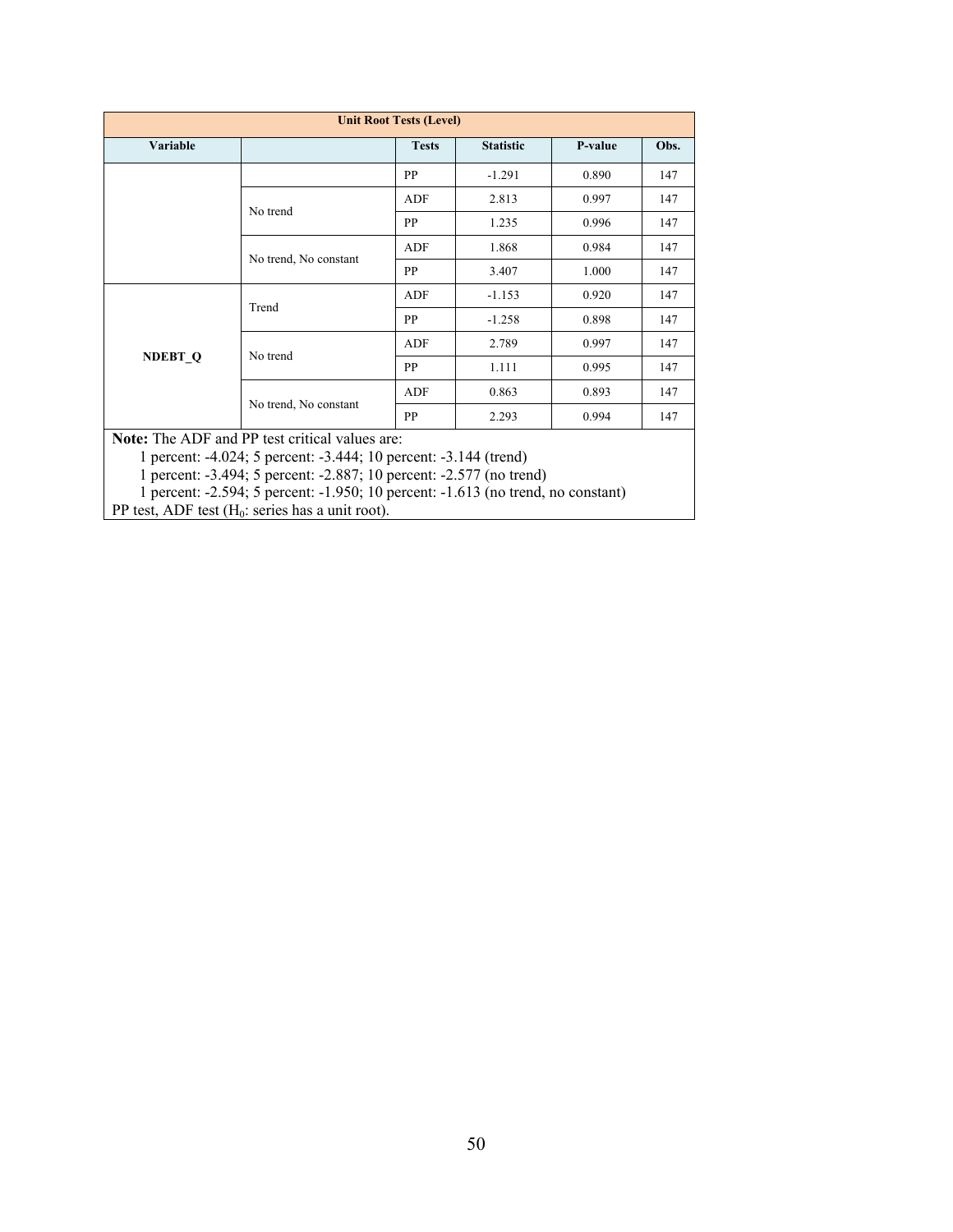| <b>Unit Root Tests (First Difference)</b> |              |              |                  |         |                          |  |
|-------------------------------------------|--------------|--------------|------------------|---------|--------------------------|--|
| Variable                                  |              | <b>Tests</b> | <b>Statistic</b> | P-value | Obs.                     |  |
| ∆JGB2Y Q                                  |              | ADF          | $-14.534$        | 0.000   | 146                      |  |
|                                           | Trend        | PP           | $-14.352$        | 0.000   | 146                      |  |
|                                           |              | ADF          | $-14.428$        | 0.000   | 146                      |  |
|                                           | No trend     | PP           | $-14.220$        | 0.000   | 146                      |  |
|                                           | No trend, No | ADF          | $-14.190$        | 0.000   | 146                      |  |
|                                           | constant     | PP           | $-13.893$        | 0.000   | 146                      |  |
|                                           | Trend        | ADF          | $-14.331$        | 0.000   | 146                      |  |
|                                           |              | PP           | $-14.257$        | 0.000   | 146                      |  |
|                                           |              | ADF          | $-14.250$        | 0.000   | 146                      |  |
| ∆JGB3Y Q                                  | No trend     | PP           | $-14.147$        | 0.000   | 146                      |  |
|                                           | No trend, No | ADF          | $-14.024$        | 0.000   | 146                      |  |
|                                           | constant     | PP           | $-13.836$        | 0.000   | 146                      |  |
|                                           | Trend        | ADF          | $-13.892$        | 0.000   | 146                      |  |
|                                           |              | PP           | $-13.961$        | 0.000   | 146                      |  |
|                                           |              | ADF          | $-13.868$        | 0.000   | 146<br>146<br>146<br>146 |  |
| ∆JGB5Y Q                                  | No trend     | PP           | $-13.914$        | 0.000   |                          |  |
|                                           | No trend, No | ADF          | $-13.654$        | 0.000   |                          |  |
|                                           | constant     | PP           | $-13.615$        | 0.000   |                          |  |
|                                           | Trend        | ADF          | $-13.761$        | 0.000   | 146                      |  |
|                                           |              | PP           | $-13.846$        | 0.000   | 146<br>146<br>146<br>146 |  |
| $\triangle JGB6Y$ <sup>O</sup>            | No trend     | ADF          | $-13.753$        | 0.000   | 146<br>146<br>146        |  |
|                                           |              | PP           | $-13.818$        | 0.000   |                          |  |
|                                           | No trend, No | ADF          | $-13.753$        | 0.000   |                          |  |
|                                           | constant     | PP           | $-13.818$        | 0.000   |                          |  |
|                                           | Trend        | ADF          | $-14.054$        | 0.000   |                          |  |
| ∆JGB7Y_Q                                  |              | PP           | $-14.239$        | 0.000   |                          |  |
|                                           | No trend     | ADF          | $-14.046$        | 0.000   | 146                      |  |
|                                           |              | PP           | $-14.200$        | 0.000   | 146                      |  |
|                                           | No trend, No | ADF          | $-13.832$        | 0.000   | 146                      |  |
|                                           | constant     | ${\rm PP}$   | $-13.876$        | 0.000   | 146                      |  |
|                                           | Trend        | ADF          | $-14.146$        | 0.000   | 146                      |  |
| $\triangle JGB8Y_Q$                       |              | PP           | $-14.413$        | 0.000   | 146                      |  |
|                                           | No trend     | ADF          | $-14.132$        | 0.000   | 146                      |  |
|                                           |              | PP           | $-14.363$        | 0.000   | 146                      |  |
|                                           | No trend, No | ADF          | $-14.132$        | 0.000   | 146                      |  |
|                                           | constant     | PP           | $-14.397$        | 0.000   | 146                      |  |
|                                           | Trend        | ADF          | $-14.543$        | 0.000   | 146                      |  |
| $\triangle JGB9Y_Q$                       |              | PP           | $-14.864$        | 0.000   | 146                      |  |
|                                           | No trend     | ADF          | $-14.547$        | 0.000   | 146                      |  |

# **Appendix Table A2: Unit Root Tests (First Differences)**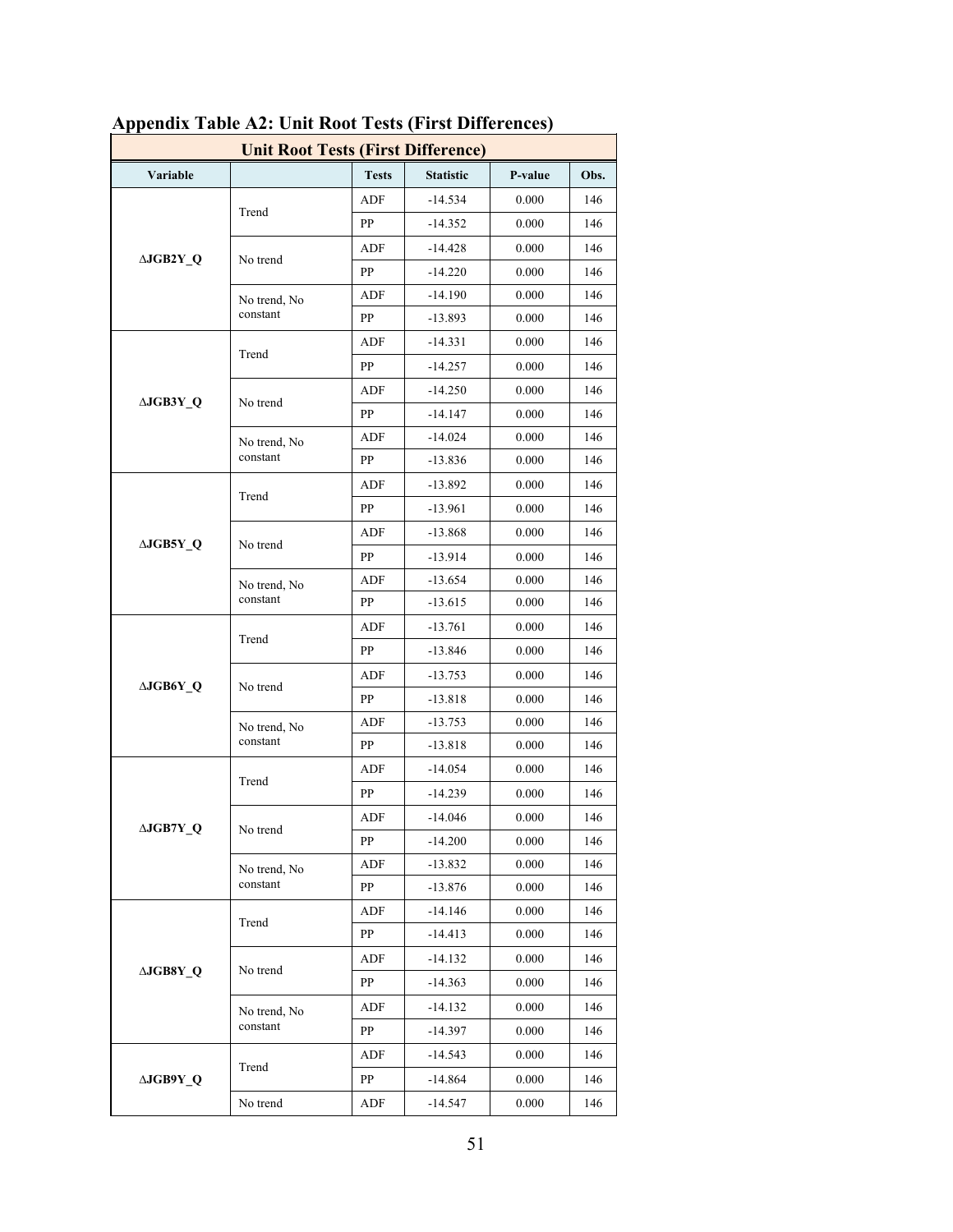| <b>Unit Root Tests (First Difference)</b> |                          |              |                  |         |           |  |
|-------------------------------------------|--------------------------|--------------|------------------|---------|-----------|--|
| Variable                                  |                          | <b>Tests</b> | <b>Statistic</b> | P-value | Obs.      |  |
|                                           |                          | PP           | $-14.839$        | 0.000   | 146       |  |
|                                           | No trend, No             | ADF          | $-14.279$        | 0.000   | 146       |  |
|                                           | constant                 | PP           | $-14.376$        | 0.000   | 146       |  |
|                                           |                          | ADF          | $-13.751$        | 0.000   | 119       |  |
|                                           | Trend                    | PP           | $-13.994$        | 0.000   | 119       |  |
|                                           |                          | ADF          | $-13.812$        | 0.000   | 119       |  |
| ∆JGB10Y Q                                 | No trend                 | PP           | $-14.059$        | 0.000   | 119       |  |
|                                           | No trend, No<br>constant | ADF          | $-13.728$        | 0.000   | 119       |  |
|                                           |                          | PP           | $-13.888$        | 0.000   | 119       |  |
|                                           |                          | ADF          | $-11.291$        | 0.000   | 99        |  |
|                                           | Trend                    | PP           | $-12.199$        | 0.000   | 99        |  |
|                                           |                          | ADF          | $-11.192$        | 0.000   | 99        |  |
| ∆JGB15Y Q                                 | No trend                 | PP           | $-11.800$        | 0.000   | 99        |  |
|                                           | No trend, No             | ADF          | $-10.801$        | 0.000   | 99        |  |
|                                           | constant                 | PP           | $-10.935$        | 0.000   | 99        |  |
|                                           |                          | ADF          | $-12.258$        | 0.000   | 118       |  |
|                                           | Trend                    | PP           | $-12.662$        | 0.000   | 118       |  |
|                                           |                          | ADF          | $-12.309$        | 0.000   | 118       |  |
| $\triangle JGB20Y$ <sup>O</sup>           | No trend                 | PP           | $-12.727$        | 0.000   | 118       |  |
|                                           | No trend, No             | ADF          | $-12.218$        | 0.000   | 118       |  |
|                                           | constant                 | PP           | $-12.727$        | 0.000   | 118<br>49 |  |
|                                           | Trend                    | ADF          | $-6.912$         | 0.000   |           |  |
|                                           |                          | PP           | $-7.214$         | 0.000   | 49        |  |
| $\triangle JGB25Y$ Q                      | No trend                 | ADF          | $-6.845$         | 0.000   | 49        |  |
|                                           |                          | PP           | $-6.983$         | 0.000   | 49        |  |
|                                           | No trend, No<br>constant | ADF          | $-6.723$         | 0.000   | 49        |  |
|                                           |                          | PP           | $-6.789$         | 0.000   | 49        |  |
|                                           | Trend                    | ADF          | $-7.444$         | 0.000   | 67        |  |
|                                           |                          | PP           | $-7.427$         | 0.000   | 67        |  |
| ∆JGB30Y Q                                 | No trend                 | ADF          | $-7.410$         | 0.000   | 67        |  |
|                                           |                          | PP           | $-7.378$         | 0.000   | 67        |  |
|                                           | No trend, No             | ADF          | $-7.404$         | 0.000   | 67        |  |
|                                           | constant                 | PP           | -7.371           | 0.000   | 67        |  |
|                                           | Trend                    | ADF          | $-5.145$         | 0.000   | 34        |  |
|                                           |                          | PP           | $-5.102$         | 0.000   | 34        |  |
| ∆JGB40Y Q                                 | No trend                 | ADF          | $-5.217$         | 0.000   | 34        |  |
|                                           |                          | PP           | $-5.192$         | 0.000   | 34        |  |
|                                           | No trend, No<br>constant | ADF          | $-5.082$         | 0.000   | 34        |  |
|                                           |                          | PP           | $-5.019$         | 0.000   | 34        |  |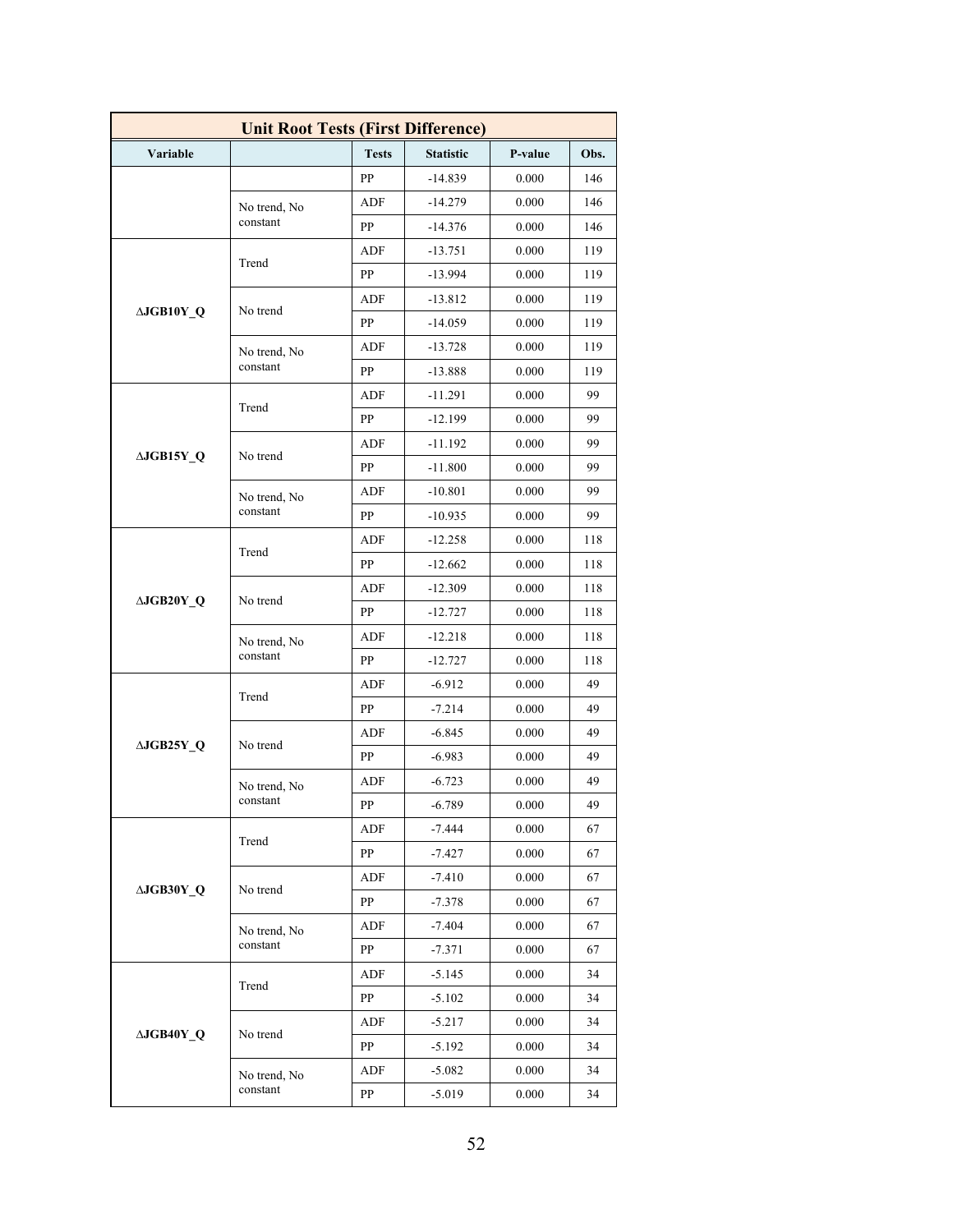| <b>Unit Root Tests (First Difference)</b> |              |              |                  |         |                                                                                                                                                                                           |  |
|-------------------------------------------|--------------|--------------|------------------|---------|-------------------------------------------------------------------------------------------------------------------------------------------------------------------------------------------|--|
| Variable                                  |              | <b>Tests</b> | <b>Statistic</b> | P-value | Obs.                                                                                                                                                                                      |  |
|                                           |              | ADF          | $-14.580$        | 0.000   | 146                                                                                                                                                                                       |  |
| $\triangle$ TB3M Q                        | Trend        | PP           | $-14.465$        | 0.000   | 146                                                                                                                                                                                       |  |
|                                           |              | ADF          | $-14.544$        | 0.000   | 146                                                                                                                                                                                       |  |
|                                           | No trend     | PP           | $-14.467$        | 0.000   | 146                                                                                                                                                                                       |  |
|                                           | No trend, No | ADF          | $-14.470$        | 0.000   | 146                                                                                                                                                                                       |  |
|                                           | constant     | PP           | $-14.430$        | 0.000   | 146<br>146<br>146<br>146<br>146<br>146<br>146<br>146<br>146<br>146<br>146<br>146<br>146<br>146<br>146<br>146<br>146<br>146<br>146<br>146<br>146<br>146<br>146<br>146<br>146<br>146<br>146 |  |
|                                           | Trend        | ADF          | $-10.785$        | 0.000   |                                                                                                                                                                                           |  |
|                                           |              | PP           | $-10.812$        | 0.000   |                                                                                                                                                                                           |  |
| $\triangle CCPI_Q$                        | No trend     | ADF          | $-10.651$        | 0.000   |                                                                                                                                                                                           |  |
|                                           |              | PP           | $-10.702$        | 0.000   |                                                                                                                                                                                           |  |
|                                           | No trend, No | ADF          | $-10.584$        | 0.000   |                                                                                                                                                                                           |  |
|                                           | constant     | PP           | $-10.649$        | 0.000   |                                                                                                                                                                                           |  |
|                                           | Trend        | ADF          | $-11.153$        | 0.000   |                                                                                                                                                                                           |  |
|                                           |              | PP           | $-11.154$        | 0.000   |                                                                                                                                                                                           |  |
| <b>ACINFL_Q</b>                           | No trend     | ADF          | $-10.987$        | 0.000   |                                                                                                                                                                                           |  |
|                                           |              | PP           | $-11.005$        | 0.000   |                                                                                                                                                                                           |  |
|                                           | No trend, No | ADF          | $-10.900$        | 0.000   |                                                                                                                                                                                           |  |
|                                           | constant     | PP           | $-10.926$        | 0.000   |                                                                                                                                                                                           |  |
|                                           | Trend        | ADF          | $-10.085$        | 0.000   |                                                                                                                                                                                           |  |
|                                           |              | PP           | $-9.924$         | 0.000   |                                                                                                                                                                                           |  |
| $\Delta$ IP_Q                             | No trend     | ADF          | -10.117          | 0.000   | 146<br>146                                                                                                                                                                                |  |
|                                           |              | PP           | $-9.962$         | 0.000   |                                                                                                                                                                                           |  |
|                                           | No trend, No | ADF          | $-10.152$        | 0.000   |                                                                                                                                                                                           |  |
|                                           | constant     | PP           | $-10.003$        | 0.000   |                                                                                                                                                                                           |  |
|                                           | Trend        | ADF          | -5.491           | 0.000   |                                                                                                                                                                                           |  |
|                                           |              | PP           | $-5.706$         | 0.000   |                                                                                                                                                                                           |  |
|                                           | No trend     | ADF          | $-5.506$         | 0.000   |                                                                                                                                                                                           |  |
| $\triangle$ PBAL_Q                        |              | PP           | $-5.719$         | 0.000   |                                                                                                                                                                                           |  |
|                                           | No trend, No | ADF          | $-5.523$         | 0.000   |                                                                                                                                                                                           |  |
|                                           | constant     | PP           | $-5.736$         | 0.000   |                                                                                                                                                                                           |  |
|                                           | Trend        | ADF          | $-5.387$         | 0.000   |                                                                                                                                                                                           |  |
| <b>AFBAL Q</b>                            |              | PP           | $-5.624$         | 0.000   |                                                                                                                                                                                           |  |
|                                           | No trend     | ADF          | $-5.403$         | 0.000   | 146<br>146<br>146<br>146<br>146                                                                                                                                                           |  |
|                                           |              | PP           | $-5.639$         | 0.000   |                                                                                                                                                                                           |  |
|                                           | No trend, No | ADF          | $-5.422$         | 0.000   |                                                                                                                                                                                           |  |
|                                           | constant     | PP           | $-5.656$         | 0.000   |                                                                                                                                                                                           |  |
|                                           | Trend        | ADF          | $-3.008$         | 0.130   |                                                                                                                                                                                           |  |
| <b>AGDEBT_Q</b>                           |              | PP           | $-3.376$         | 0.055   |                                                                                                                                                                                           |  |
|                                           | No trend     | ADF          | $-2.934$         | 0.046   |                                                                                                                                                                                           |  |